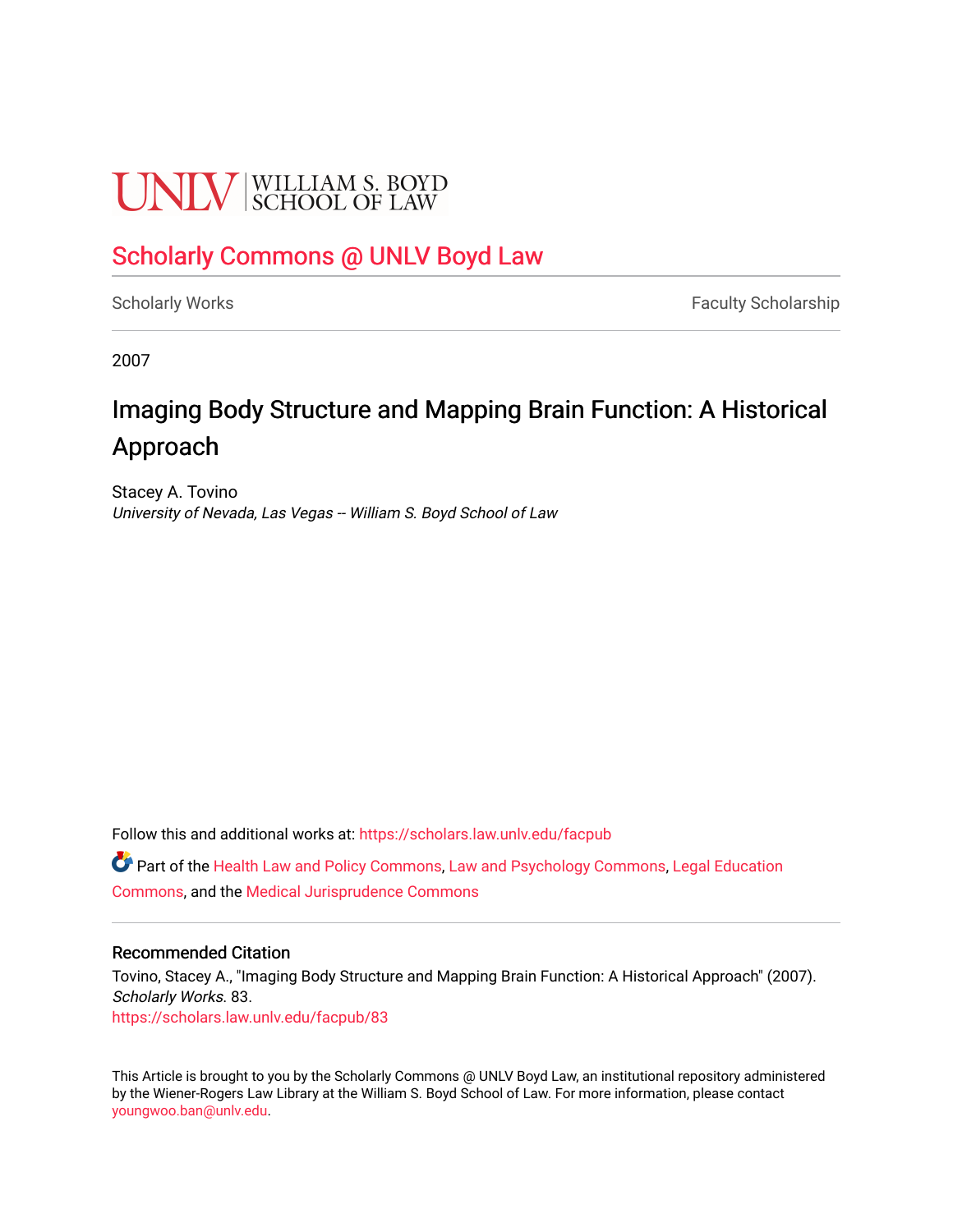# Imaging Body Structure and Mapping Brain Function: A Historical Approach

Stacey A. Tovino†

#### I. INTRODUCTION

 $\overline{a}$ 

Now in its second decade, functional magnetic resonance imaging (fMRI) localizes changes in blood oxygenation that occur in the brain when an individual performs a mental task.<sup>1</sup> Physicians and scientists use fMRI not only to map sensory, motor, and cognitive functions, but also to study the neural correlates of a range of sensitive and potentially stigmatizing conditions, behaviors, and characteristics.<sup>2</sup> Poised to move outside the traditional clinical and research contexts, fMRI raises a number of ethical, legal, and social issues that are being explored within a burgeoning neuroethics literature.<sup>3</sup>

In this Article, I place these issues in their proper historical context. The ethical, legal, and social issues raised by advances in functional neuroimaging are challenging and somewhat distinctive, but they are not entirely new. Earlier methods of body imaging and brain mapping, including phrenology, x-ray, positron emission tomography, and single-photon emission computed

<sup>†</sup> Assistant Professor of Law, Health Law Institute, Hamline University School of Law. I am grateful to Bill Winslade, Cheryl Ellis Vaiani, Judy Illes, Ron Carson, Melvyn Schreiber, and Adam Kolber for their comments on earlier versions of this Article, and Sarah Vallely for her research assistance.

<sup>1</sup> David G. Norris, Principles of Magnetic Resonance Assessment of Brain Function, 23 J. Magnetic Resonance Imaging 794, 794 (2006).

<sup>2</sup> See Stacey A. Tovino, Functional Neuroimaging Information: A Case for Neuro Exceptionalism?, 34 Fla. St. U. L. Rev. (forthcoming 2007) (manuscript at Part II, on file with author).

<sup>3</sup> See, e.g., Sandra J. Ackerman, Hard Science, Hard Choices: Facts, Ethics, and Policies Guiding Brain Science Today (2006); Michael S. Gazzaniga, The Ethical Brain (2005); Neuroethics: Defining the Issues in Theory, Practice, and Policy (Judy Illes ed., 2006); Neuroethics: Mapping the Field (Steven J. Marcus ed., 2002); Neuroscience and the Law: Brain, Mind, and the Scales of Justice (Brent Garland ed., 2004); Dai Rees & Steven Rose, The New Brain Sciences: Perils and Prospects (2004); Steven Rose, The Future of the Brain: The Promise and Perils of Tomorrow's Neuroscience (2005); Laurence Tancredi, Hardwired Behavior: What Neuroscience Reveals about Morality (2005); Semir Zeki & Oliver Goodenough, Law and the Brain (2006); Symposium, Brain Imaging and the Law, 33 Am. J. L. & Med. (2007); Symposium, Neuroethics, 32 J. Med. Ethics 65 (2006); Symposium, Neuroethics, Am. J. Bioethics, Mar.-Apr. 2005, at 1-63; Symposium, Neuroethics, 50 Brain & Cognition 341 (2002).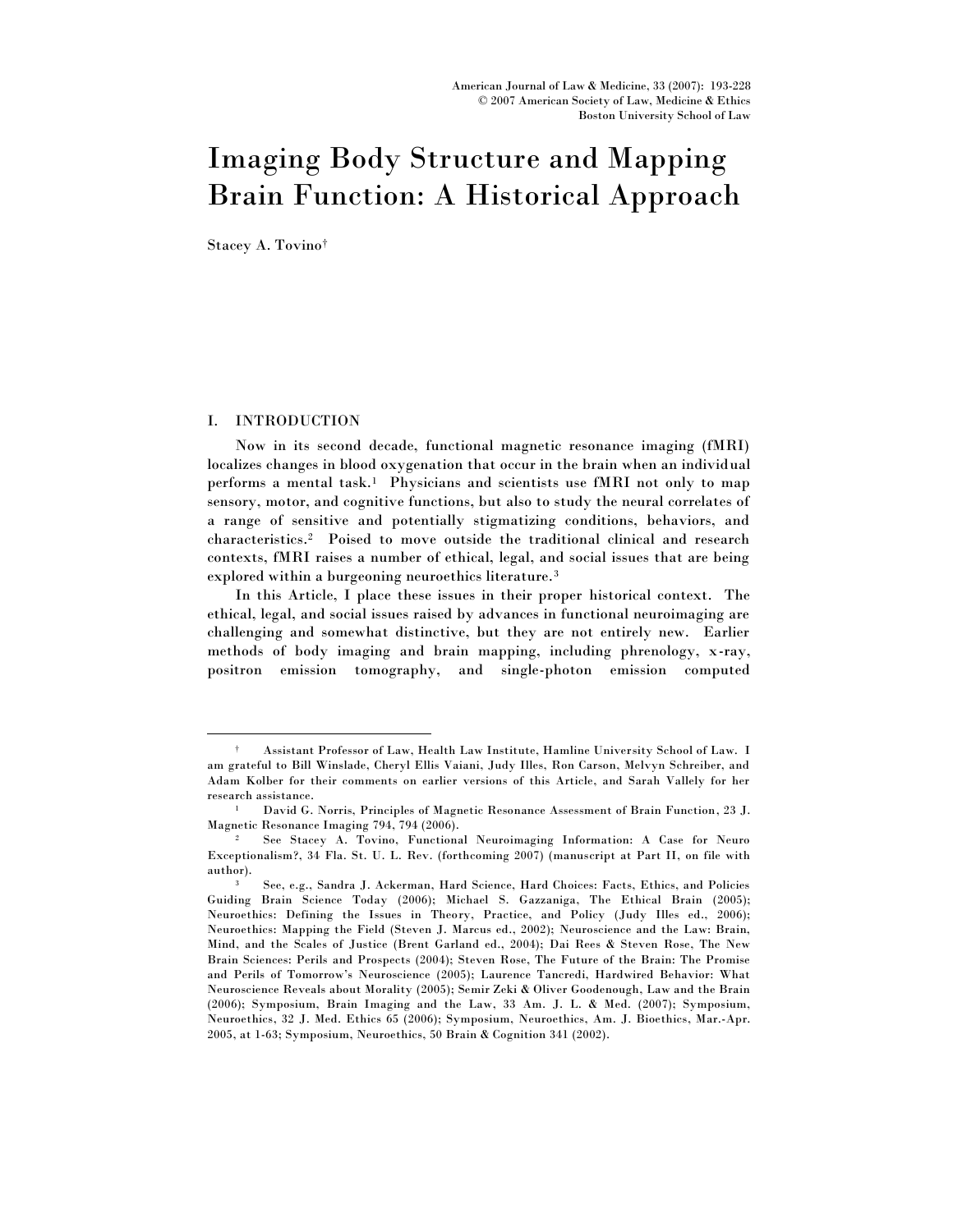tomography,<sup>4</sup> raised similar issues, and perhaps we can use our experiences with these sciences and technologies to help guide current functional neuroimaging policy.

This Article proceeds as follows. Part II explores the legacy of phrenology, the nineteenth-century pseudoscience of the mind in which the character of an individual allegedly could be read by measuring the relative size of bumps and dents on the individual's skull.<sup>5</sup> Phrenology was believed to be capable of identifying whether a particular individual had murderous tendencies, an impulse to propagate, the capacity to love children, or the ability to solve mathematical equations.<sup>6</sup> Because phrenology allegedly could reveal these pieces of information, phrenological examination results were considered valuable.<sup>7</sup> Employers wanted phrenological analyses to determine whom they should hire, insane asylums wanted them to determine how best to treat their patients, and criminal justice officials wanted them to reform their criminals.<sup>8</sup> Nineteenthcentury courts also relied on phrenological principles to determine the sanity of testators and individuals accused of murder, as well as the mental states of plaintiffs and defendants in a variety of other judicial proceedings.<sup>9</sup> Individuals even wanted their own heads examined to help them select a vocation, determine their best method of education, and identify whom they should marry.<sup>10</sup> The head examinations were believed to be valuable, although even the subjects were sometimes surprised by their own phrenological results and occasionally tried to keep them private.<sup>11</sup>

After scientists began to dispute the validity of phrenology, the law responded in kind. Some jurisdictions prohibited the practice of phrenology, while others heavily regulated it.<sup>12</sup> National broadcasting codes made it unlawful to advertise phrenology services, and military, federal, and state courts refused to admit into evidence testimony based on phrenological principles. <sup>13</sup>

Part III shows how the discovery of x-ray technology at the turn of the twentieth century led to public amusement as well as ethical, legal, and social concerns. The ability of x-rays to peer inside the body figured prominently in cartoons, advertisements, poems, and plays, at the same time that male physicians were using female servants (and their long-hidden breastbones) to demonstrate the new technology.<sup>14</sup> Policymakers initially worried about the potential for inappropriate uses and disclosures of x-ray information, as illustrated by a New Jersey Assemblyman who reportedly introduced a bill that

An examination of other methods of brain study, including lesion studies, electroencephalography, magnetoencephalography, and computer-assisted tomography, likely would reveal similar themes. See generally Brain Mapping: The Methods (Arthur W. Toga & John C. Mazziotta eds., 2d ed. 2002) (providing background information on various methods of brain study).

 $5$  See infra notes 31-39.

See infra note 42.

See infra notes 41-43.

<sup>8</sup> See infra notes 41-43, 139-147.

 $\frac{9}{10}$  See infra notes 95-102 and accompanying text.<br> $\frac{10}{10}$  See infra notes 95, 127-132

See infra notes 95, 127-132.

<sup>11</sup> See infra notes 88, 90.

<sup>12</sup> See infra notes 116-123 and accompanying text.

<sup>13</sup> See infra notes 123-119 and accompanying text.

<sup>14</sup> See infra notes 158-168.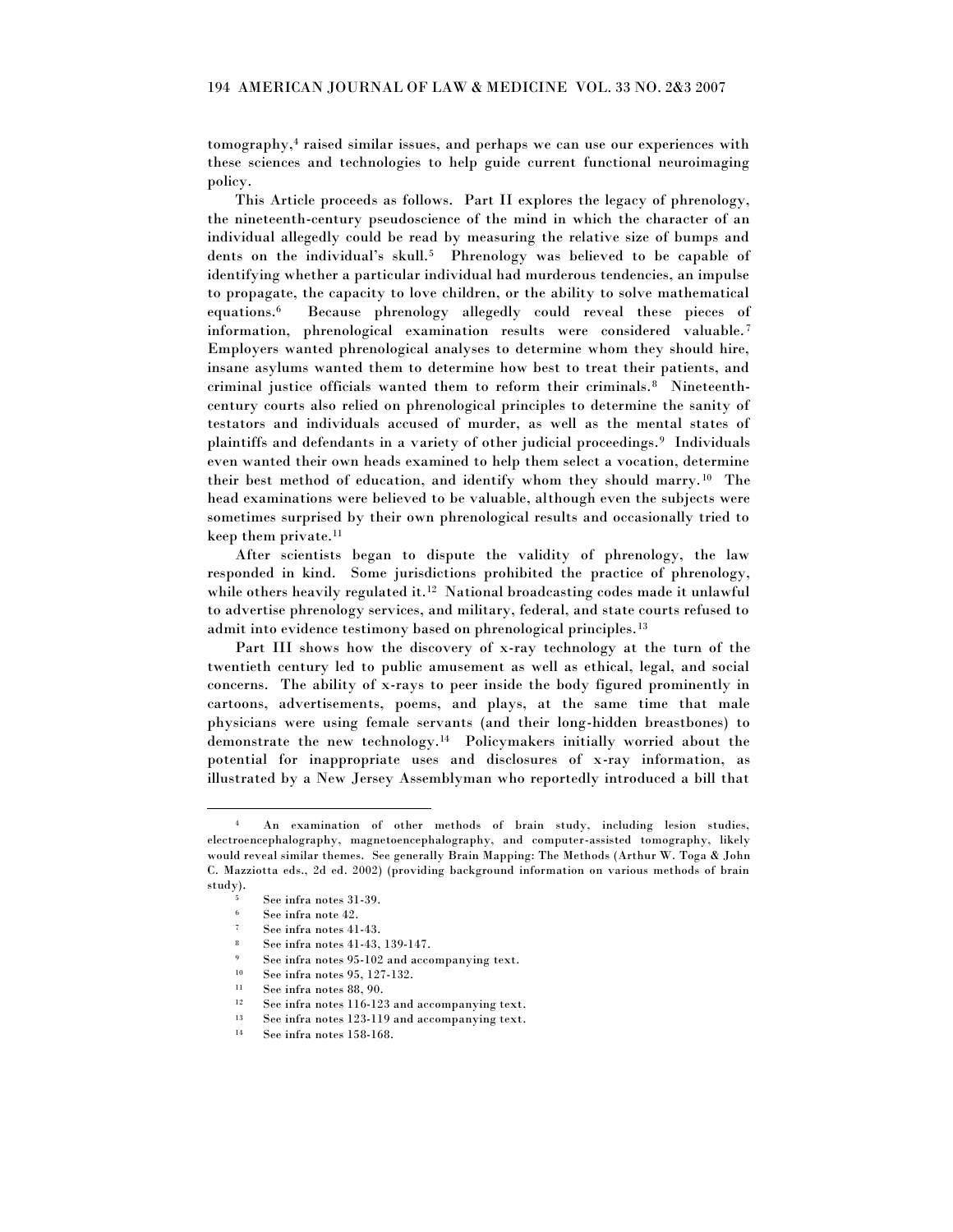would prohibit the use of x-ray eyeglasses in theaters and other public places.<sup>15</sup> However, courts quickly accepted x-rays by admitting them into evidence in both civil and criminal proceedings.<sup>16</sup> The theme underlying these decisions was that the law needed to avail itself of medical and scientific advances. <sup>17</sup>

Fast-forwarding three quarters of a century, Part IV examines how positron emission tomography (PET) and single-photon emission computed tomography (SPECT) intensified ethical, legal, and social concerns in the 1980s and 1990s, especially as the forensic value of these technologies became known.<sup>18</sup> Unlike xray and other still photography, which reveal only body structure, PET and SPECT can identify in three-dimension areas of the brain that are metabolically correlated with certain mental functions.<sup>19</sup> These functional capabilities make PET and SPECT desirable in a variety of contexts, including those in which detecting the mental state or capacity of an individual is important.<sup>20</sup> Part IV shows how the existence of PET and SPECT evidence, or the lack thereof, influenced the outcome of many legal cases.<sup>21</sup>

Parts V and VI conclude that both old and new methods of body imaging and brain mapping raise ethical, legal, and social concerns, and that history may have a role in informing current functional neuroimaging policy.<sup>22</sup> The application of truth-in-advertising and other regulatory principles to the provision of fMRI services may be appropriate.<sup>23</sup>

#### II. PHRENOLOGY

 $\overline{a}$ 

The idea that the brain has specialized functional areas is not new.<sup>24</sup> The earliest surviving writing suggesting a correlation between brain structure and function is the Edwin Smith Surgical Papyrus, a seventeenth-century B.C. reproduction of an earlier manuscript that described several head wound cases and referred to the effects of such wounds on motor control, including walking.<sup>25</sup> Hippocrates recognized in the fifth century B.C. that a wound to the left side of the head could lead to convulsions on the right side of the body. <sup>26</sup> In the second century, Galen noted that hemiplegia could result from a lesion in the opposite

<sup>26</sup> Hippocrates, On Injuries of the Head, in The Genuine Works of Hippocrates 157-58 (trans. and ed. Francis Adams, 1868); see also John C. Marshall & Gereon R. Fink, Cerebral Localization, Then and Now, 20 NeuroImage S2, S2 (2003) ("Hippocrates . . . was well aware that the brain was the material substrate underlying all cognitive, affective, and conative powers and processes.").

<sup>15</sup> See infra note 165.

 $^{16}$  See infra notes 169-184.

See infra note 184.

<sup>18</sup> See infra notes 213-232.

<sup>&</sup>lt;sup>19</sup> See infra notes  $194$  and  $209$ .<br><sup>20</sup> See infra notes  $194-210$ 

See infra notes 194-210.

<sup>21</sup> See infra notes 218-234.

<sup>&</sup>lt;sup>22</sup> See Parts IV and V, infra.<br><sup>23</sup> See Parts VI(A),(D) infra.

<sup>&</sup>lt;sup>23</sup> See Parts VI(A)-(D), infra.<br><sup>24</sup> William B. Uttal The Nov

<sup>24</sup> William R. Uttal, The New Phrenology: The Limits of Localizing Cognitive Processes in the Brain 1 (2001).

<sup>25</sup> Christine Temple, The Brain: An Introduction to the Psychology of the Human Brain and Behaviour 22-23 (1993); William J. Winslade, Confronting Traumatic Brain Injury: Devastation, Hope, and Healing 18 (1998).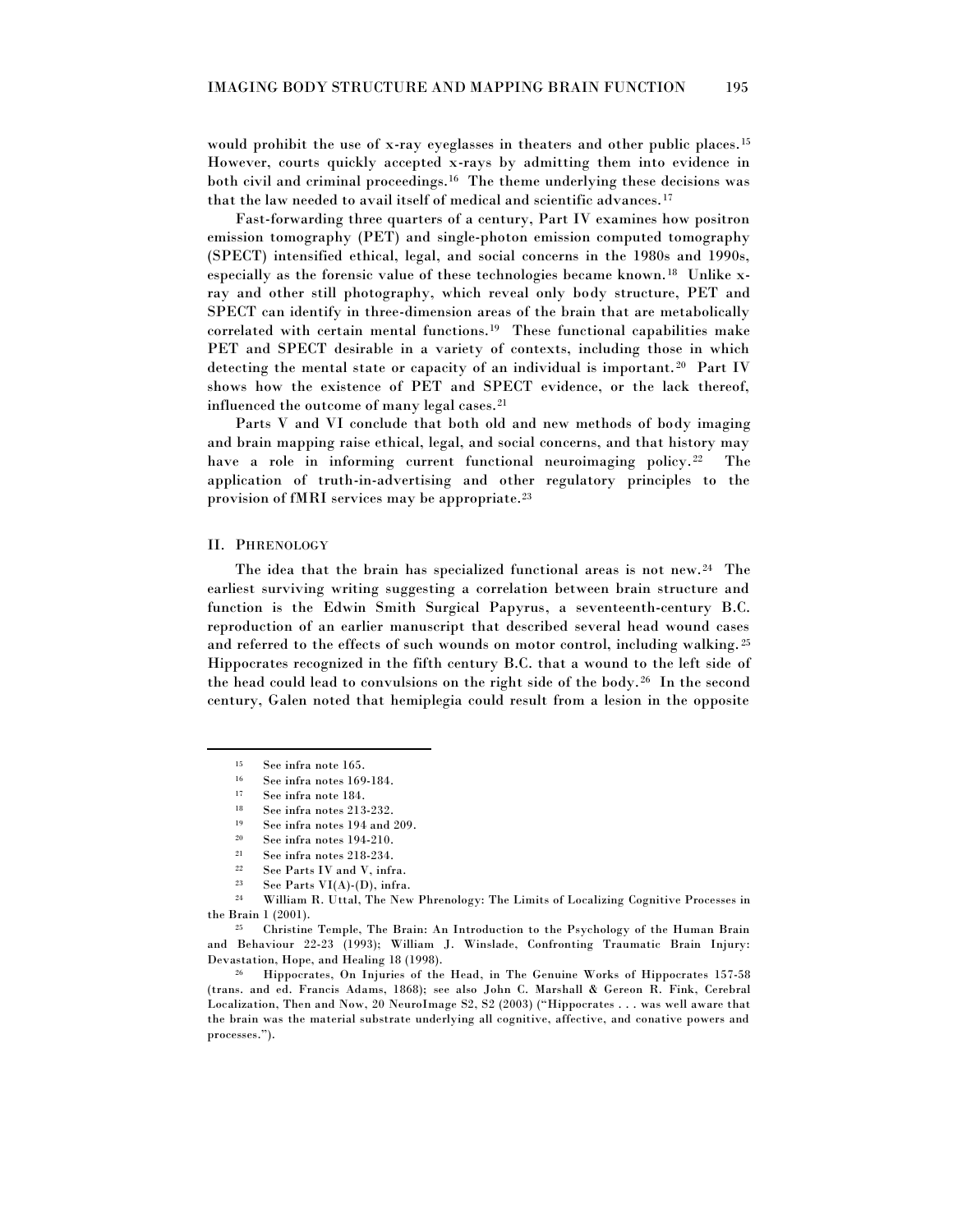side of the brain.<sup>27</sup> Although Vesalius was not particularly receptive to the idea of cerebral localization,<sup>28</sup> Johann Schenk Von Grafenberg discovered in the sixteenth century that many language impairments resulted from injuries to certain parts of the brain, not paralysis of the tongue.<sup>29</sup> In the eighteenth century, Antonio Maria Valsalva verified the connection between an injury to one side of the head and paralysis on the contralateral side of the body.<sup>30</sup> By the end of the eighteenth century, many thinkers were ready to create functional maps of the brain.

#### A. The Rise of Phrenology

Franz Josef Gall, an anatomist and physiologist living in Austria, observed during his education that students who had good memories also had prominent foreheads.<sup>31</sup> Gall hypothesized that the part of the brain responsible for verbal memory must be located behind and slightly above the eyeballs.<sup>32</sup> To test his broader theory that certain parts of the brain were responsible for particular mental faculties, Gall began to examine the indentations and bumps on the heads of prisoners, insane individuals, and other individuals with extreme character traits.<sup>33</sup> Gall summarized his findings in a 1798 letter addressed to a Viennese censorship official that was subsequently reprinted in Der Neue Teutsche Merkur, the main literary journal of the Holy Roman Empire.<sup>34</sup> In his letter, Gall stated his belief that moral and intellectual qualities are innate; that the brain is composed of as many organs as there are faculties, tendencies, and feelings; that each organ produced a local protuberance, or bump, on the external surface of the skull; and that the size of each organ, which indicated its power of function, could be increased by exercise.<sup>35</sup> Gall also expressed his desire to "show that it is possible to ascertain different dispositions and inclinations by the elevations and depressions upon the head" and "present in a clear light the most important consequences which result therefrom to medicine, morality, education, and legislation a word, to the science of human nature."36

Gall's letter led to his ecclesiastical repression.<sup>37</sup> The Emperor Francis I forbade Gall from publicly lecturing in Austria in 1802 on the grounds that his

 $\frac{27}{28}$  Walther Riese, A History of Neurology 81 (1959).

Id.

<sup>29</sup> Arthur L. Benton & Robert J. Joynt, Early Descriptions of Aphasia, 3 Archives of Neurology, Aug. 1960, at 209.

<sup>30</sup> Sven-Göran Fransson & Andrea Rubboli, Antonio Maria Valsalva, 26 Clinical Cardiology 102 (Feb. 2003).

<sup>&</sup>lt;sup>31</sup> Madeleine B. Stern, Heads and Headlines: The Phrenological Fowlers x (1971).<br><sup>32</sup> John D. Davies, Phrenology: Ead and Science: A 19th-Century American Cr

<sup>32</sup> John D. Davies, Phrenology: Fad and Science; A 19th-Century American Crusade 6-7 (1955); Pierre Schlag, Law and Phrenology, 110 Harv. L. Rev. 877, 880 (1997).

<sup>33</sup> Id.

<sup>34</sup> Franz Josef Gall, Letter from Dr. F. J. Gall to Joseph Fr[eiherr] von Retzer, upon the Functions of the Brain, in Man and Animals, in David G. Goyder, My Battle for Life: The Autobiography of a Phrenologist 143-52 (1857).

Madeleine B. Stern, A Phrenological Dictionary of Nineteenth-Century Americans x (1982); Riese, supra note 27, at 92; Stern, supra note 31, at xi.

 $36$  Gall, Letter, supra note 34, at 152.<br> $37$  Andrew E. Norman, Introduction

Andrew E. Norman, Introduction to Orson Squire Fowler & Lorenzo Niles Fowler, Phrenology: A Practical Guide to Your Head, at vi (1969).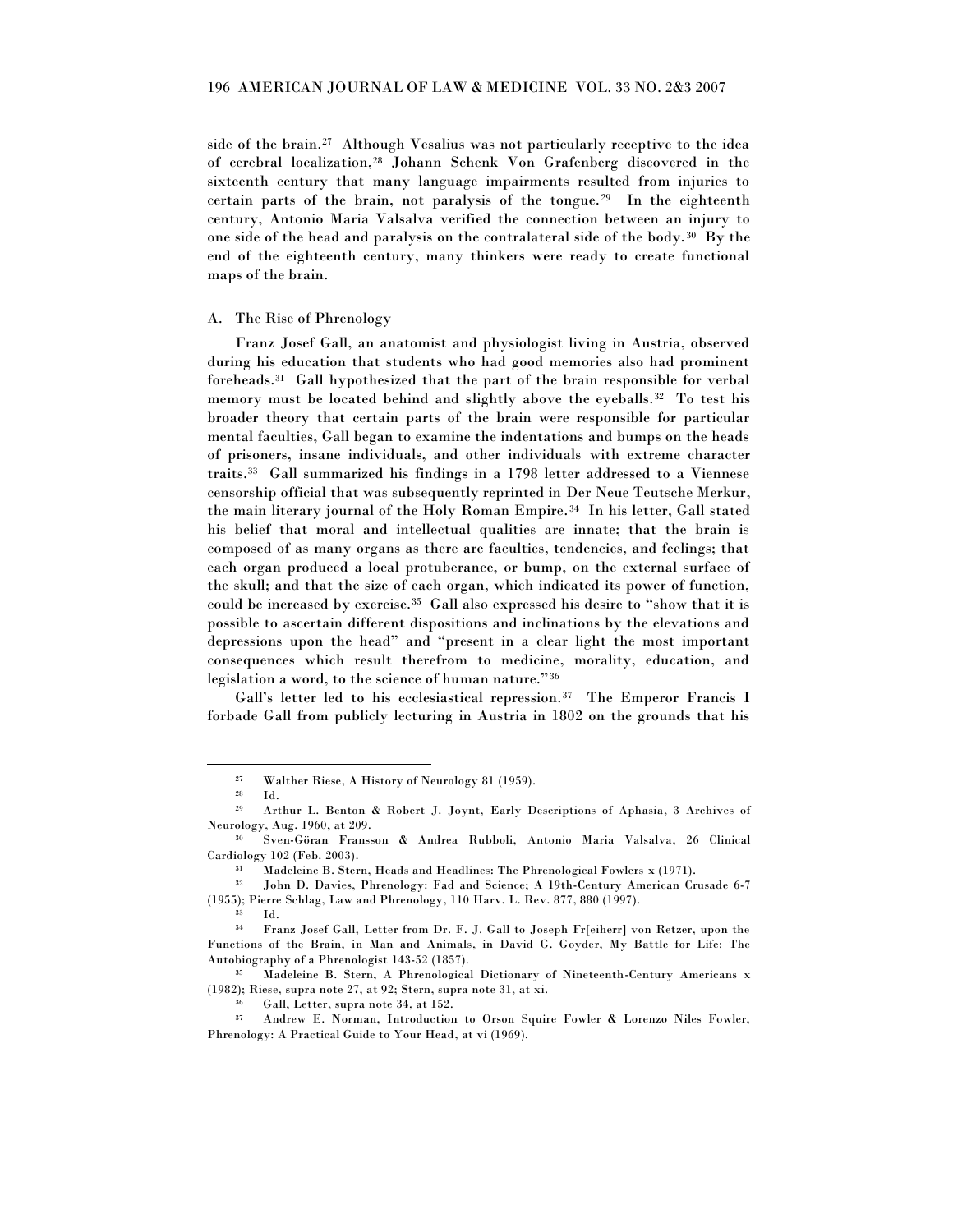ideas were subversive of religion and morals.<sup>38</sup> Gall and his pupil, Johann Gaspar Spurzheim, moved to Paris to continue developing and teaching their theories, which later became known as phrenology, or the science of the mind. $39$  In 1810, Gall published the first volume of his magnum opus, Anatomie et Physiologie du Système Nerveux en Général et du Cerveau en Particulier, which ultimately contained four volumes, the first two of which were coauthored by Spurzheim, and an atlas of illustrations.<sup>40</sup> Between 1822 and 1825, Gall published a sixvolume, revised edition of Anatomie under the title Sur les Fonctions du Cerveau et Sur Celles de Chacune de ces Parties. 41 In these works, Gall identified and numbered twenty-seven different regions, or organs, of the brain, each of which housed an innate, universal faculty such as "Impulse to Propagation (1)," "Murder, carnivorousness  $(5)$ ," "Larceny, sense of property  $(7)$ ," "Arithmetic, counting, time  $(18)$ ," and "Perseverance, firmness  $(27)$ ."<sup>42</sup> Those who followed Gall's work may have been concerned for their privacy. Gall believed that his brain maps could be used to explain differences among individuals, advise employers regarding individuals with desirable qualities, and govern the masses. <sup>43</sup>

Despite his grand theories, Gall left some portions of his brain maps blank, presumably because he did not know which faculties resided therein.<sup>44</sup> Unlike some of his successors, Gall used more than one word to describe each organ, perhaps to show that he did not completely understand each organ's function. <sup>45</sup> And, because his early research involved individuals who only had striking head protuberances and extreme character traits, Gall expressed reservation regarding whether character actually could be read from the shape of just any person's head: "I have never pretended to distinguish the influence, which modification of the forms of the cranium slightly marked, may have on the character, or how its corresponding shades may be traced."<sup>46</sup> In light of these and other qualifications and admissions, Gall was regarded as an honest investigator and a scientific pioneer at his death in 1828.<sup>47</sup>

Although Spurzheim had worked with Gall on Anatomie et Physiologie du Système Nerveux, Spurzheim's name did not appear on the title pages of the last two volumes. The omission reportedly occurred because Gall and Spurzheim had

<sup>38</sup> Temple, supra note 25, at 26; Davies, supra note 32, at 7; Norman, supra note 37, at vi.

The word phrenology is derived from two Greek words meaning mind and discourse. Johann Gaspar Spurzheim, Outlines of Phrenology 1 (1832), reprinted in Significant Contributions to the History of Psychology, 1750-1920 (Daniel N. Robinson ed., 1978).

<sup>40</sup> Franz Josef Gall & Johann Gaspar Spurzheim, Anatomie et Physiologie du Système Nerveux en Général et du Cerveau en Particulier (vol. 1, 1810); Franz Josef Gall & Johann Gaspar Spurzheim, Anatomie et Physiologie du Système Nerveux en Général et du Cerveau en Particulier (vol. 2, 1812); Franz Josef Gall, Anatomie et Physiologie du Système Nerveux en Général et du Cerveau en Particulier (vol. 3, 1818); Franz Josef Gall, Anatomie et Physiologie du Système Nerveux en Général et du Cerveau en Particulier (vol. 4, 1819).

<sup>41</sup> Franz Josef Gall, Sur les Fonctions du Cerveau et Sur Celles de Chacune de ces Parties (vol. 1-6, 1822-25); Franz Josef Gall, On the Functions of the Brain and of Each of Its Parts (Winslow Lewis trans., vol. 1-6, 1835).

 $\frac{42}{13}$  Davies, supra note 32, at 8.

<sup>43</sup> Id.

 $\frac{44}{45}$  Id.

<sup>45</sup> Id.

<sup>46</sup> Id. at 39-40.

<sup>47</sup> Id. at 40.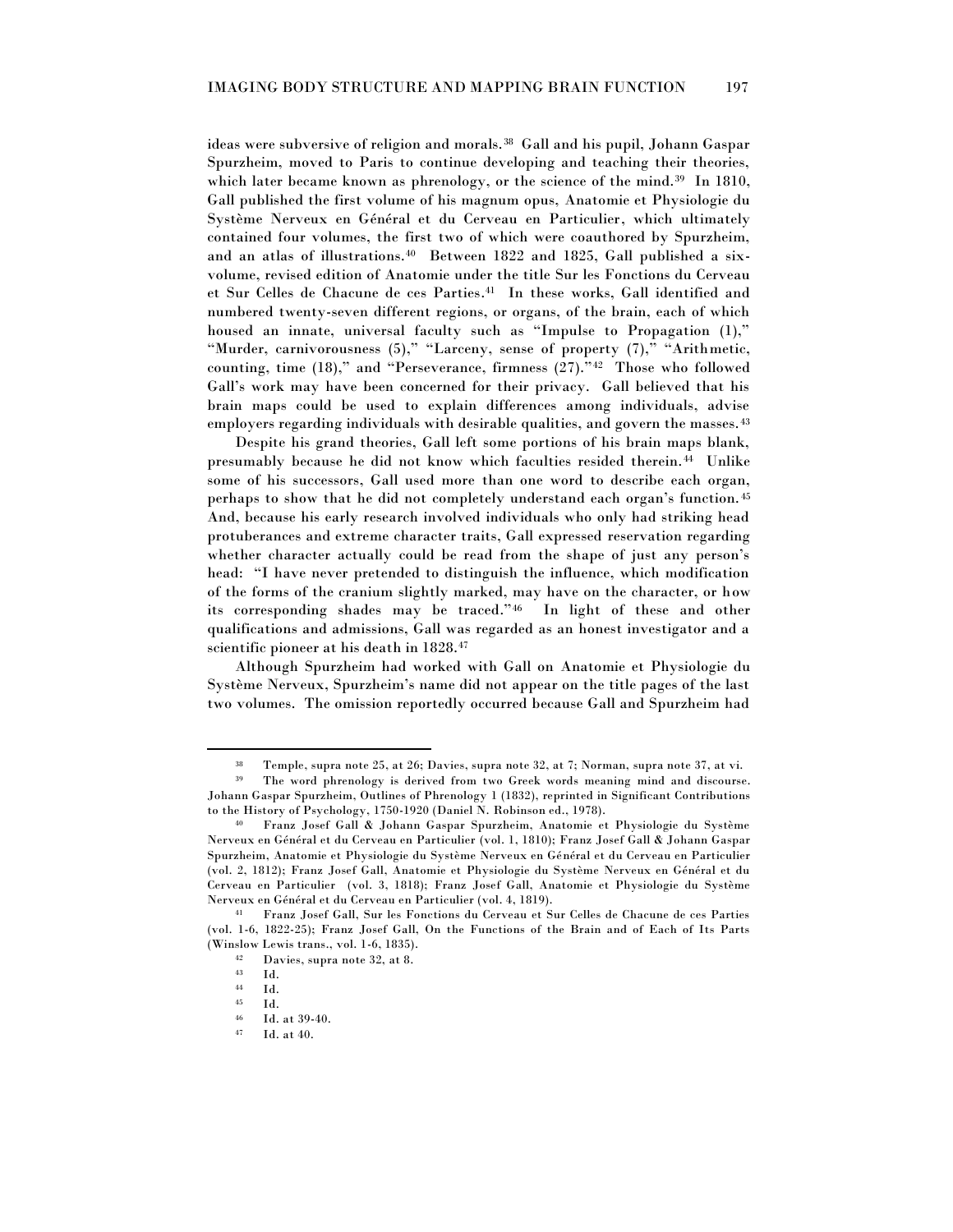a falling out before Gall published the last two volumes of Anatomie. 48 In any event, Spurzheim moved to England in 1814 and published a formal, English version of his theories, The Physiognomical System of Drs. Gall and Spurzheim, the following year.<sup>49</sup> In subsequent publications, Spurzheim changed some of Gall's theories, including deleting all faculties that were inherently evil, such as Gall's faculty of "Murder, carnivorousness."<sup>50</sup> Spurzheim also added several organs, changed several of the remaining organs' descriptions, and categorized the organs into propensities, sentiments, and intellect.<sup>51</sup>

The Edinburgh Review, a leading scientific journal, heavily criticized Spurzheim's revised system in 1815 on the grounds that it consisted of "a mixture of gross errors, extravagant absurdities, downright misstatements, and unmeaning quotations from Scripture," and that its lead author was ignorant and hypocritical.<sup>52</sup> Spurzheim defended himself by arranging a brain dissection at Edinburgh during which he responded to each criticism.<sup>53</sup> Perhaps unaware of the scientific criticism, the Victorian public continued to greet Spurzheim's revised phrenology with enthusiasm. They visited phrenological surgeries and consented to have their heads examined by individual practitioners of phrenology as well as phrenometers, machines that measured the relative dimension and distribution of head bumps.<sup>54</sup> Queen Victoria had her children's heads read, and George Eliot had her own head shaved and read twice.<sup>55</sup>

Spurzheim and his student, George Combe, brought phrenology to the United States in 1832 through lecture tours and demonstrations.<sup>56</sup> The following year, Amherst College student Henry Ward Beecher was assigned to debate the negative view of phrenology as a science in a college debate that likely was inspired by one of Spurzheim's or Combe's lectures.<sup>57</sup> After Beecher won the debate, he told the audience that he actually agreed with the theories he had just argued against and was converting to the science of phrenology.<sup>58</sup> Thereafter, Beecher and his classmate, Orson Squire Fowler, attended phrenology lectures and began lecturing on the subject themselves.<sup>59</sup> Although Beecher eventually returned to his theological studies, phrenology became a life-long passion and profession for Fowler and his younger brother, Lorenzo Niles Fowler. In 1835, the Fowler brothers opened a phrenology practice in New York City and charged one dollar for a head examination, a verbal analysis, and the completion of a head chart in which the faculties were marked in seven degrees (very small, small,

 $\overline{a}$ 

xiii.

<sup>48</sup> Id. at 8.

<sup>49</sup> Johann Gaspar Spurzheim, The Physiognomical System of Drs. Gall and Spurzheim: Founded on an Anatomical and Physiological Examination of the Nervous System in General, and of the Brain in Particular, and Indicating the Dispositions and Manifestations of the Mind (1815).

 $50$  Davies, supra note 32, at 8.<br> $51$  Spurzheim supra note 23.

 $51$  Spurzheim, supra note 23, at 25-72 (identifying thirty-five different faculties).<br> $52$  John Cardon, The Destrings of Call and Spurgheim, 25 Edinburgh Bay.

<sup>52</sup> John Gordon, The Doctrines of Gall and Spurzheim, 25 Edinburgh Rev. 263 (June 1815).

Davies, supra note 32, at 10.

 $\frac{54}{55}$  Temple, supra note 25, at 27.

 $\begin{array}{cc} 55 & \text{Id.} \\ 56 & \text{St}_2 \end{array}$ 

Stern, supra note 35, at x.

<sup>57</sup> Norman, supra note 37, at vi-vii.; Davies, supra note 32, at 31; Stern, supra note 35, at

<sup>58</sup> Norman, supra note 37, at vii; Davies, supra note 32, at 32.

<sup>59</sup> Norman, supra note 37, at vii.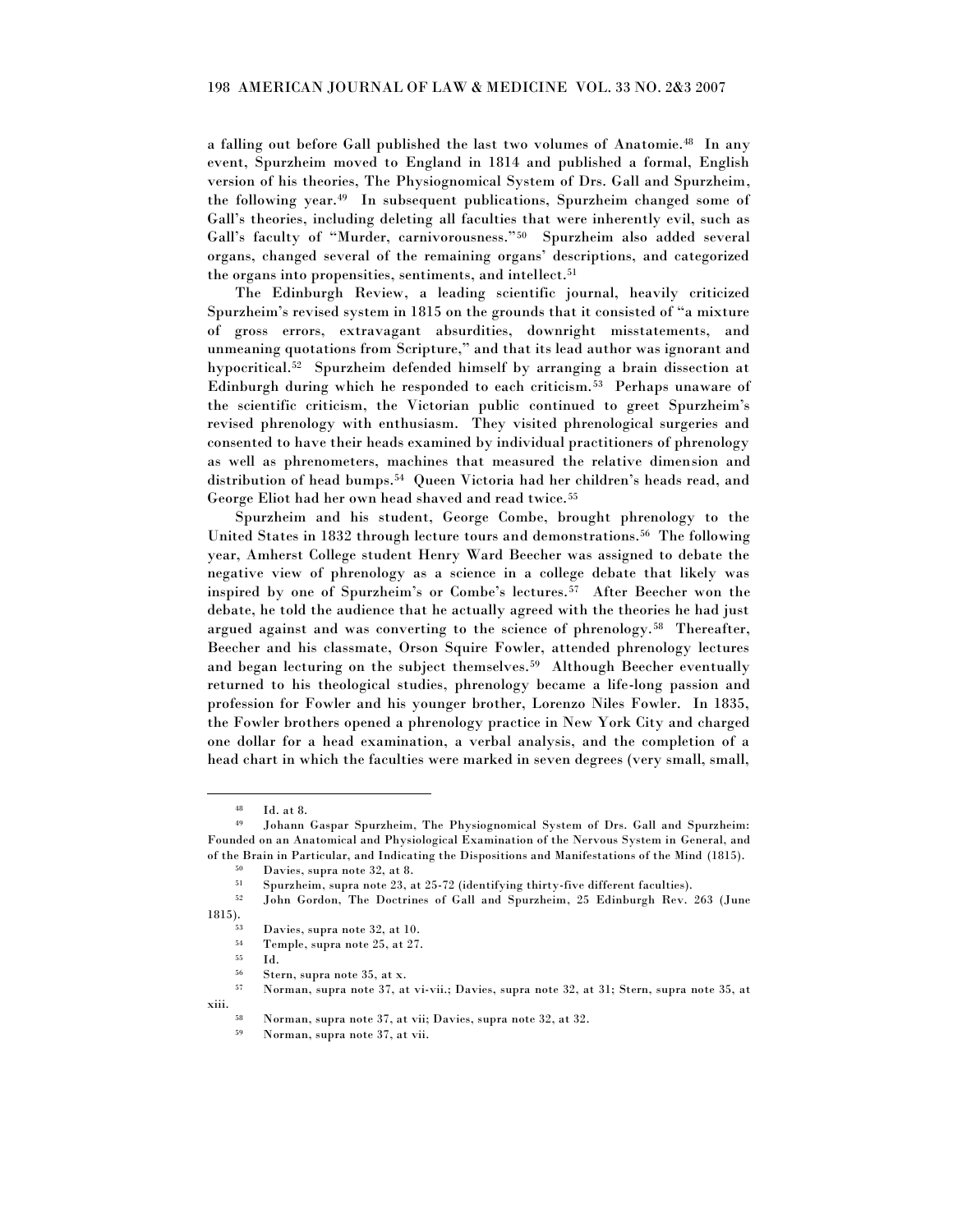moderate, average, full, large, and very large), and three dollars for a more comprehensive written analysis.<sup>60</sup> The Fowlers' sale of phrenology services to the general public was the first, but certainly not the last, time the general public has been offered a form of neuroscientific testing. In 2006, the company No Lie MRI began offering fMRI lie detection services to the public at the price of \$30 per  $\text{minute.}^{61}$ 

When an individual presented for a phrenological examination, the Fowlers quickly reviewed the individual's features to identify his or her general temperament. Coarse, large features suggested a bilious temperament, in which physical strength predominated over mental attributes.<sup>62</sup> Thin hair, small muscles, and pale skin suggested that the individual favored thought, study, and poetry.<sup>63</sup> The Fowlers then conducted a more thorough examination of the individual's skull, using their phrenology charts as a guide. <sup>64</sup> Similar to Gall and Spurzheim's brain maps, the Fowlers' charts were based on the assumption that the distance between the various organs provided information about the magnitude of a trait supported by the underlying brain region. <sup>65</sup> The thirtyseven faculties identified by the Fowlers included "Amativeness (Love between the sexes)," "Parental Love (Regard for offspring)," "Destructiveness (Executiveness—force)," "Self-Esteem (Self-respect—dignity)," "Size (Measuring by the eye)," "Calculation (Mental arithmetic)," and "Causality (Applying causes to effect)."<sup>66</sup> An optimum level existed for each faculty, and too much or too little of a faculty could be problematic.<sup>67</sup> Too little Size could lead to an inability to judge proportions, and too much Size could lead to an overemphasis of physical views.<sup>68</sup> Similarly, too little Calculation was believed to cause difficulty in assimilating and regulating facts and figures.<sup>69</sup>

The Fowlers also provided directions for cultivating and restraining each of the thirty-seven faculties<sup>70</sup> in the first edition of their famous text, Phrenology Proved, Illustrated and Applied,<sup>71</sup> and their monthly American Phrenological Journal, launched in 1838.<sup>72</sup> To cultivate Parental Love, for example, the Unmotherly were told to, "Play with and make much of children; try to appreciate their loveliness and innocence, and be patient and tender and indulgent toward them; and if you have no own children, adopt some, or provide

Stern, supra note 35, at xiv; Norman, supra note 37, at vi.

<sup>61</sup> E-mail from Joel Huizenga, Chief Executive Officer, No Lie MRI, to Stacey Tovino (May 23, 2006; 12:36:00 p.m.) (on file with Boston University School of Law). See generally No Lie MRI, available at http://www.noliemri.com/default.htm (last visited Oct. 21, 2006).

 $62$  Stern, supra note 31, at 17.<br> $63$  Id.

Id.

 $\begin{array}{cc} 64 & \text{Id.} \\ 65 & \text{Id.} \end{array}$ 

<sup>65</sup> Id.

 $\frac{66}{67}$  Norman, supra note 37, at xviii.<br> $\frac{67}{67}$  Christing Temple Developments

<sup>67</sup> Christine Temple, Developmental Cognitive Neuropsychology 255 (1997).

<sup>68</sup> Norman, supra note 37, at xviii.

 $\frac{69}{70}$  Id.

 $\frac{70}{71}$  Id. at xix.<br> $\frac{70}{71}$  Orson Sm.

Orson Squire Fowler & Lorenzo Niles Fowler, Phrenology Proved, Illustrated, and Applied, Accompanied by a Chart, Together with a View of the Moral and Theological Bearing of the Science (1836).

Stern, supra note 35, at xiii. The Journal was edited by the Fowler brothers and, eventually, their children until it ceased publication in 1911. Id.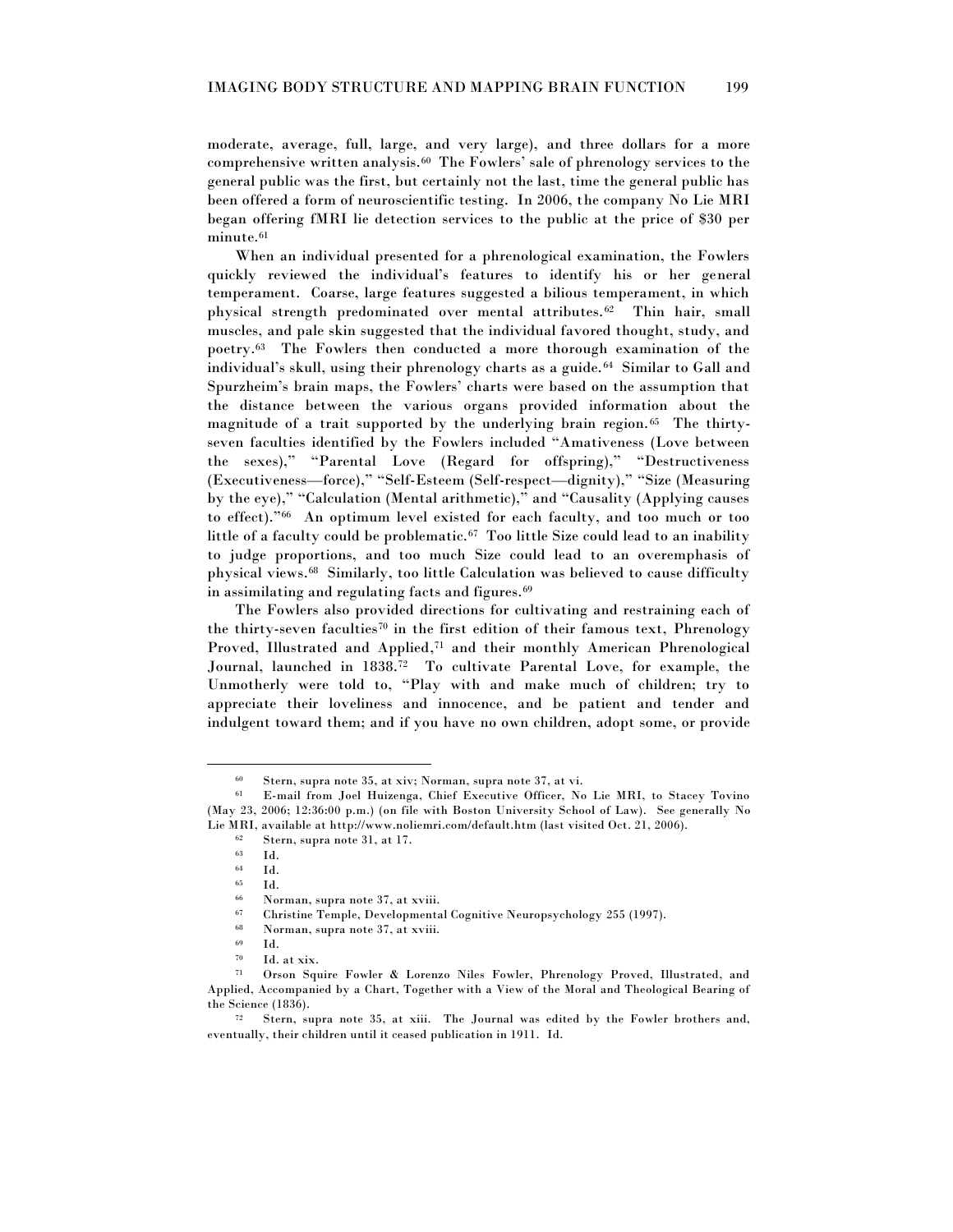something to pet and fondle."<sup>73</sup> To restrain Parental Love, the Good Mother was advised to, "Set judgment over against affection; rear them intellectually; give yourself less anxiety about them, and if a child dies, by all means turn your mind from that loss by seeking some powerful diversion."<sup>74</sup> Individuals who needed more Destructiveness were encouraged to, "Destroy anything and everything in your way; killing weeds, blasting rocks, felling trees, using edge tools."75 Individuals who needed to restrain Destructiveness were directed "never [to] brood over injuries or indulge revengeful thoughts or desires, or aggravate yourself by brooding over wrongs."<sup>76</sup>

Several notable nineteenth-century Americans, including Ralph Waldo Emerson, Oliver Wendell Holmes, Susan B. Anthony, Lizzie Borden, Jenny Lind, Horace Greeley, Brigham Young, Lucretia Mott, Walt Whitman, Horace Mann, and Lola Montez, allowed one of the Fowlers, or another phrenologist, to read their heads.<sup>77</sup> After Lorenzo Niles Fowler read Walt Whitman's head in 1849, Whitman even described the results in two editions of his Leaves of Grass: ―Leading traits of character appear to be Friendship, Sympathy, Sublimity, and Self-Esteem, and markedly among his combinations the dangerous faults of Indolence . . . and a certain swing of animal will, too unmindful, probably, of the conviction of others."78

#### B. Phrenological Findings and Applications

Many phrenological findings, perhaps coincidentally, proved true. Orson Squire Fowler reportedly described a particular subject as having "No Conscientiousness! [N]ot a bit! No Approbativeness! No Feeling of Shame!" before learning that the subject had killed a female slave. <sup>79</sup> A phrenologist told Allen Pinkerton that he "would make a capital detective; he would smell a rouge three miles" before Pinkerton became known as the father of the American private investigator.<sup>80</sup> Before his raid on Harpers Ferry, abolitionist John Brown presented for a phrenological examination during which it was found that, "This man has firmness and energy enough to swim up the Niagara river and tow a 74 gun ship, holding the tow-line in his teeth. He has courage enough to face anything that man may face, if he think it right, and be the last to retreat if advance be impossible."<sup>81</sup> Lorenzo Niles Fowler told the parents of a very young Clara Barton, the future founder of the American Red Cross, to "throw responsibility" upon young Clara in an effort to improve upon her shy, hypersensitive, and withdrawn personality.<sup>82</sup> Clara later viewed Fowler's analysis as an important moment in her life: "'Know thyself' became my text and my study. . . . It has enabled me to better comprehend the seeming

<sup>73</sup> Orson Squire Fowler & Lorenzo Niles Fowler, Phrenology: A Practical Guide to Your Head 85 (1969).

<sup>74</sup> Id. <sup>75</sup> Id. at 101.

 $\frac{76}{77}$  Id.

 $\frac{77}{72}$  Stern, supra note 35, at xiv, xviii, 14-19, 33-39.<br> $\frac{78}{78}$  Davise supra note 32, at 123-24; Norman supr

Davies, supra note 32, at 123-24; Norman, supra note 37, at x.

<sup>79</sup> Stern, supra note 31, at 18.

<sup>80</sup> Stern, supra note 35, at xiv.

 $81$  Id. at xv.

<sup>82</sup> Id.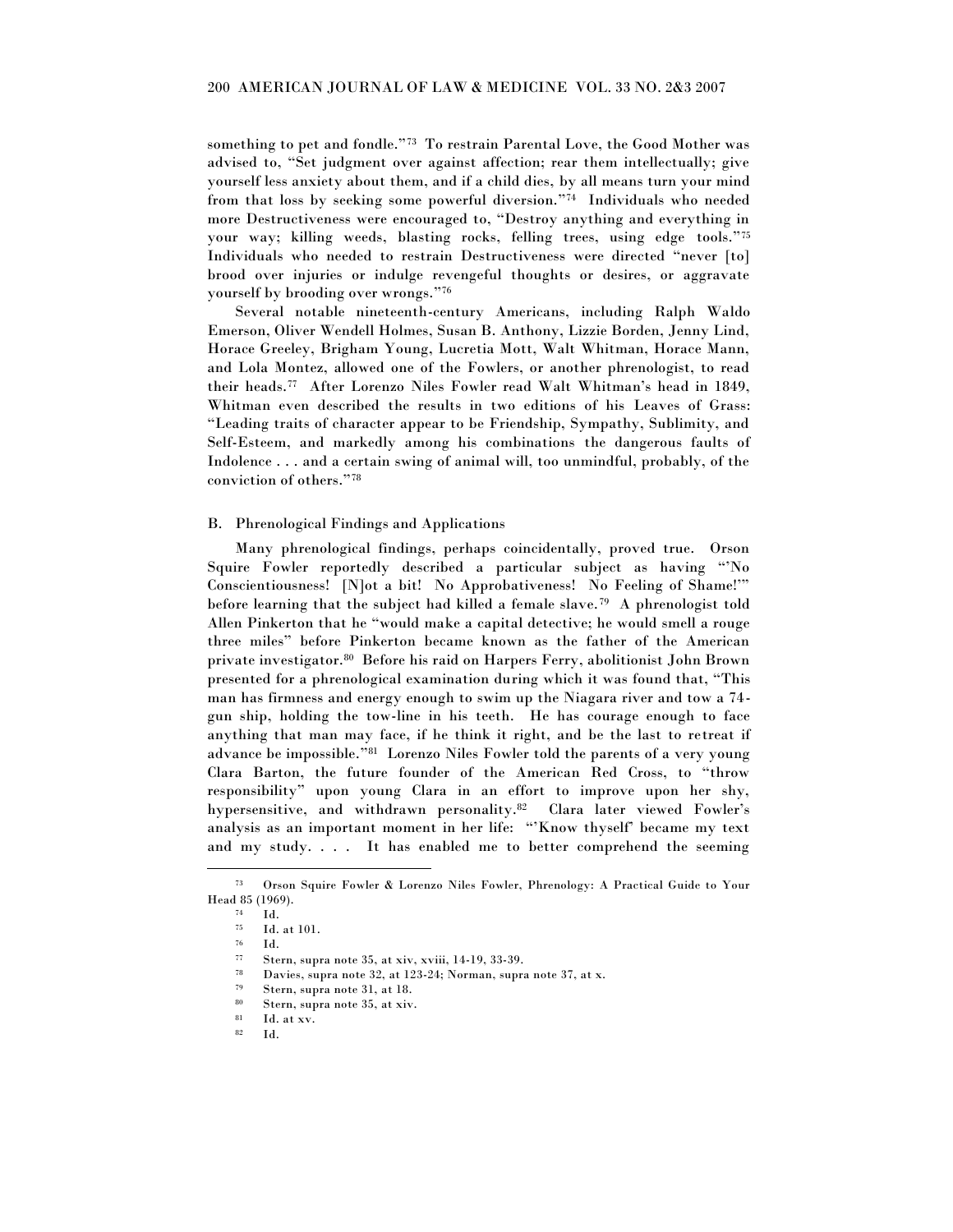mysteries about me . . . . It has enriched my field of charitable judgment; enlarged my powers of forgiveness  $\dots$  ."83

Phrenology also "revealed" hidden information about its analysands. Humorist Samuel Langhorne Clemens (whose pen name was Mark Twain) used an assumed name in 1873 when he requested a head examination from Lorenzo Niles Fowler.<sup>84</sup> During this initial, incognito examination, Fowler discovered an indentation in Twain's skull that was interpreted as a "total absence of the sense of humor."<sup>85</sup> Three months later, Fowler welcomed a second visit from Twain, who announced himself using his pen name. During this examination, Fowler discovered a "Mount Everest' of a 'bump of humor'" on Twain's head.<sup>86</sup> During a third examination conducted in 1901, Fowler's daughter, Jessie, revealed a serious, tragic, and reforming side to Twain's character – a popular view that did not develop until after Twain's death in 1910.<sup>87</sup> Although Twain wrote about his first two experiences with phrenology, he never referred to his third examination, perhaps because he had wanted to keep that part of his identity private.<sup>88</sup>

Like Gall and Spurzheim, the Fowlers believed that phrenology could be used as a basis for vocational counseling.<sup>89</sup> Lawyers required the "Mental-Vital temperament, to give them intensity of feeling and clearness of intellect; large Eventuality, to recall law cases and decisions; large Comparison, to compare different parts of the law and evidence . . . and large Language, to give freedom of speech."<sup>90</sup> Physicians, on the other hand, needed "large Perceptive Faculties, so that they may study and apply a knowledge of Anatomy and Physiology with skill and success . . . [and] full Destructiveness, lest they shrink from inflicting the pain requisite to cure  $\ldots$   $\cdot$   $\cdot$ <sup>91</sup> American newspaper editor and politician Horace Greeley was so convinced of the usefulness of phrenology in the employment context that he argued in an 1852 editorial that railroad accidents could be reduced if trainmen were selected "by the aid of phrenology, and not otherwise."<sup>92</sup> Some employers apparently agreed with the Fowlers and Greeley and posted job advertisements that requested both personal references and phrenological analyses.<sup>93</sup> Although some job applicants may have preferred to keep the relative size of their faculties private, "[e]rrand boys and candidates for political office would be appraised by [phrenology's] standards." $94$ 

The perceived ability of phrenology to reveal the inner workings of the mind did not go unnoticed by the American judicial system. Both litigants and judges hoped that phrenology would be capable of determining the sanity of testators and individuals accused of murder, as well as identifying the mental states of plaintiffs and defendants in other judicial proceedings. In Brock v. Luckett's

 $\begin{array}{c} 83 \ 84 \ \end{array}$  Id.

 $\begin{array}{c} 84 \ 85 \ 1 \end{array}$  Id. at xviii.

 $rac{85}{86}$  Id. <sup>86</sup> Id.

 $87$  Id. at xix.

<sup>88</sup> Id.

<sup>89</sup> Id. at xi.

Fowler & Fowler, supra note 71, at 200; Stern, supra note 35, at xi.

<sup>91</sup> Id.

<sup>92</sup> Norman, supra note 37, at x.

<sup>93</sup> Davies, supra note 32, at 39; Stern, supra note 35, at x.

<sup>94</sup> Stern, supra note 31, at xiv.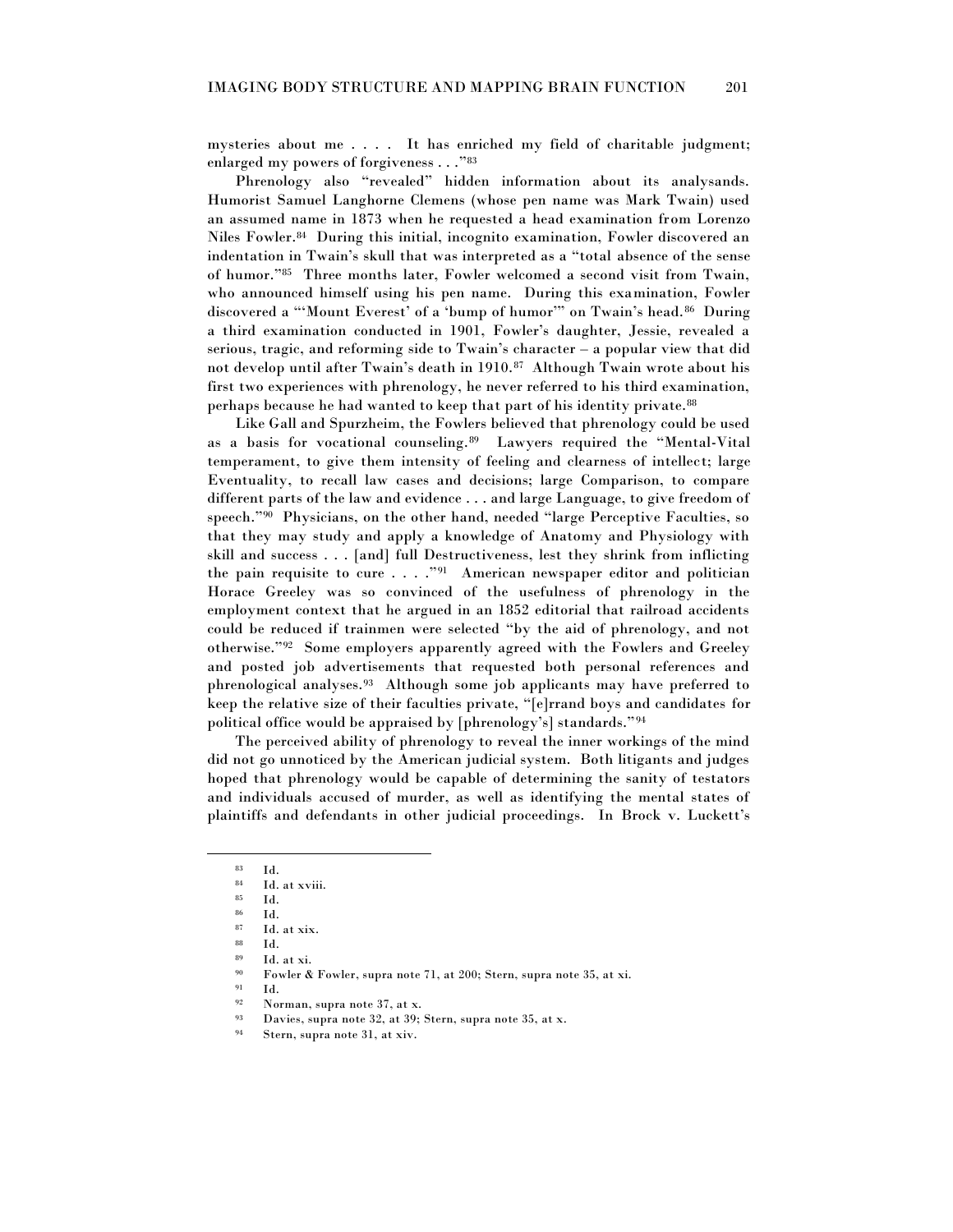Executors, <sup>95</sup> an 1840 case examining the sanity of a Mississippi testator, counsel for the appellants took note of phrenology's then-popularity within the scientific community:

It is impossible to investigate this cause, without investigating, to some extent, the doctrine of the mind, and the effects of disease on the various organs of which it is composed: for it is not believed to be a conceded fact, that no man having any regard for his reputation in medical science, would dispute that the brain is an aggregate, consisting of distinct organs, each having a distinct function, and that power of function is influenced by organic size. <sup>96</sup>

Judges also incorporated phrenological analyses into their written opinions. In Farrer v. State, <sup>97</sup> an 1853 murder case, the Supreme Court of Ohio was asked to decide whether there was sufficient evidence to prove that the defendant housekeeper was not guilty of poisoning an eight-year-old boy by reason of her insanity.<sup>98</sup> In his opinion, Justice Corwin noted that the defendant was "remarkably ugly" in part because her eyes "encroach[ed] on the space proper to the brain," and that the shape of her head was "unfavorable to the usual presumption of sound mind and full capacity."<sup>99</sup> Although Justice Corwin refused to take a position regarding phrenology as a science, he recognized that an "intelligent physician" could have made a diagnosis of insanity based on phrenological principles.<sup>100</sup> Phrenology continued to influence American legal decisions as late as 1908, when the Superior Court of Pennsylvania granted a divorce to an emotionally abused woman based in part on her husband's testimony that he had deficient self-esteem, as diagnosed by two phrenologists.<sup>101</sup> Today, courts continue to reference phrenology's impact on the civil law's understanding of mental disease and the criminal law's understanding of right and wrong.<sup>102</sup>

<sup>95</sup> 5 Miss. 459, 1840 WL 2421 (Miss. Err. & App. 1840).

<sup>96</sup> Id. at \*6. Counsel also recognized, however, that not everyone agreed with the principles of phrenology: "But whether phrenology is or is not the only true physiology of the brain . . ." Id.

<sup>97</sup> 2 Ohio St. 54 (1853).

<sup>98</sup>  $\frac{98}{99}$  Id.

Id. at 60.

<sup>100</sup> Id. ("Whether phrenology is a science or a delusion, we shall not judicially undertake to pronounce. . . . ‖). Five years after Farrer, Judge Ellsworth of the Supreme Court of Errors of Connecticut continued to struggle with the issue whether the scales of justice could rely on phrenology: "The particular physical theory too of the human mind adopted by some persons, very greatly influences their views about insanity; as for instance, the phrenologists, who maintain that the mind is not a unit . . . " In re Dunham, 27 Conn. 192, 1858 WL 1044, \*6 (Conn. 1858) ("as for instance, the phrenologists, who maintain that the mind is not a unit, and that it often is diseased and enfeebled in some of its faculties or organs of manifestation while it is sound and healthy in others, and as to these sound faculties is properly chargeable with responsibility for their exercise while it is not as to the others.").

<sup>101</sup> Russell v. Russell, 37 Pa. Super. 348, 351 (1908).

<sup>102</sup> See, e.g., United States v. Freeman, 357 F.2d 606, 616 (2d Cir. 1966) ("In the pre-M'Naghten period, the concepts of phrenology and monomania were being developed and had significant influence on the right and wrong test. Phrenologists believed that the human brain was divided into thirty-five separate areas, each with its own peculiar mental function. The sixth area for example, was designated 'destructiveness.' It was located, we are told, above the ear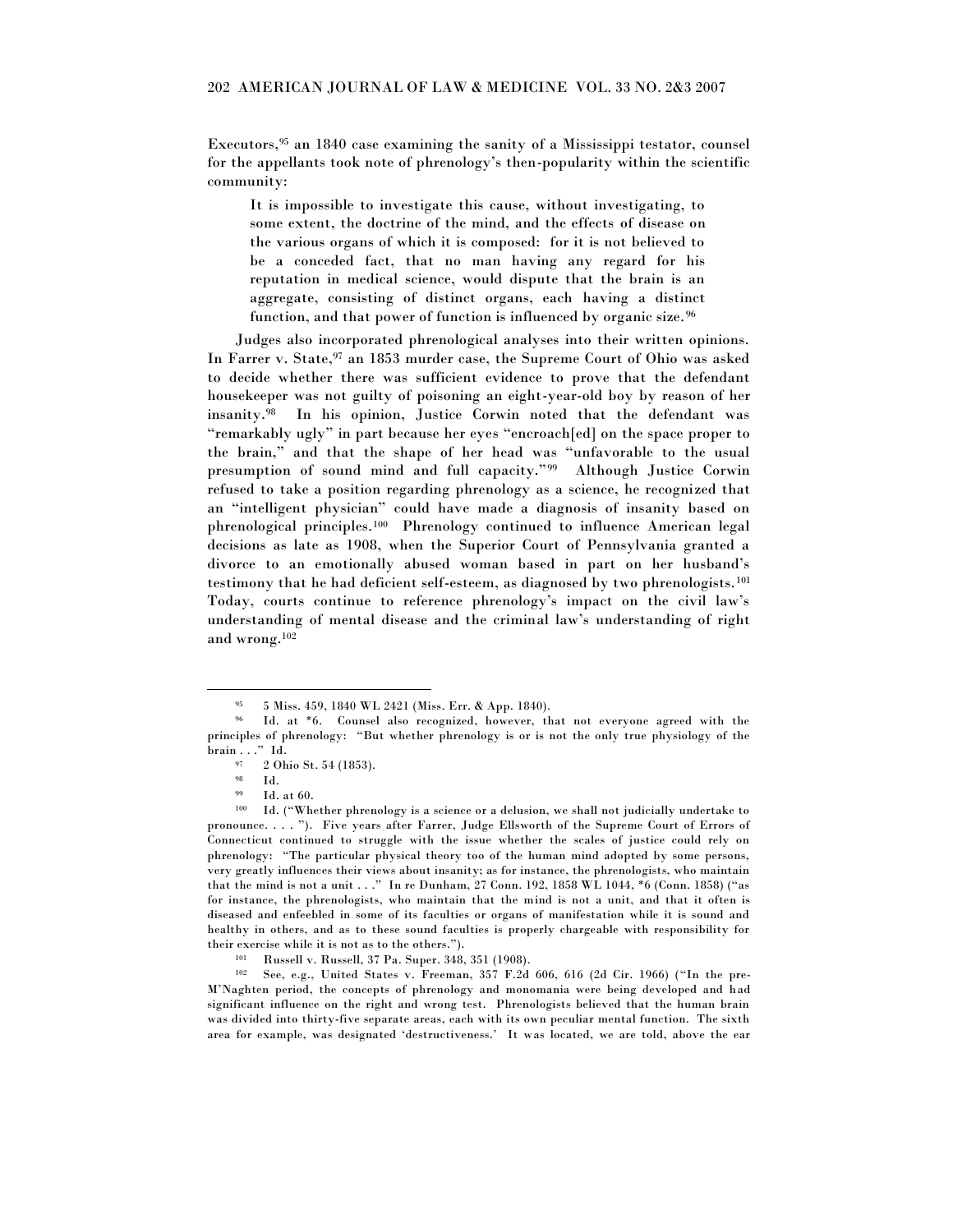#### C. The Fall of Phrenology

Scientists began to dispute the validity of phrenology as a science well before Orson Squire and Lorenzo Niles Fowler died in 1887 and 1896, respectively.<sup>103</sup> Scientists argued that the Fowlers' methods were based on anecdotal descriptions of felonious criminals, the insane, and individuals such as Galileo and Edgar Allen Poe, who had extreme characteristics.<sup>104</sup> Scientists also criticized the Fowlers' lack of documented experiments and statistical validation, as well as their inability to replicate their brain maps across individuals. <sup>105</sup> In 1838, American anatomy professor Thomas Sewall published the first edition of his An Examination of Phrenology, in which he attacked phrenology on several grounds.<sup>106</sup> Among other things, Sewall argued that dissection of the brain did not reveal discrete areas, no exact relationship between the size of the brain and intelligence existed, and impairment did not always result to a faculty when the area in which the faculty allegedly resided was injured or destroyed.<sup>107</sup> Four years later, French physiologist Pierre Flourens published the results of his brain excisions, in which he concluded that brain functions were not localized in discrete areas of the brain and, moreover, that the different areas of the brain appeared to work in concert.<sup>108</sup> Although the phrenologists attempted to respond to Sewall, Flourens, and other opponents by amending their charts to include more faculties, the idea of phrenology as a science had collapsed.<sup>109</sup> By the beginning of the twentieth century, the inductive methods of pure science and medicine and Sigmund Freud's psychoanalysis made phrenology seem like a fad.<sup>110</sup> Today, phrenology is referred to either as junk science,<sup>111</sup> pseudoscience,<sup>112</sup> quackery,<sup>113</sup> or a "meaningless medical concept."<sup>114</sup>

Changes in the law reflected the fall of phrenology. In the twentieth century, many jurisdictions passed civil and criminal prohibitions against the practice of phrenology and other methods of fortune telling, character reading, and mind reading. Since 1953, the Georgia Legislature has allowed counties within the State to prohibit by ordinance the practice of phrenology, fortune telling, and

 $\overline{a}$ 

Thomas Sewall, An Examination of Phrenology (1838).

- <sup>107</sup> Id.; Davies, supra note 32, at 141.
- <sup>108</sup> Riese, supra note 27, at 96.

because this was the widest part of the skull of the carnivorous animals.‖); Anderson v. State, 276 So.2d 17, 20 (1973) (same); State v. Johnson, 399 A.2d 469, 472 & n.2 (R.I. 1979) (same).

<sup>103</sup> Scott A. Huettel et al., Functional Magnetic Resonance Imaging 1 (2004); Davies, supra note 32, at 174.

<sup>104</sup> Davies, supra note 32, at 174.

 $105$  Id.<br>106 Th.

<sup>109</sup> Huettel et al., supra note 103, at 1. See generally Schlag, supra note 32, at 886-96 (1997) (examining the critique of phrenology).

<sup>110</sup> Stern, supra note 35, at xix.

<sup>111</sup> See, e.g., General Electric Co. v. Joiner, 522 U.S. 136, 153 & n.6 (1997) (Stevens, J., concurring) ("An example of 'junk science' that should be excluded . . . as too unreliable would be the testimony of a phrenologist who would purport to prove a defendant's future dangerousness based on the contours of the defendant's skull.").

<sup>112</sup> Donald Simpson, Phrenology and the Neurosciences: Contributions of F. J. Gall and J. G. Spurzheim, 75 ANZ J. Surgery 475 (2005).

<sup>113</sup> Davies, supra note 32, at ix.

<sup>114</sup> United States v. Freeman, 357 F.2d 606, 616 (2d Cir. 1966).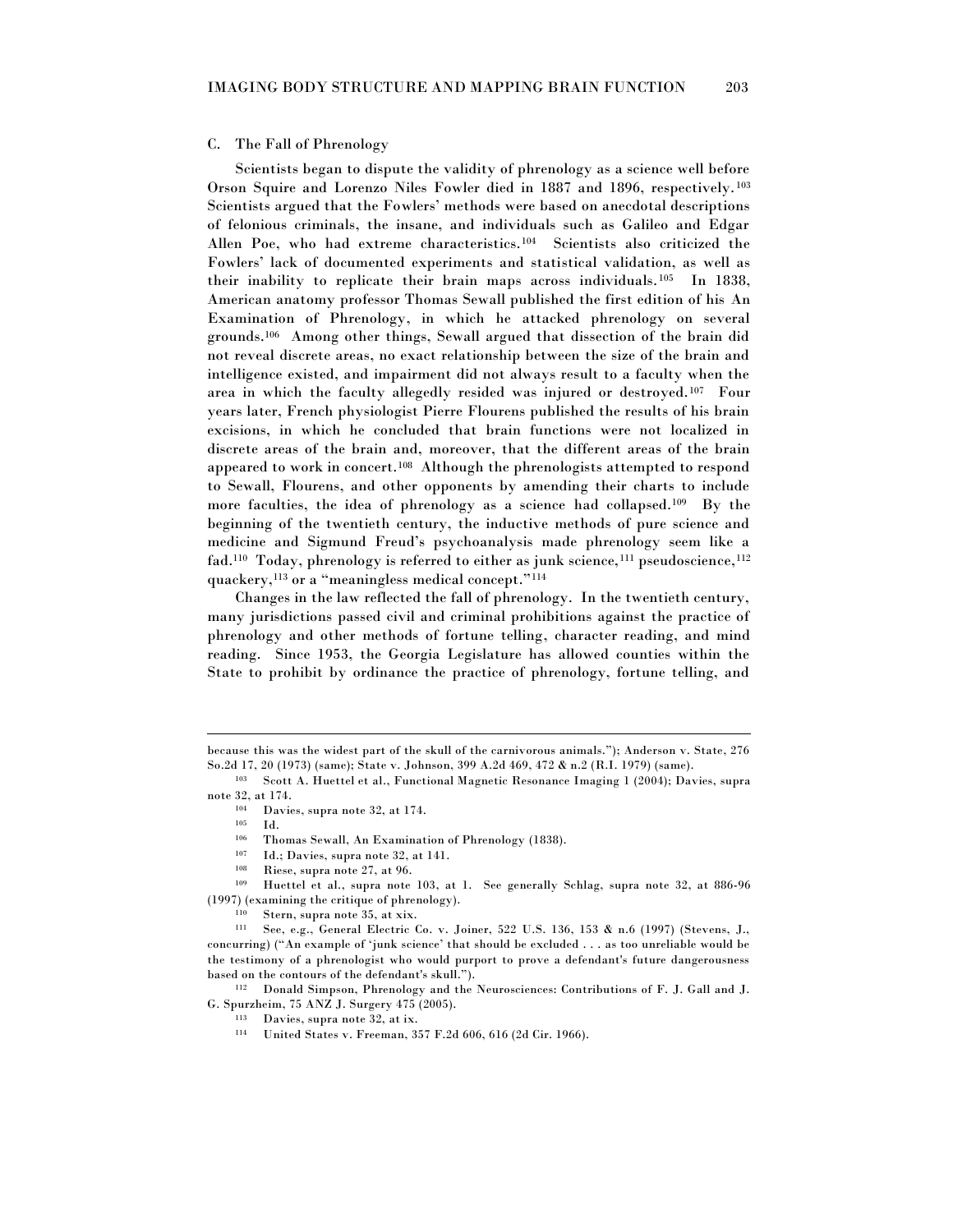other kindred practices.<sup>115</sup> The City of Lincoln, Nebraska, made it unlawful for an individual to "exercise, carry on, advertise, or engage" in the business of phrenology.<sup>116</sup> The South Carolina Legislature made phrenology and the "prediction of future events" illegal.<sup>117</sup> The Attorney General of the Virgin Islands, although not specifically mentioning phrenology, has clarified that mind reading violates local prohibitions against fortune telling.<sup>118</sup> National television programming codes even established blanket prohibitions against the advertising of phrenology.<sup>119</sup>

While some jurisdictions prohibited the practice of phrenology, others heavily regulated it. In the mid-1940s, the State of Florida taxed its phrenologists at the rate of \$100 per year.<sup>120</sup> In the 1980s, Virginia's Henry County established an annual "license tax" of \$2,500 for individuals engaged in the practice of phrenology.<sup>121</sup> Today, the Georgia Legislature continues to permit counties within the State to regulate or impose an annual tax of up to \$1,000 on the practice of phrenology, fortune telling, and other kindred practices.<sup>122</sup>

Changes in evidence law also reflected the fall of phrenology. Military, federal, and state courts assigned phrenology to the lowest class of proffered evidence, which included "a junk pile of contraptions, practices, techniques, etc., that have been so universally discredited that a trial judge may safely decline even to consider them, as a matter of law."<sup>123</sup>

 $\overline{a}$ 

<sup>121</sup> Henry County, Virginia, Code art. III, ch. 5, § 5-10 (1983), cited in Adams v. Board of Supervisors, 569 F. Supp. 20, 21 (1983).

 $115$  Ga. Code Ann. § 36-1-15 (2006) ("The county governing authority may by proper ordinance prohibit . . . the practice of fortunetelling, phrenology, astrology, clairvoyance, palmistry, or other kindred practices, businesses, or professions where a charge is made or a donation accepted for the services and where the practice is carried on outside the corporate limits of the municipality.").

<sup>116</sup> Lincoln, Nebraska Municipal Ordinances § 9.40.030 (1997), cited in Argello v. City of Lincoln, 143 F.3d 1152, 1152 (1998). See also Azusa Municipal Code  $\S 8.52.060$  ("No person shall practice or profess to practice or engage in the business or art of . . . phrenology . . . or any similar business or art, who either solicits or receives a gift or fee or other consideration for such practice, or where admission is charged for such practice.‖), cited in Spiritual Psychic Science Church v. City of Azusa, 39 Cal. 3d 501, 506 (1985).

<sup>&</sup>lt;sup>117</sup> S.C. Code Ann. § 16-17-690 (2006).<br><sup>118</sup> 1 Virgin Islands Op.  $\Lambda$  G. 229, inte

<sup>1</sup> Virgin Islands Op. A.G. 229, interpreting 14 V.I. Code § 221(a)(6) (2006).

<sup>119</sup> National Association of Broadcasters, The Television Code §§ IV(12) and IX(10) (19th ed. 1976), cited in Gemini Enterprises, Inc. v. WFMY Television Corp., 470 F. Supp. 559, 562 (1979).

 $120$  Fla. Stat. § 205.41 (1941) ("Every ... phrenologist ... shall pay a license tax of one hundred dollars; provided, that this section shall not be construed to require members of any recognized christian denomination who pray for the sick to obtain a license."), cited in Curley v. State, 153 Fla. 773, 776-77 (1943).

 $122$  Ga. Code Ann. § 36-1-15 (2006) ("The county governing authority may by proper ordinance . . . regulate, or tax the practice of fortunetelling, phrenology, astrology, clairvoyance, palmistry, or other kindred practices, businesses, or professions where a charge is made or a donation accepted for the services and where the practice is carried on outside the corporate limits of the municipality.").

 $123$  See, e.g., United States v. Gipson, 24 M.J. 246, 249 (1987) ("At the bottom [of the scientific evidence hierarchy] lies a junk pile of contraptions, practices, techniques, etc., that have been so universally discredited that a trial judge may safely decline even to consider them, as a matter of law. To that level have been relegated such enterprises as phrenology, astrology, and voodoo. In the middle is that range of scientific and technical endeavor that can neither be accepted nor rejected out of hand. To this group, based on the information available to us, we assign the polygraph.‖); Jack B. Weinstein & Margaret A. Berger, 4 Weinstein's Federal Evidence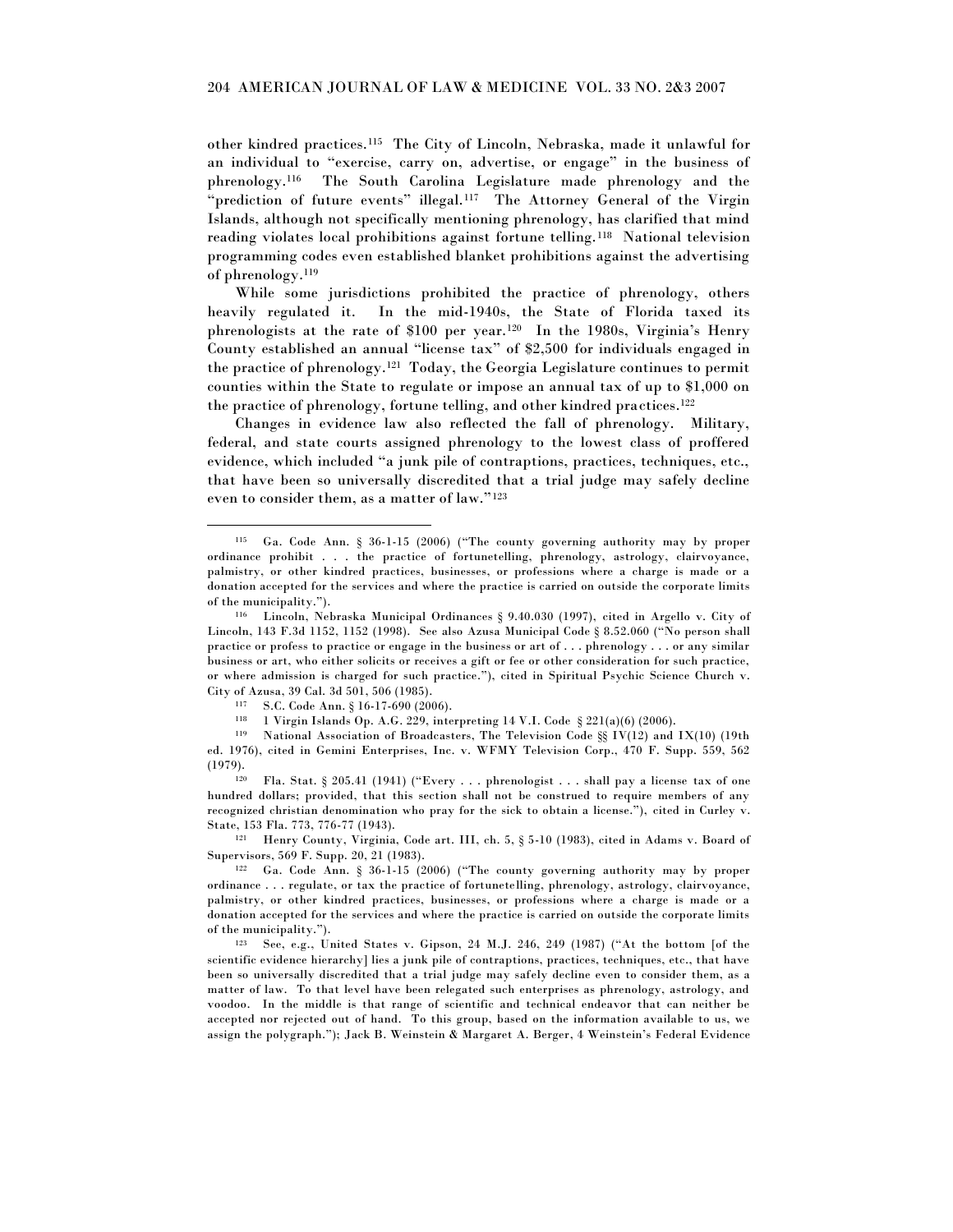#### D. Phrenological Reform

Although phrenology did not become the ultimate science of the mind, its principles formed the basis of several nineteenth-century reform movements in the areas of women's rights, education, mental health care, and criminal justice.<sup>124</sup> These reforms were no accident. The Fowlers repeatedly had expressed their hope and belief that phrenological principles would be used to perfect society: "Phrenologize Our Nation, for thereby it will Reform The World . . . Mould the Now Forming Character of Our Republic . . . Perfect our Republic

 $\ldots$  . Reform governmental abuses.  $\ldots$ ."125

Women were one focus of the phrenologists. Spurzheim hoped that phrenology would elevate the status of women by giving them equal participation "in the labors of the mind."<sup>126</sup> Orson Squire Fowler was more specific: "Women's Sphere of Industry should . . . be enlarged till it equals that of men. . . ."<sup>127</sup> Fowler further argued that, "Printing, architecture, drawing, engraving, all the arts, all kinds of storekeeping and manufacturing, all departments of literature, telegraphy, law, legislation, public offices and clerkships . . . should be shared and filled equally by both."<sup>128</sup> Other phrenologists were convinced that phrenological tenets required women to be relieved of their binding corsets and, metaphorically, "the 'tight lacing' of their intellectual and moral lives."<sup>129</sup> Referred to as pioneer sex educators, many phrenologists also tried to bring sex out into the open and to encourage its study.<sup>130</sup> Lorenzo Niles Fowler even used phrenology to advise clients regarding whom they should marry.<sup>131</sup> Individuals who had large Amativeness, for example, were advised not to marry individuals who had small Amativeness.<sup>132</sup>

Phrenology impacted more than women, sexual relations, and marriage. Educational reforms also were a particular emphasis of many of the British and American phrenologists. Because the phrenologists believed that the mind was a collection of different organs, they discouraged methods of learning based solely on memorization, reasoning that memorization only trained the organs of Language and Eventuality.<sup>133</sup> Students needed to train all of their mental organs by singing, running, and avoiding unhealthy substances such as coffee and tobacco,<sup>134</sup> and by visiting museums, fields, gardens, and shops.<sup>135</sup> Educators also

<sup>§ 702.05[3] (</sup>Joseph M. McLaughlin, ed., 2d ed. 1997) ("The reliability requirement is designed to exclude so-called "junk science" – conjuring up memories of the phrenology craze where the bumps on a person's head were felt in order to determine character traits--from federal courts. At the very least, scientific opinions offered under Rule 702 must be based on sound scientific methods and valid procedures."), cited in Logerquist v. McVey, 196 Ariz. 470, 481 (2000).

Davies, supra note 32, at 71; Stern, supra note 35, at ix.

<sup>&</sup>lt;sup>125</sup> The American Phrenological Journal for 1849, 11 Phrenological J. 12 (1849).<br><sup>126</sup> Stern supra note 35 at vi

Stern, supra note 35, at xi.

<sup>127</sup> Stern, supra note 31, at 167.

<sup>128</sup> Id.

<sup>129</sup> Stern, supra note 35, at xi.

 $130$  Id.<br> $131$  Id.

 $131$  Id.<br> $132$  Id.

<sup>132</sup> Id.

<sup>133</sup> Stern, supra note 35, at xi.

<sup>134</sup> George Combe, Lectures on Popular Education (1834); Johann Gaspar Spurzheim, Education, Its Elementary Principles Founded on the Nature of Man (1847); Orson Squire Fowler, Education and Self-Improvement (1847).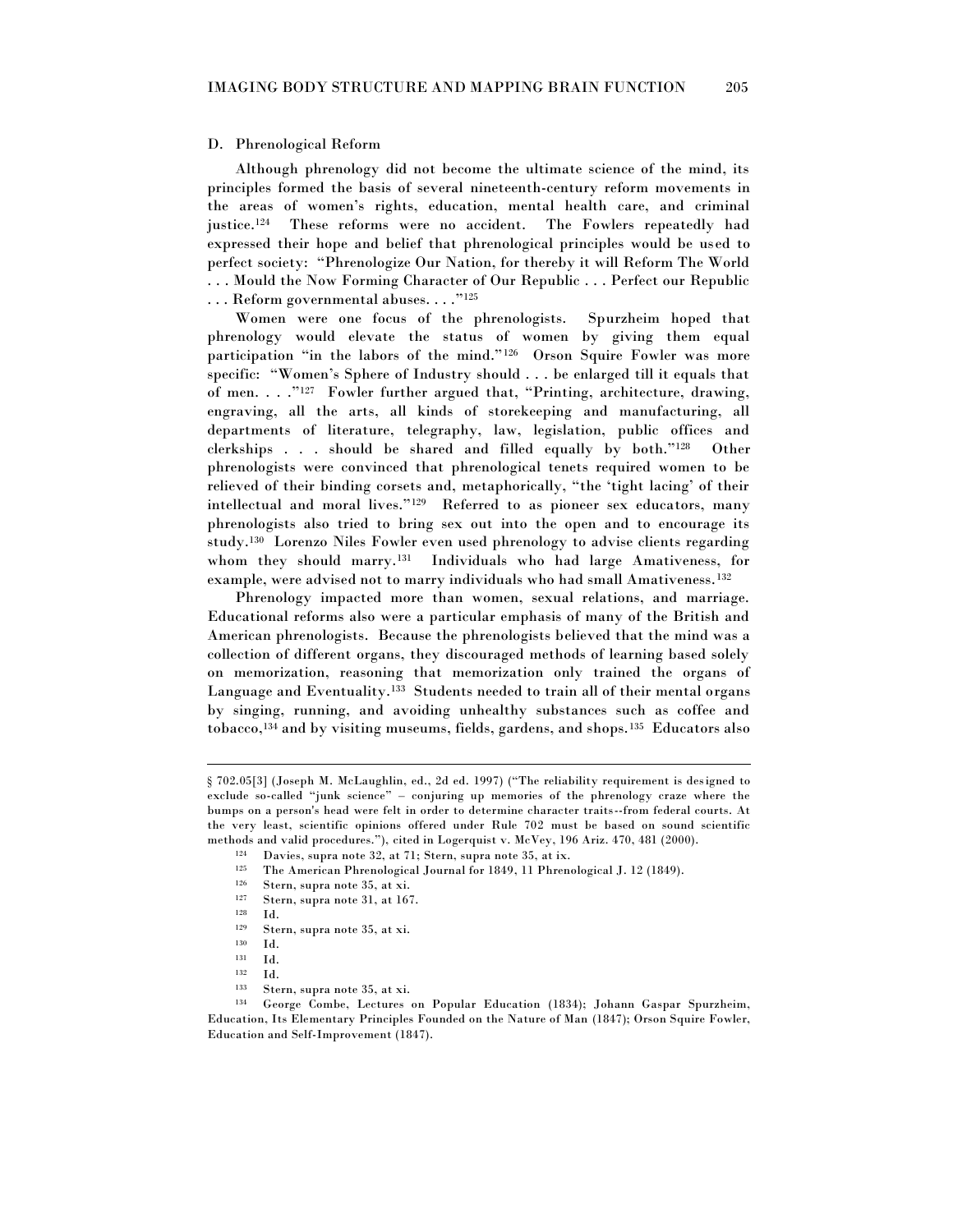were instructed in the principles of phrenology during "Children, Their Health, Growth, Training & Schooling"<sup>136</sup> lectures, and were told not to severely punish students for misbehaving in school, because "no chastisement can ever be inflicted without the exercise of Combativeness and Destructiveness in the punisher."<sup>137</sup> Summarizing the importance of educational reforms, Lorenzo Niles Fowler stated that, "'The training of children is at the very foundation of society .... Reformers ... commence at the beginning.""<sup>138</sup>

Phrenological principles also were applied to the care and treatment of the insane. Phrenologists believed that insanity was caused by the "sickness of the Organs of the erring faculties, not by depravity of purpose," $139$  and that insanity could be cured.<sup>140</sup> Many insane asylum superintendents adopted these beliefs. A superintendent of two insane asylums located in Maine and Rhode Island, Isaac Ray documented in his famous Treatise on the Medical Jurisprudence of Insanity his belief that insanity was a physical disease that involved derangement of brain structures,<sup>141</sup> and argued in Mental Hygiene that insanity should be treated as a disease, not a behavior requiring punishment.<sup>142</sup>

Phrenology also was applied to principles of criminal justice.<sup>143</sup> The traditional theory of penology during the eighteenth century was that severe penalties would deter criminals from repeating their crimes and serve as an example of what might happen to potential criminals. This theory was based on the assumption that criminals and good citizens had similar minds.<sup>144</sup> Because the phrenologists believed that most criminals acted impulsively and did not have sufficient moral strength to be inhibited by the thought of punishment, they favored a program of moral treatment over severe penalties. <sup>145</sup> Gall perhaps led the call for the more gentle treatment of the insane: "Although we reserve to ourselves the right to prevent these unhappy beings from injuring us, all punishment exercised on them is not less unjust than useless . . . they merit indeed only our compassion."<sup>146</sup> The phrenologists' theories regarding penology worked their way down to the level of the state prison. Eliza Farnham, superintendent of the women's ward at Sing Sing, New York's third state prison, believed that the application of phrenological principles contributed to the reform of criminals in her institution.<sup>147</sup>

Although phrenology ultimately failed as a science, it left behind a formalized concept of cerebral localization<sup>148</sup> and the idea that science, perhaps a

<sup>135</sup> Stern, supra note 35, at xi.

 $136$  Stern, supra note 31, at 190.

Id.

<sup>138</sup> Stern, supra note 35, at xi.

<sup>&</sup>lt;sup>139</sup> Orson Squire Fowler, Education and Self-Improvement 43 (vol. 1, 1847).

Stern, supra note 35, at xii ("Phrenology enables us to retain a proper balance between our physical and mental functions, to restore loss equilibrium, and to treat successful the various phases of insanity and other disorders."").

<sup>141</sup> Isaac Ray, A Treatise on the Medical Jurisprudence of Insanity (1838).

<sup>&</sup>lt;sup>142</sup> Isaac Ray, Mental Hygiene (1863).<br><sup>143</sup> Davies suppr note  $32$ , at  $08$ .

 $143$  Davies, supra note 32, at 98.

Id. at 99.

<sup>145</sup> Id.

<sup>146</sup> Gall, supra note 34, at 311-32.

<sup>147</sup> Davies, supra note 32, at 103.

<sup>148</sup> Uttal, supra note 24, at 20; Huettel et al., supra note 103, at 2.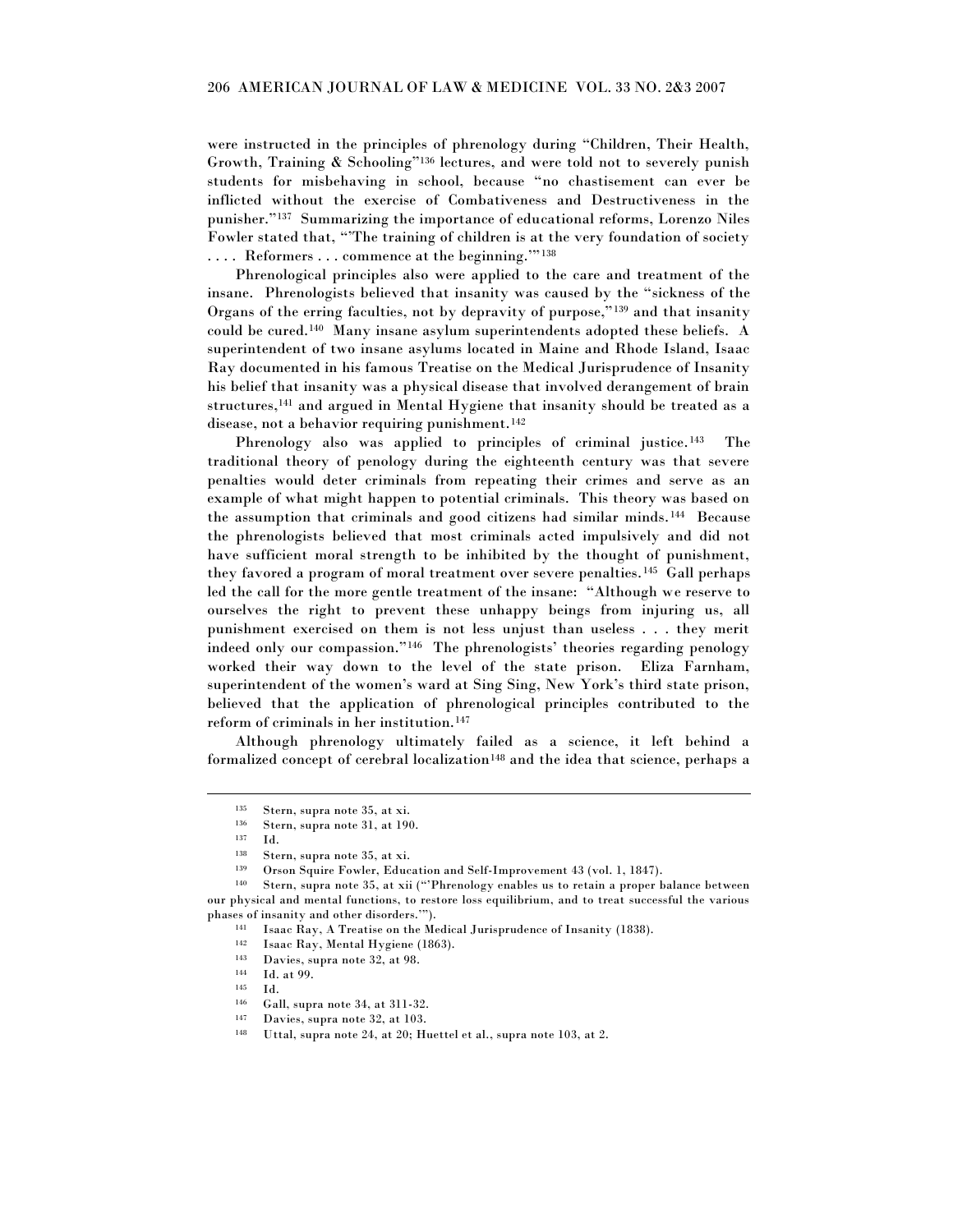science not too different from the pseudoscience of phrenology, could be used to investigate the functions of different regions of the brain.<sup>149</sup>

#### III. X-RAY

#### A. Röntgen's Rays

The development of x-ray technology at the turn of the twentieth century also raised ethical, legal, and social concerns, although these concerns grew out of the exposed structure of the human body, not the function of the brain. On November 8, 1895, German physicist Wilhelm Conrad Röntgen was working with a glass vessel into which metal electrodes had been sealed and from which the air has been removed by a vacuum system (also known as the "Crookes vacuum discharge tube") when he accidentally discovered a faint light shimmering on a nearby bench.<sup>150</sup> Röntgen discovered that the source of the light was a barium platinocyanide-coated screen that was lying on the bench.<sup>151</sup> After conducting several additional experiments, Röntgen found that the shimmering light, which he inferred were rays, could actually penetrate glass, air, and a variety of metals, but not a thin sheet of lead.<sup>152</sup> In the process of playing with the rays, Röntgen made an image of two of his fingers on the barium platinocyanide-coated screen and, over the next several weeks, made several other images using a photographic plate.<sup>153</sup> On December 28, 1895, Röntgen summarized his findings in a manuscript submitted to the Proceedings of the Physical Medical Society of Würzburg, entitled "Uber eine Neue Art von Strahlen" ("On a New Kind of Rays").<sup>154</sup> Röntgen's manuscript introduced the world to x-rays.<sup>155</sup> Röntgen's findings, which included a now famous x-ray image of his wife's fingers, one of which was encircled by a rather substantial wedding ring, were first published in Vienna's popular journal Die Presse on January 5, 1896.<sup>156</sup> The Die Presse piece noted the importance of Röntgen's rays to the future of medicine and surgery: "The surgeon could then determine the extent of a complicated bone fracture . . . he could find the position of a foreign body such as a bullet or a piece of shell much more easily than has been possible heretofore  $\dots$ ."<sup>157</sup>

Notwithstanding their value to medicine and surgery, Röntgen's rays became both a source of public amusement and concern. In the six months following Röntgen's discovery, the fact that x-rays could peer inside the human body was made the subject of theatrical plays, and a London dry goods company began

Stern, supra note 35, at xii; Stern, supra note 31, at 34.

<sup>150</sup> Richard I. Frankel, Centennial of Röntgen's Discovery of X-rays, 164 W.J. Med. 498 (June 1996); Bettyann Holtzmann Kevles, Naked to the Bone: Medical Imaging in the Twentieth Century 2 (1997).

 $\frac{151}{152}$  Frankel, supra note 150, at 498.

 $152 \text{ Id.}$ <br>153 Id.

<sup>153</sup> Id.

<sup>154</sup> Id.

<sup>155</sup> Id.

<sup>156</sup> Andrzej Stasiak, Broken Symmetry, 2 EMBO Rep. 562 (2001).

<sup>157</sup> Frankel, supra note 150, at 498.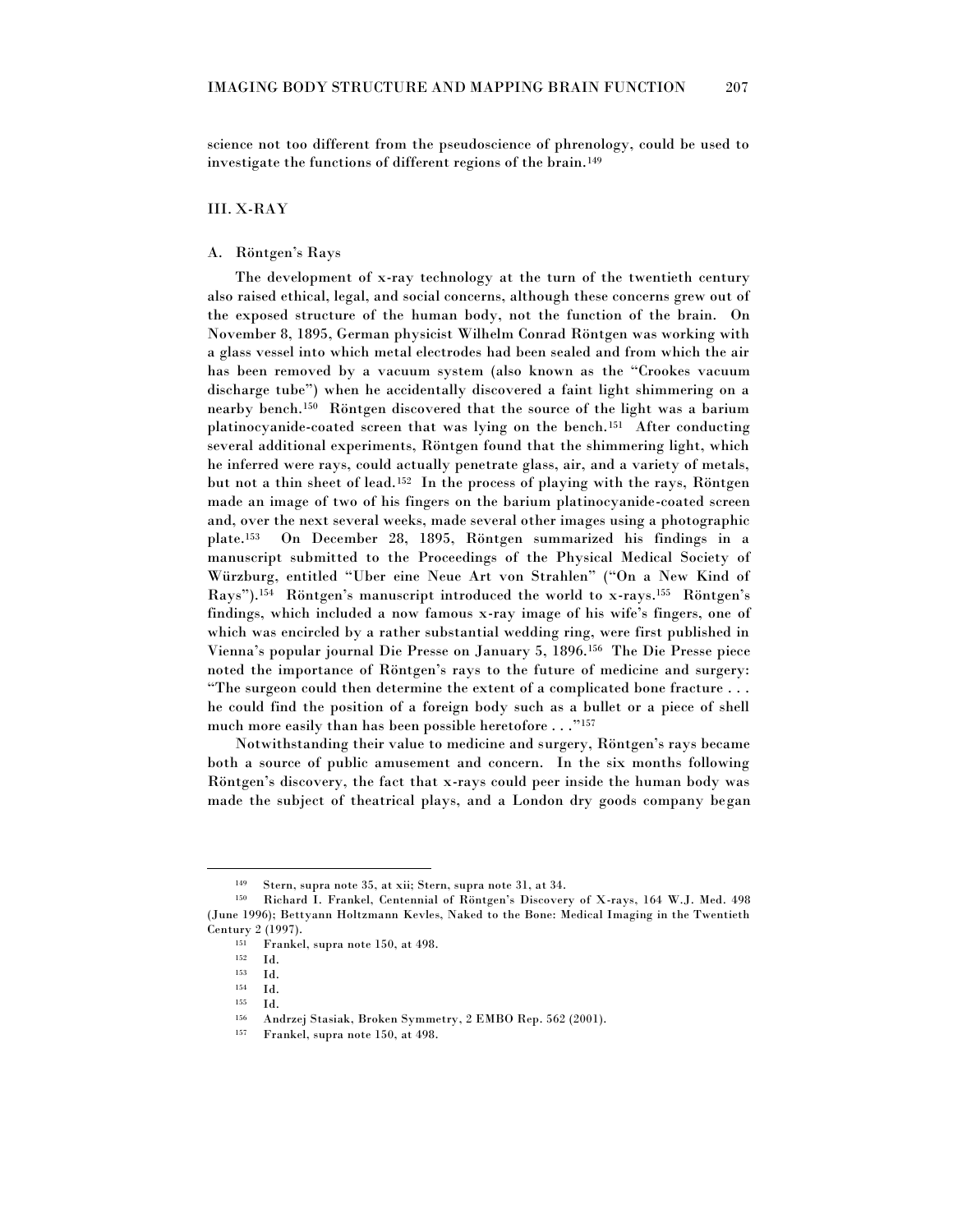offering for sale x-ray-proof lead panties.<sup>158</sup> One newspaper cartoon, showing three attractive women frolicking on the beach in swimsuits designed to look like skeletons, read: "Cameramen see through the Bathing Beauties at Malibou Beach."<sup>159</sup> Other cartoons in which tax authorities and highway robbers used xrays to find hidden moneys and full pockets also were published. <sup>160</sup> Manufacturers of x-ray machines even incorporated privacy themes into their marketing materials. One manufacturer's advertising pamphlets, published in 1896, came with red-tinted glasses.<sup>161</sup> When the demurely dressed cover girl was viewed through the glasses, only her skeleton could be seen.<sup>162</sup> A second x-ray machine advertisement, entitled "Naked Truth," featured two undressed women.<sup>163</sup> Emily Culverhouse even wrote a poem in 1897 about the loss of privacy resulting from Röntgen's rays:

An Englishman's body belongs to himself,

But surely that proverb was made

Before Dr. Roentgen's impertinent rays,

With furtive, adumbrate, and mystical ways,

Our structures began to invade.

"T is an "habeas corpus" of uncanny source,

A forerunner of agencies evil,

A gruesome, weird, and mysterious force,

(But clothed in a garb of science of course)

A league between man and the devil.

For a steady gaze thrown on the sensitive plate.

With a one-ness of theme and conception.

And fixing our minds in a uniform strain.

Will picture the image begot by our brain.

And reveal our most inmost perception.

Who among us is safe if this can be done,

Who can bear such a scrutinization?

Scant courtesy, too, our friends would afford.

When they find that our actions are often a fraud.

And our words but mis representation.<sup>164</sup>

Röntgen's rays also raised legal and ethical issues. A New Jersey Assemblyman reportedly introduced a bill to the New Jersey Legislature on

<sup>158</sup> Kevles, supra note 150, at 27; Arne Hessenbruch, A Brief History of X-Rays, 26:4 Endeavour 137 (December 1, 2002).

<sup>159</sup> Lisa Cartwright, Screening the Body: Tracing Medicine's Visual Culture 122 (1995).

<sup>160</sup> Hessenbruch, supra note 158, at 137.

<sup>161</sup> Kevles, supra note 150, at 27.

<sup>162</sup> Id.

<sup>163</sup> Id. at 29; Cartwright, supra note 159, at 122.

<sup>164</sup> Kevles, supra note 150, at 28.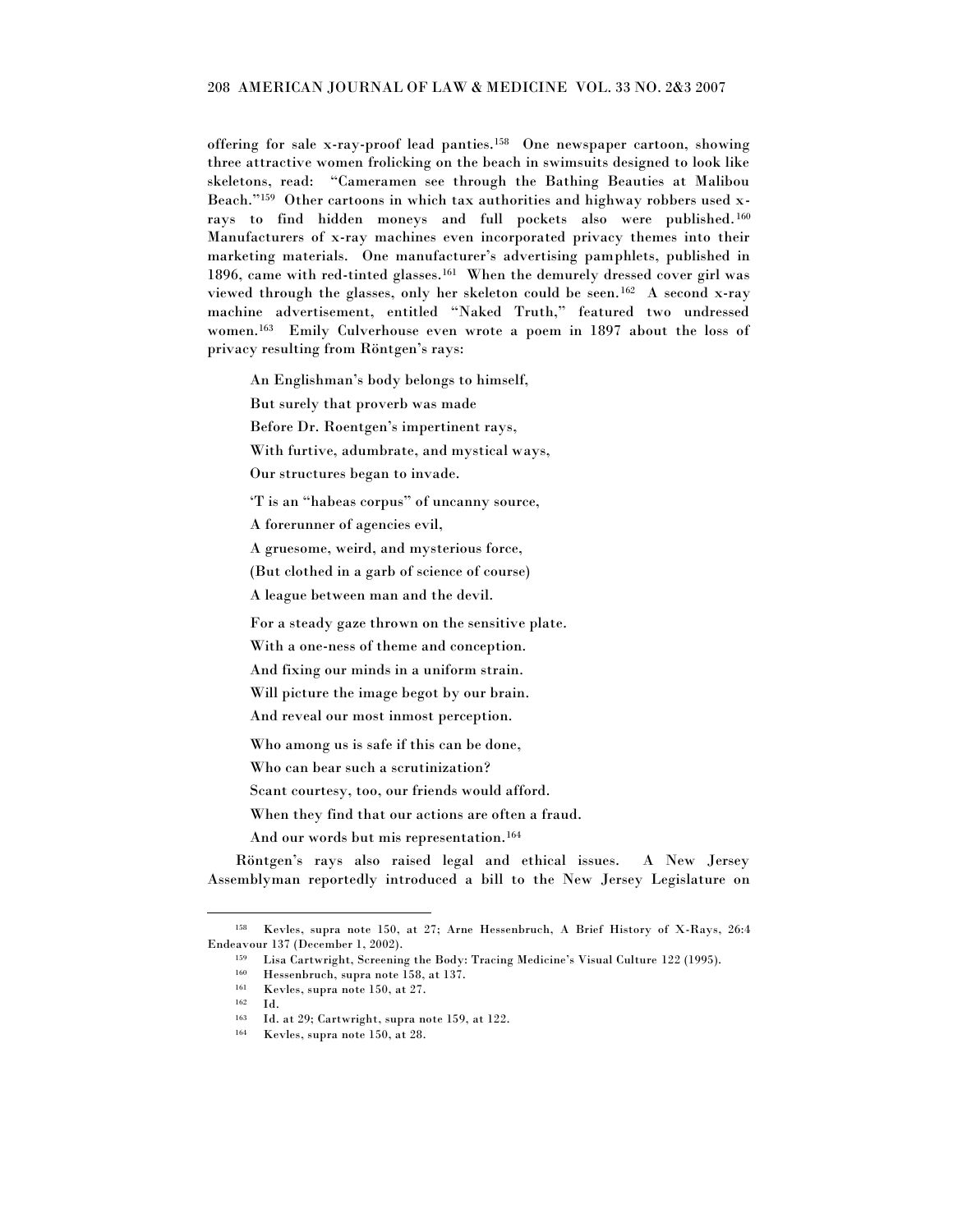February 19, 1896, that would have prohibited the use of x-ray glasses in theaters and other public places.<sup>165</sup> Women became the most frequent subjects of early x-ray research – research that was conducted primarily by men.<sup>166</sup> French physician Charles Bourchard made his female servant the subject of an x-ray demonstration and exposed her breastbone to his colleagues in 1896, a time when women's bodies were still considered somewhat a mystery.<sup>167</sup> Highlights and Shadows, a 1937 film by filmmaker-radiographer James Sibley Watson, contains several sequences featuring an attractive woman in a bathing suit, accompanied by a discussion of how x-rays have made women more vulnerable.<sup>168</sup>

#### B. Forensic Use of X-Ray

X-rays were first used for forensic purposes two months after Röntgen's discovery.<sup>169</sup> In 1895, Canadian George Holder shot fellow countryman Tolman Cunnings in the leg during a barroom brawl.<sup>170</sup> Although health care providers at Montreal General Hospital were able to stabilize Cunnings following the shooting, they could not find the bullet, and Cunnings continued to suffer great pain even after his hospital discharge.<sup>171</sup> By the time the criminal case against Holder had reached the Court of Queen's Bench in Montreal in 1896, Cunning's lawyer had heard of Röntgen's rays and requested a McGill University physics professor to use the new rays to locate the bullet inside Cunning's leg.<sup>172</sup> An x-ray image was used to guide the surgical removal of the bullet, and then both the bullet and the image were admitted and considered key evidence in Holder's subsequent conviction and fourteen-year prison sentence.<sup>173</sup>

The first American case to admit an x-ray as evidence was tried in Denver, Colorado, in 1896.<sup>174</sup> Although judges in several prior American cases had refused to admit Röntgen's rays as evidence on the grounds that "there is no proof that such a thing is possible,""175 and defense counsel in the Denver case argued against the admission of the proffered impacted femur fracture x-ray for three straight hours, Judge Owen E. Le Fevre decided to admit the x-ray into evidence, reasoning that the judicial system should take advantage of the ability of modern science to uncover hidden mysteries:

<sup>165</sup> See, e.g., id. at 27 & n.14; Philip C. Goodman, The New Light: Discovery and Introduction of the X-Ray, 165 Am. J. Roentgenology 1041, 1043 (1995). But see Joel D. Howell, Technology in the Hospital: Transforming Patient Care in the Early Twentieth Century 142 & n.39 (1995) ("There is no record of the bill's passage; in fact, there is reason to doubt whether the bill was actually ever introduced.").

 $\frac{166}{167}$  Cartwright, supra note 159, at 154.

Kevles, supra note 150, at 30.

<sup>168</sup> Cartwright, supra note 159, at 155.

 $169$  Kevles, supra note 150, at 30-31.

 $170$  Id.<br> $171$  Id.

<sup>171</sup> Id.

<sup>172</sup> Id.

<sup>173</sup> Id.

<sup>174</sup> Id. at 31.

<sup>175</sup> Id. at 32 & n.17.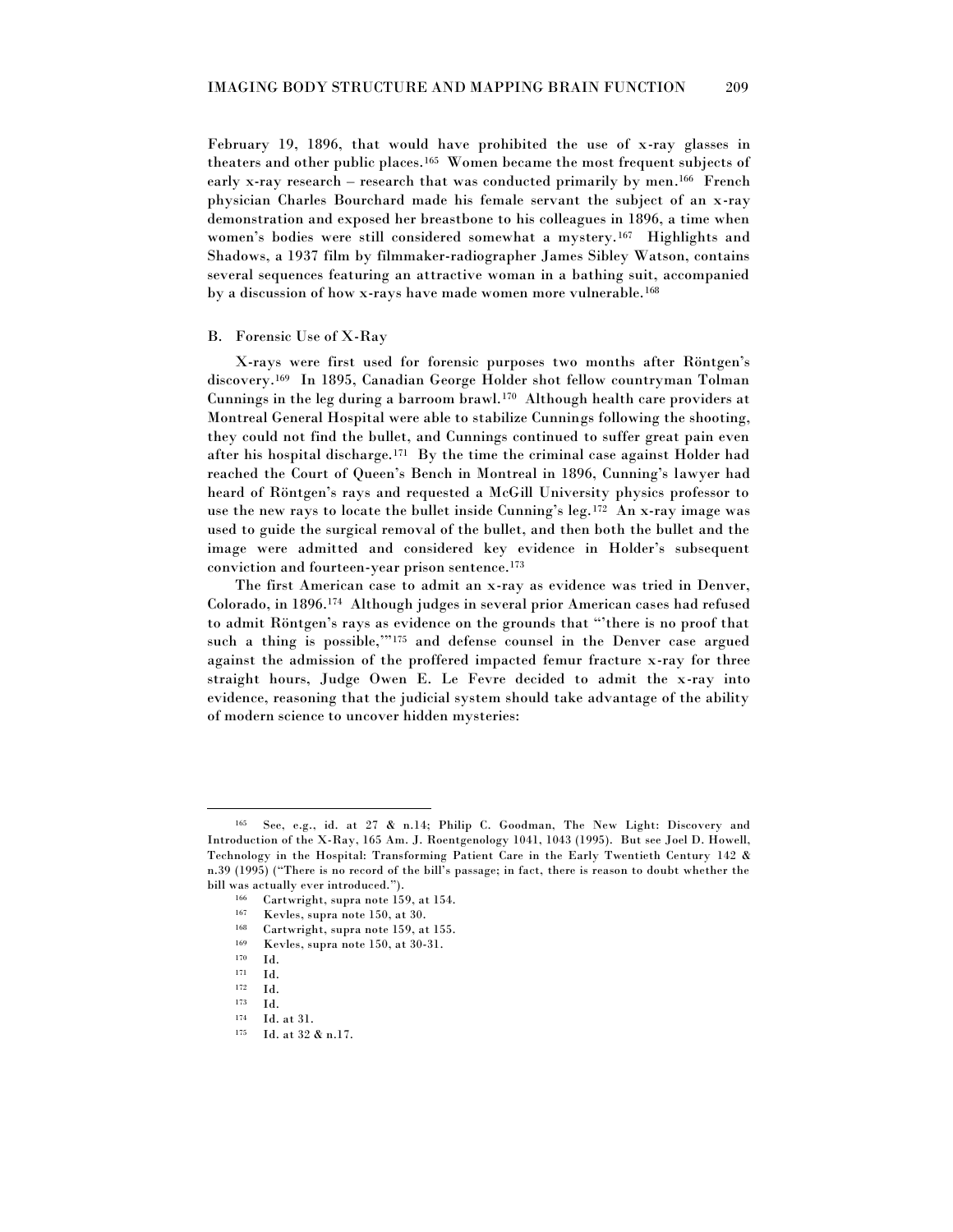We have been presented with a photograph taken by means of a new scientific discovery . . . . It knocks at the temple of learning; what shall we do or say? Close fast the doors or open wide the portal? Rather let the courts throw open the doors to all well considered scientific discoveries. Modern science has made it possible to look beneath the tissues of the human body and has aided surgery in telling of the hidden mysteries. We believe it to be our duty in this case to be the first, if you please to so consider it, in admitting in evidence the process known and acknowledged as a determinate science. The exhibits will be admitted in evidence. <sup>176</sup>

The following year, the Supreme Court of Tennessee also was asked to admit an x-ray into evidence to prove that the plaintiff had suffered a compound leg fracture.<sup>177</sup> In deciding to admit the x-ray, the Court reasoned that it could identify no "sound reason . . . why a civil court should not avail itself of this invention, when it was apparent that it would serve to throw light on the matter in controversy."<sup>178</sup> The Court analogized x-rays to hand-drawn maps that had been admitted as proof of a scene of an event.<sup>179</sup> The Court warned, however, that not all x-rays would be admissible, and that the trial judge would consider proof of the correctness of the x-ray and its usefulness to the jury, as well as the science, skill, experience, and intelligence of the individual who took the x-ray and testified in support of its admission.<sup>180</sup>

Other judges writing in the late nineteenth century opined that the law should take full advantage of developments in medicine and science in order to shed light on the truth. In an 1897 case involving the alleged negligence of a defendant landowner in failing to keep his property properly fenced, Justice Clark of the Supreme Court of North Carolina argued in his dissent that a photograph taken two months after the accident should not have been admitted because it did not correctly represent the property's condition and its

 $^{176}$  Id. at 32 & n.18.

Bruce v. Beall, 41 S.W. 445, 446-47 (Tenn. 1897).

<sup>178</sup> Id. at 446.

<sup>179</sup> Id. ("Maps and diagrams of the locus in quo drawn by hand are often used to aid a judge or a jury to an intelligent conception of the matters to be determined, and no one would think of questioning the competency of the testimony of a witness . . .").

<sup>180</sup> Id. at 447. See also Varner v. Varner, 9 Ohio C.D. 273, 1898 WL 579, \*3 (Ohio Cir. 1898) ("It is settled beyond dispute, that in proper cases, maps of places, photographs of placesscenes, lands, machinery, of persons as to identity may be introduced to aid the jury in applying the other evidence .... But their introduction must be preceded by some proof of the correctness of the map or the photograph, for there is no legal presumption that they are correct.‖); Jameson v. Weld, 45 A. 299, 303 (Me. 1899) ("We think it is within the discretion of the presiding judge to admit an X-ray photograph. Whether it is sufficiently verified, whether it appears to be fairly representative of the object portrayed, and whether it may be useful to the jury, are preliminary questions addressed to him . . ."); Miller v. Dumon, 64 P. 804, 805 (Wash. 1901) ("Photographs taken by the common processes are generally held admissible as evidence, and there would seem to be no reason for making a distinction between an X-ray and a common photograph; that is, either is admissible as evidence when verified by proof that it is a true representation of an object which is the subject of the inquiry."). Today, the verification of x-rays prior to their introduction as evidence may require additional proof. See, e.g., D.E. Ytreberg, Preliminary Proof, Verification, or Authentication of X-rays Requisite to their Introduction in Evidence in Civil Cases, 5 A.L.R.3d 303, 303 (1966) (listing the types of proof that may be required).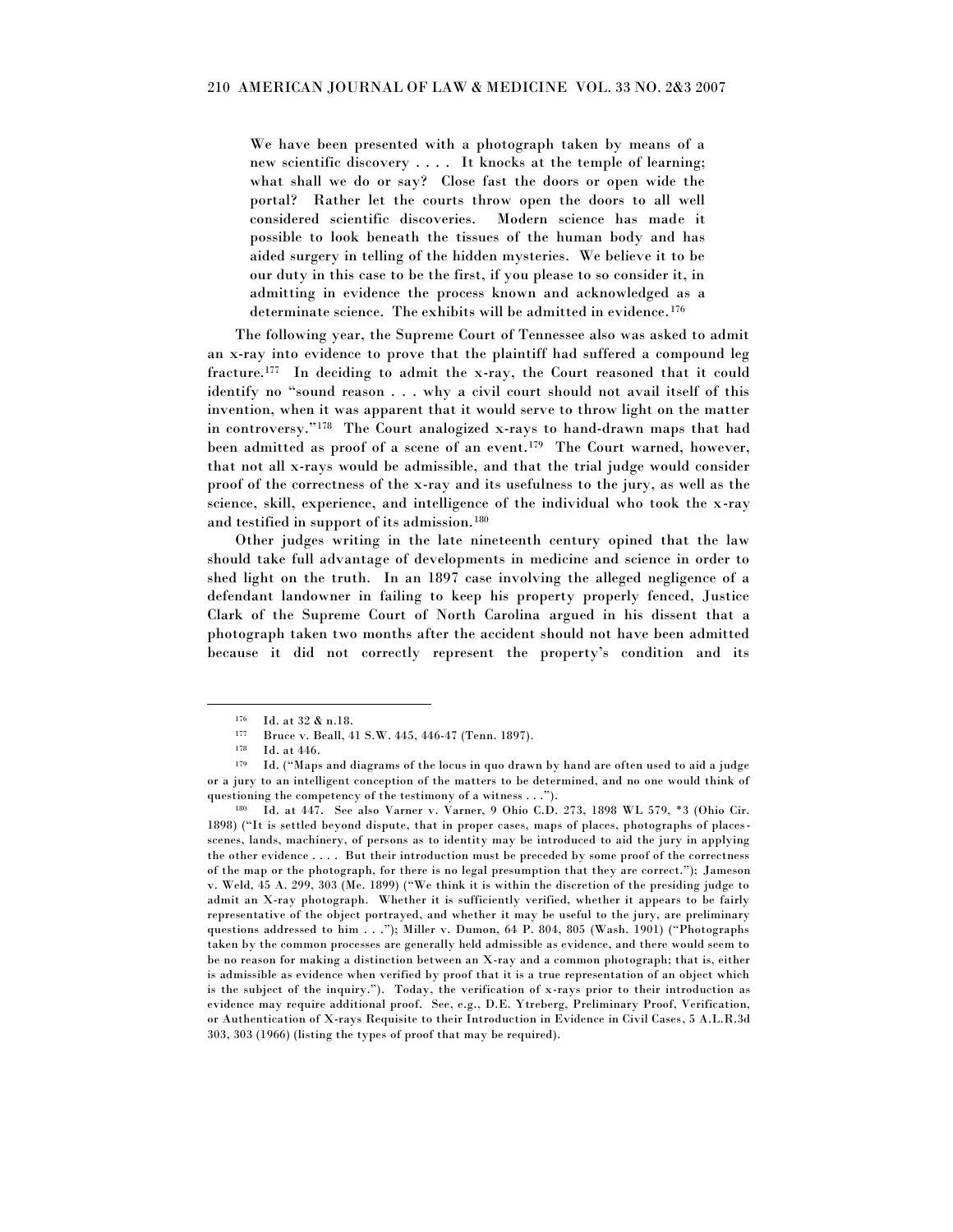surroundings at the time of the accident.<sup>181</sup> Justice Clark also stated, however, that, "The law avails itself of every advance in science which renders the investigation of truth more accurate . . . . Law, like medicine, must make use of every improvement that will secure greater certainty in attaining its object."<sup>182</sup> Writing the same year in a medical malpractice opinion, the Court of Common Pleas of Ohio admitted two x-rays of the plaintiff's injured femur into evidence, reasoning that, "Scientists, by the aid of that wonderful and mysterious force we call electricity, have discovered a process by which they are enabled to procure a photograph, showing the size and shape of the living human body with a fair degree of accuracy."<sup>183</sup> The duty of law to keep up with advances in science, regardless of the novel legal questions raised thereby, is a consistent theme in the first three decades of x-ray technology.<sup>184</sup>

While confirming that, "It is the duty of courts to use every means for discovering the truth reasonably calculated to aid in that regard," many courts clarified that the duty did not apply until the discovery had moved beyond the "experimental stage."<sup>185</sup> Other courts recognized that x-rays could be inaccurate and misleading to the jury due to the ability of the individual operating the x-ray machine to magnify or minimize the resulting image.<sup>186</sup> Still other courts recognized the difficulty of balancing the benefits of scientific progress against the risks posed by charlatans.<sup>187</sup> By 1899, four years after Röntgen's discovery, courts were taking official judicial notice of x-ray technology,<sup>188</sup> although courts

 $\overline{a}$ 

<sup>185</sup> Mauch v. City of Hartford, 87 N.W. 816, 819 (Wis. 1901). See also State v. Matheson, 103 N.W. 137, 139 (Iowa 1905) (same).

 $186$  Miller v. Minturn, 83 S.W. 918, 919 (Ark. 1904) ("They are not infallible and may be misleading.‖); Kruger v. McCaughey, 149 Ill. App. 440, 1909 WL 2061, \*2 (Ill. App. 3 Dist. 1909) (―While sufficient foundation was laid to permit the X-ray skiagraph of appellee's arm to be introduced in evidence, such skiagraph is by no means conclusive as to the conditions actually existing in the arm. The skiagraph is not a picture of the object or substance itself, but of the shadow merely which is cast by such object or substance, and the evidence discloses that the picture thus produced is frequently inaccurate and misleading, owing to divergence and distortion. It is easily within the ability of a person operating an X-ray machine to magnify or minimize the appearance of an existing condition.").

 $187$  Brinkley v. Hassig, 83 F.2d 351, 353 (10th Cir. 1936) ("It is true, as counsel argue, that the great advances in medical science have come about by the courage of pioneers, whose efforts often met with ridicule from their professional brethren . . . . It is also true that charlatans masquerading as doctors defraud the public to their own enrichment by promising to cure cancer with innocuous ointments, and thus endanger the lives of their patients by depriving them of sound medical advice.").

188 Wittenberg v. Onsgard, 81 N.W. 14, 16 (Minn. 1899) ("Its utility and the reliability of its results are already so well established as scientific facts that courts ought to take judicial notice of them."); People v. Jennings, 96 N.E. 1077, 1082 (Ill. 1911) ("When photograph was first

<sup>181</sup> Hampton v. Norfolk & W.R. Co., 27 S.E. 96, 98 (N.C. 1897) (Clark, J., dissenting).

<sup>&</sup>lt;sup>182</sup> Id. at 98-99 (Clark, J., dissenting).<br><sup>183</sup> Tigh v. Weller, 5 Obje Dec.  $735, 11$ 

Tish v. Welker, 5 Ohio Dec. 725, 1897 WL 762, \*7 (Ohio Com. Pl. 1897).

<sup>184</sup> See, e.g., Eckels v. Boylan, 136 Ill. App. 258, 1907 WL 2183, \*4 (Ill. App. 1 Dist. 1907) (―The law of evidence must be kept up with the advance of science.‖); Lupton v. Southern Express Co., 86 S.E. 614, 615 (N.C. 1915) ("The administration of justice profits by the progress of science . . .'‖); People v. Sallow, 165 N.Y.S. 915, 100 Misc. Rep. 447 (1917) (publication page references not available) ("Nor does the fact that it [finger print impressions] presents to the court novel questions preclude its admission upon common-law principles. The same thing was true of . . . Xray photographs, and yet the reception of such evidence is a common occurrence in our courts."); Demopolis Telephone Co. v. Hood, 102 So. 35, 37 (Ala. 1924) ("The evidence afforded by the advance in science, in making discovery of the hitherto unseen and unknown, is generally admitted in American jurisprudence.").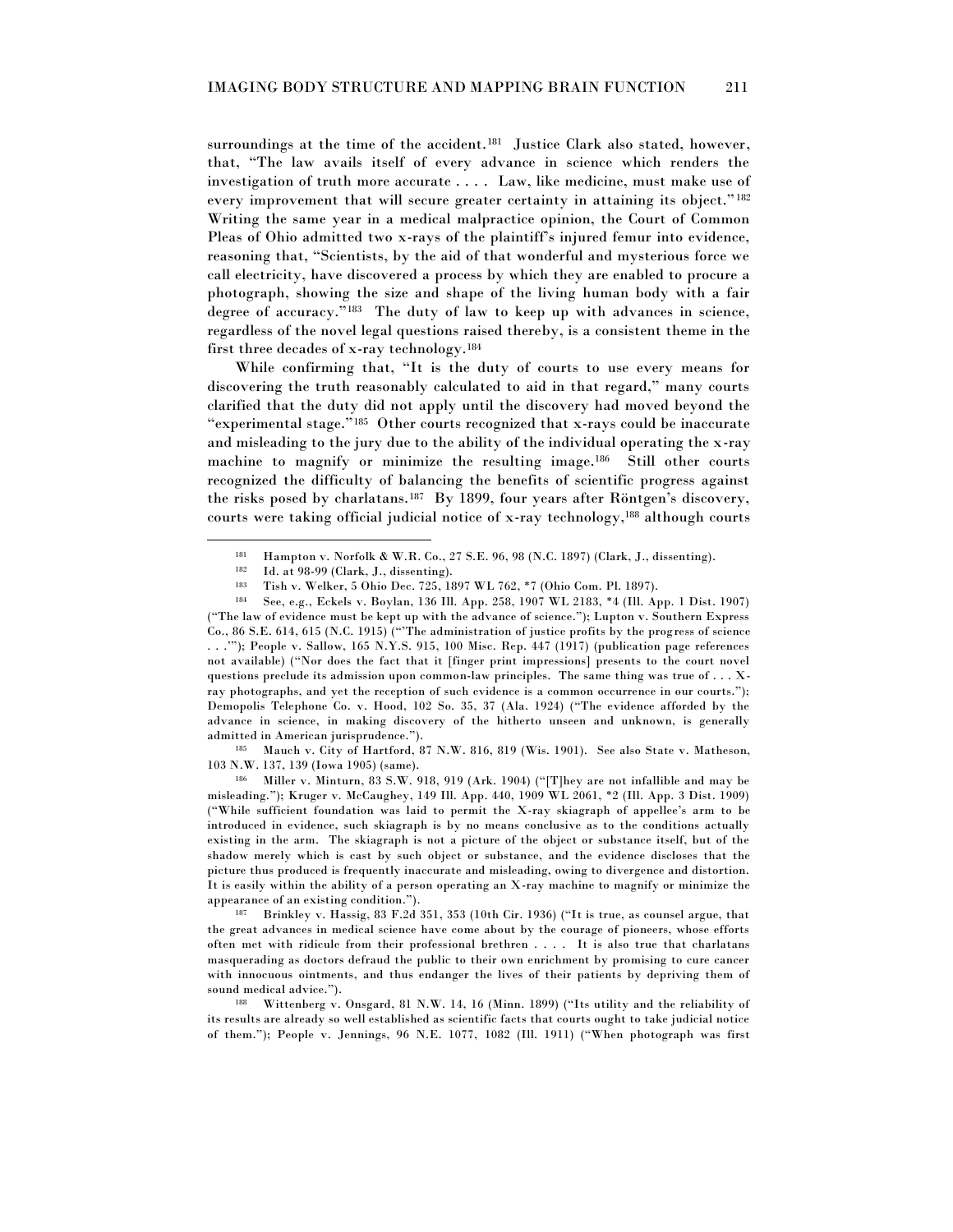were not requiring parties to submit to x-ray because its safety had yet to be established.<sup>189</sup>

Although x-ray is capable of showing the detailed structure of the skull, it cannot distinguish among the brain's soft tissues.<sup>190</sup> X-ray also does not reveal how the brain functions,<sup>191</sup> a limitation of which nineteenth-century courts were aware. In an 1898 case in which a will was contested based on the alleged undue influence of the testator's son, the Circuit Court of Ohio was asked to pass on the admissibility of a photograph of the testator that was taken two years after the execution of the will.<sup>192</sup> In holding that the photograph was not admissible, the Court explained:

[W]e know of no claim of science or the art of photography that a picture or likeness can be taken of the intangible, immaterial mind. The most devout believer in the efficacy of the X rays has never urged them as a means of discovering the mind or any of [its] attributes.

This photograph was passed to the jury for inspection, and they were asked for the time being, to become psychologists and mind readers—to determine from the looks and features portrayed, the degree of mental capacity and the power of the disposing memory of the subject of the picture; a class of evidence impossible of cross examination, and making impressions on jurors beyond the touch or reach of argument.<sup>193</sup>

### IV. POSITRON EMISSION TOMOGRAPHY AND SINGLE-PHOTON EMISSION COMPUTED TOMOGRAPHY

Although x-ray and other still pictures could not reveal the inner workings of the mind, later technologies, including positron emission tomography (PET) and single-photon emission computed tomography (SPECT), could.<sup>194</sup> The history of PET dates back to the 1940s, when Hungarian George de Hevesy discovered that the radioactivity of an isotope could be tracked.<sup>195</sup> In PET, atoms from certain

introduced it was seriously questioned whether pictures thus created could properly be introduced in evidence, but this method of proof, as well as by means of X-rays and the microscope, is now admitted without question.").

 $189$  Id. at 17 ("Hence a party ought not to be required to submit his person to the X-rays until it is so well established as a fact in science that the process is harmless . . ."). The risks of xray, including burns that refused to heal and fatal cancers, were discovered almost immediately. See, e.g., Peter Montague, The Major Cause of Cancer, Part I, Rachel's Environmental & Health News, Mar. 16, 2000, available at http://www.ratical.org/radiation/REHW691.html (last visited Oct. 16, 2006). The first actions for damages due to negligent x-ray exposure appeared in 1899. See, e.g., Schmidt v. Balling, 91 Ill. App. 388, 1899 WL 4810 (Ill. App. 1 Dist. 1899).

<sup>&</sup>lt;sup>190</sup> Uttal, supra note 24, at 61.<br><sup>191</sup> Ld

<sup>191</sup> Id.

<sup>192</sup> Varner v. Varner, 9 Ohio C.D. 273, 1898 WL 579, \*3 (Ohio Cir. 1898).

<sup>193</sup> Id. at \*4.

<sup>194</sup> Huettel et al., supra note 103, at 3; Uttal, supra note 24, at 69.

<sup>195</sup> Joseph Dumit, Picturing Personhood: Brain Scans and Biomedical Identity 27-28 (2004).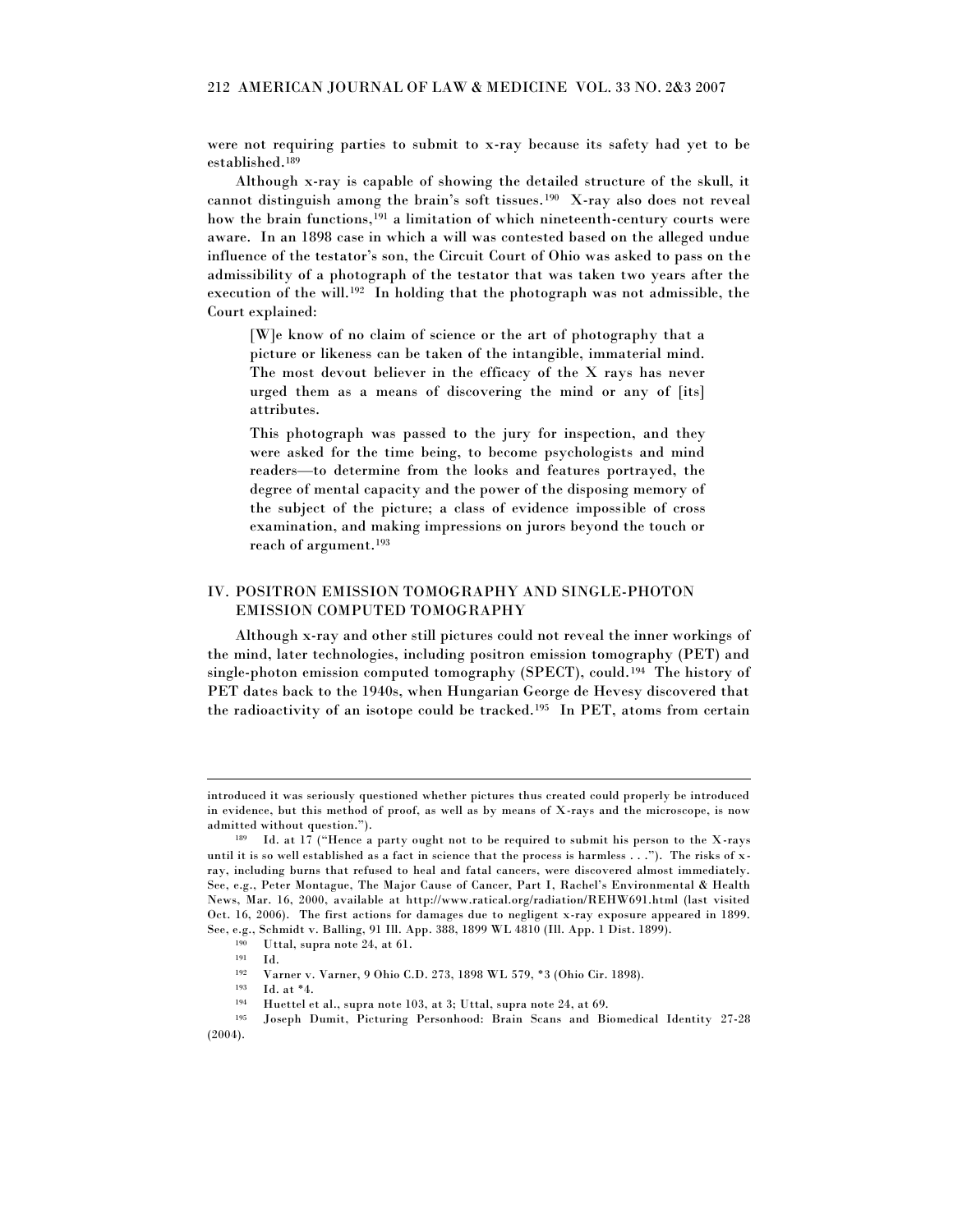positron-emitting isotopes<sup>196</sup> are used to "tag" molecules of the compound of interest, which are then injected intravenously into the subject's body.<sup>197</sup> These compounds are referred to as biological tracers because they are used to trace or probe biological processes.<sup>198</sup> The atoms of the isotopes, which are attached to the biological probe, have very short half-lives and emit a positively charged electron, or a positron, in the process of decay.<sup>199</sup> When this positron collides with an electron, the two particles annihilate each other and the result is the emission of two gamma rays in opposite directions, 180 degrees apart.<sup>200</sup> A PET scanner contains circular gamma ray-detectors that detect the gamma rays as they simultaneously leave the patient's body.<sup>201</sup> This information is fed into a computer, which determines the line, called a coincidence line, along which the annihilation took place.<sup>202</sup> By combining coincidence lines from many different angles over time, PET makes it possible to determine the rate of biological processes in which the probe is involved.<sup>203</sup>

In 1973, Michael Phelps, Edward Hoffman, and Michael Ter-Pogossian at Washington University in St. Louis built the first PET scanner, which collected twelve coincidence lines of response between detectors.<sup>204</sup> Phelps eventually moved to UCLA, where he moved PET technology into the mainstream of medical imaging.<sup>205</sup> Today, PET is known for its ability to measure local neuronal activity, neurochemistry, and pharmacology in the human brain.<sup>206</sup> Current clinical uses of PET include diagnosing head trauma and locating cancer in the brain.<sup>207</sup> PET also allows research scientists to see in three-dimension the areas of the brain that are metabolically correlated with certain mental functions, such as seeing faces, reading sentences, and touching or moving a part of the body.<sup>208</sup> Research using PET has contributed to the understanding of oxygen utilization and the metabolic changes that accompany disease, including Alzheimer's disease, Parkinson's disease, epilepsy, coronary artery disease, and

 $\overline{a}$ 

<sup>207</sup> University of Texas Health Science Center at San Antonio, PET Division, available at http://ric.uthscsa.edu/facts/pet.html (last visited Jan. 20, 2007).

Simon R. Cherry & Michael E. Phelps, Imaging Brain Function with Positron Emission Tomography, in Brain Mapping: The Methods 192 (Arthur W. Toga & John C. Mazziotta ed., 1996); D. Frank Benson et al., Positron-Computed Tomography in Neurobehavioral Problems, in Localization in Neuropsychology 123 (Andrew Kertesz ed., 1983).

<sup>197</sup> Cherry & Phelps, supra note 196, at 192; Randy L. Buckner & Jessica M. Logan, Functional Neuroimaging Methods: PET and fMRI, in Handbook of Functional Neuroimaging of Cognition, ed. Roberto Cabeza and Alan Kingstone (Cambridge: MIT Press, 2001), 28.

<sup>&</sup>lt;sup>198</sup> Cherry & Phelps, supra note 196, at 192.

Per E. Roland, Brain Activation 427 (1993).

<sup>200</sup> E. Jeffrey Metter & Wayne R. Hanson, Use of Positron Emission Tomography to Study Aphasia, in Localization and Neuroimaging in Neuropsychiatry 124 (Andrew Kertesz ed., 1994); Roland, supra note 199, at 428; Cherry & Phelps, supra note 196, at 192.

 $\frac{201}{202}$  Roland, supra note 199, at 428-29.

<sup>&</sup>lt;sup>202</sup> Benson et al., supra note 196, at 123-24.<br><sup>203</sup> Cherry & Phelps, supra note 196, at 192 Cherry & Phelps, supra note 196, at 192.

<sup>204</sup> Michael E. Phelps et al., Application of Annihilation Coincidence Detection to Transaxial Reconstruction Tomography, 16 J. Nuclear Med. 210-33 (1975); Dumit, supra note 195, at 27, 29.

<sup>&</sup>lt;sup>205</sup> Cherry & Phelps, supra note 196, at 197-98.<br><sup>206</sup> Bobert T. Malison, Positron, Emission

<sup>206</sup> Robert T. Malison, Positron Emission Tomography and Single-Photon Emission Computed Tomography, in Brain Imaging in Substance Abuse: Research, Clinical, and Forensic Applications 29 (Marc J. Kaufman ed., 2001).

<sup>208</sup> Huettel et al., supra note 103, at 3-4.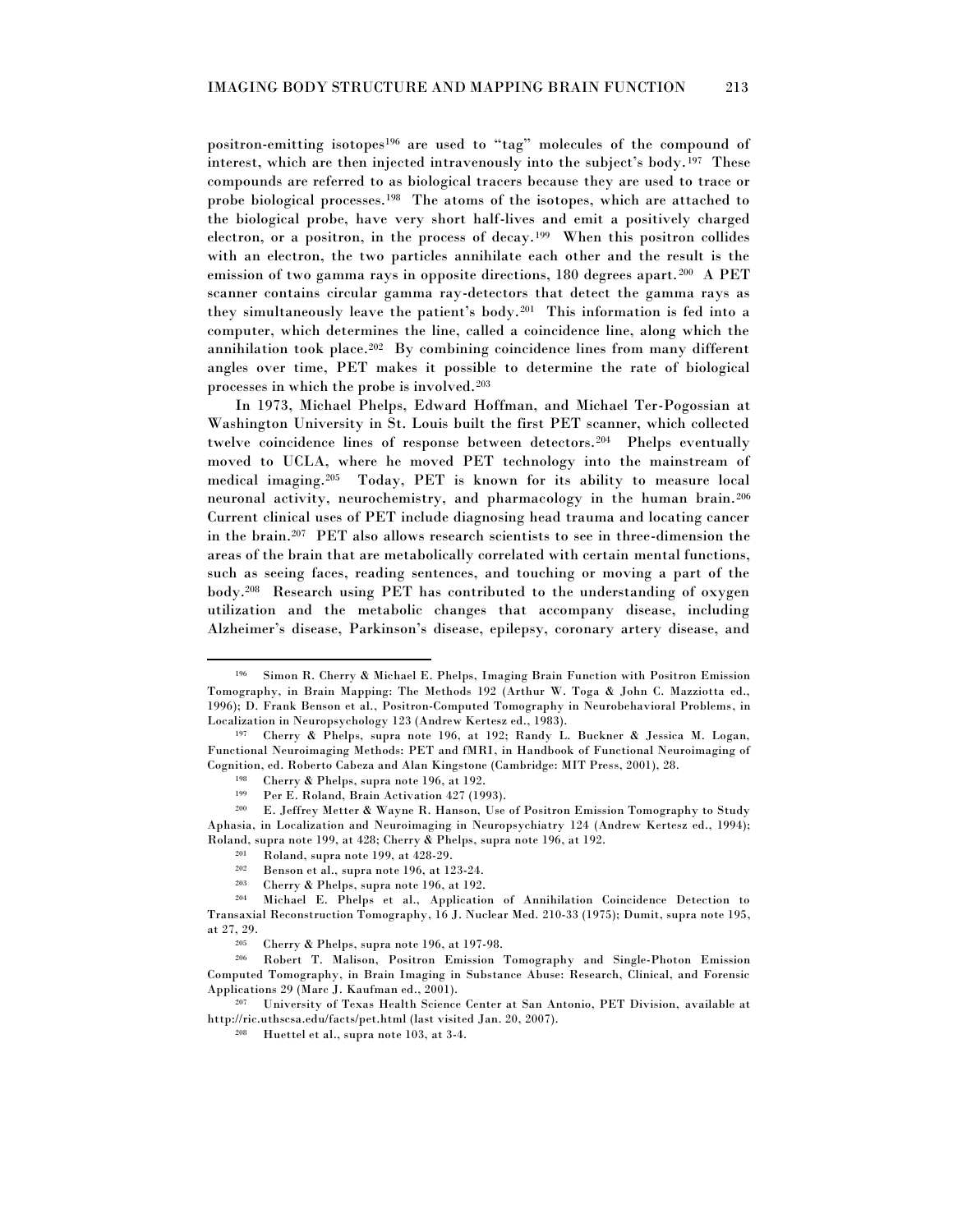drug and alcohol abuse.<sup>209</sup> Psychiatrists also have used PET to conduct extensive studies of depression, schizophrenia, and bipolar disorder.<sup>210</sup>

Like phrenology and x-ray before it, PET's ability to peer inside the body and the mind did not go unnoticed by the media. A July 1983 issue of Vogue, the popular fashion magazine, contained an article showing three colorful PET scans: one of a "normal" brain, one of a "depressed" brain, and one of a "schizo" brain.<sup>211</sup> The suggestion was that PET could reveal mental illness in a way unlike any other technology or technique.

The first legal cases involving PET appeared in the 1980s. In Roach v. Martin, <sup>212</sup> a 1985 habeas corpus case, the Fourth Circuit considered whether the petitioner was entitled to an evidentiary hearing based on "newly-discovered evidence."<sup>213</sup> The petitioner, who had been convicted of murder, criminal sexual conduct, armed robbery, and kidnapping, wanted to use a PET scan – which petitioner's counsel described at oral argument as a "breakthrough in neuroscience research" – to prove that the petitioner had Huntington's Disease (HD) even though he had yet to experience any symptoms.<sup>214</sup> The petitioner hoped that proof of his HD would preclude the imposition of the death sentence under the Eighth Amendment's prohibition against cruel and unusual punishment.<sup>215</sup> Because the medical literature the court reviewed confirmed that PET could not then diagnose HD presymptomatically, the Fourth Circuit held that the petitioner was not entitled to an evidentiary hearing. <sup>216</sup>

PET's forensic value increased in the 1990s. In the 1992 case of People v. Weinstein, <sup>217</sup> the defendant allegedly strangled his wife in their twelfth-floor apartment in Manhattan and then threw her body from a window to make her death appear as a suicide.<sup>218</sup> Counsel for the defendant argued that he was not criminally responsible for killing his wife due to "mental disease or defect," and sought to admit PET scans of the defendant's brain showing a cyst and metabolic imbalances in support of this argument.<sup>219</sup> Although the District Attorney argued that PET was not yet sufficiently reliable<sup>220</sup> and that the mathematical formulae used to quantify PET test results had not gained general acceptance in the relevant technological and medical fields,<sup>221</sup> the court did allow testimony concerning the results of the defendant's PET scans, noting that "PET is a highly advanced form of medical technology."<sup>222</sup> Dozens of other cases address the

<sup>209</sup> University of British Columbia, Triumf PET Programme, Positron Emission Tomography, available at http://www.triumf.ca/welcome/petscan.html (last visited Jan. 20, 2007). <sup>210</sup> Dumit, supra note 195, at 27.

<sup>211</sup> Joseph Hixson, New Seeing-Eye Machines . . . Look Inside Your Body, Can Save Your Life, Vogue, July 1983, at 238.

<sup>212</sup> 757 F.2d 1463, 1469-70 (4th Cir. 1985).

<sup>213</sup> Id.

 $^{214}$  Id. at 1473-74.<br> $^{215}$  Id. at 1474.

<sup>215</sup> Id. at 1474.

<sup>216</sup> Id. <sup>217</sup> 591 N.Y.S.2d 715 (1992).

<sup>218</sup> Id.

<sup>219</sup> Id. at 717-718. <sup>220</sup> Id. at 718.

<sup>&</sup>lt;sup>221</sup> Id. at 723. See also id. at 724 ("PET and [skin conductance response] test results in this case pass the test of admissibility . . .").

<sup>222</sup> Id. at 723.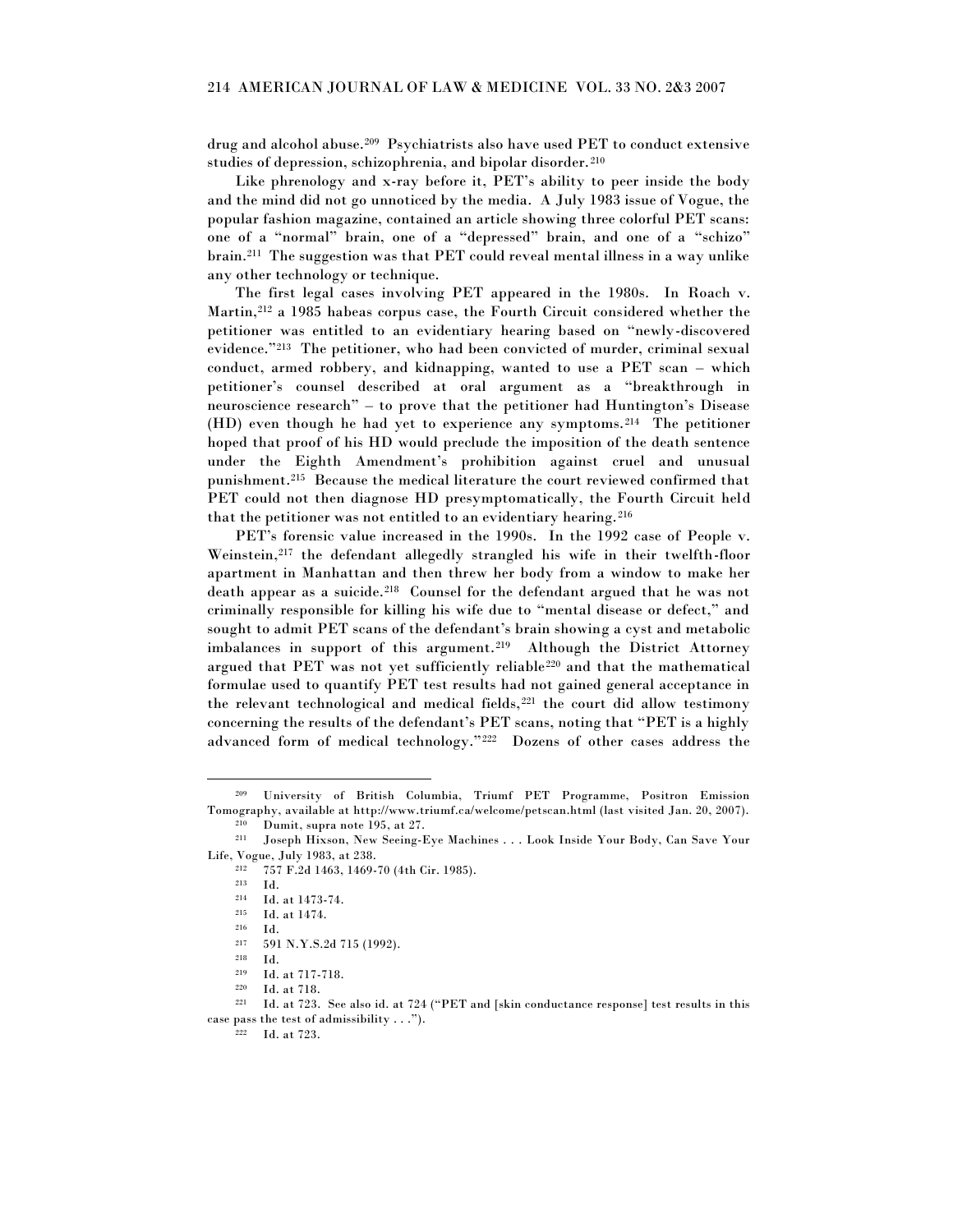relevance and admissibility of PET and SPECT,<sup>223</sup> which is part of the same family of nuclear imaging techniques as PET, to prove a variety of mental states, brain injuries, and brain abnormalities,<sup>224</sup> and some courts appear to have taken judicial notice of the technologies: ―[t]here is no dispute as to the efficacy of SPECT-Scans in measuring brain blood flow and thus metabolism."225

The existence of PET and SPECT evidence, or the lack thereof, has been crucial to the outcome of many cases. In Bushell v. Secretary, $^{226}$  the parents of a child who received diphtheria, pertussis, and tetanus vaccinations sought compensation under the National Vaccine Injury Compensation Program for the child's seizures and mental retardation, which the parents believed the vaccinations caused.<sup>227</sup> The court rejected the parents' allegations solely because a PET scan showed that a malformation of the child's brain prior to birth caused the child's seizures.<sup>228</sup> In In re Air Crash at Little Rock, <sup>229</sup> the Eighth Circuit refused to award damages under the Warsaw Convention to Anna Lloyd, an international airplane passenger who allegedly suffered post-traumatic stress disorder (PTSD) following the crash of her plane.<sup>230</sup> The Eighth Circuit based its decision on the lack of any PET or SPECT evidence of Lloyd's alleged PTSD:

<sup>226</sup> 1993 WL 212472, \*1 (Fed. Cl. 1993).

 $\overline{a}$ 

<sup>229</sup> 291 F.3d 503 (8th Cir. 2002).

<sup>223</sup> Single-photon emission computed tomography (SPECT) also measures local neuronal activity, neurochemistry, and pharmacology in the human brain, but in a slightly different way than PET. Whereas PET infers the site of an annihilation event from the coincidence detection of photons, SPECT infers photon paths from their ability to pass through a collimator that has certain long and narrow holes. Robert T. Malison, Positron Emission Tomography and Single-Photon Emission Computed Tomography, in Brain Imaging in Substance Abuse: Research, Clinical, and Forensic Applications 31-32 (Marc J. Kaufman ed., 2001). Whereas PET employs a circular ring of radiation detectors, SPECT usually collects data through several rotating detector heads. Id. at 33. SPECT is more simple and less expensive than PET, although frequently noted for its lower resolution. Id. Today, SPECT frequently is used in brain perfusion imaging and to study dementia, stroke, trauma, seizures, schizophrenia, and several other neurodegenerative processes. Tuberous Sclerosis Alliance, Images of the Living Brain (Silver Spring, Md.: Tuberous Sclerosis Alliance, 2004), 2.

<sup>224</sup> See, e.g., United States v. Gigante, 996 F. Supp. 194 (E.D. N.Y. 1998); State v. Red Dog, 1993 WL 144867, \*2 (Del. Super. 1993) (in which defense counsel argued that a PET or SPECT scan would be necessary to accurately determine the existence of any temporal lobe impairment in the defendant's brain function); Rhilinger v. Jancsics, 1998 WL 1182058 (Mass. Super. 1998) (discussing the appropriateness of using a SPECT scan to diagnose an individual with toxic solvent encephalopathy); Friedrich v. Intel Corp., 181 F.3d 1105, 1108, 1112 & n.6 (9th Cir. 1999) (allowing an abnormal SPECT scan to support a patient's action for long term disability benefits based on her chronic fatigue syndrome); Baxter v. Ohio Dep't of Transp., 2002 WL 31838505, \*7 (Ohio App. 10 Dist. 2002) (testimony and opinions by expert witness who testified that SPECT scan provided objective evidence of diminished brain activity should not have been disregarded).

<sup>&</sup>lt;sup>225</sup> Freels v. Commissioner, 2001 WL 1809412, \*3 (Ga. Super. 2001).<br><sup>226</sup> 1993 WL 212472, \*1 (Fed. Cl. 1993).

<sup>227</sup> Id.

<sup>228</sup> Id. at \*2.

<sup>230</sup> Id.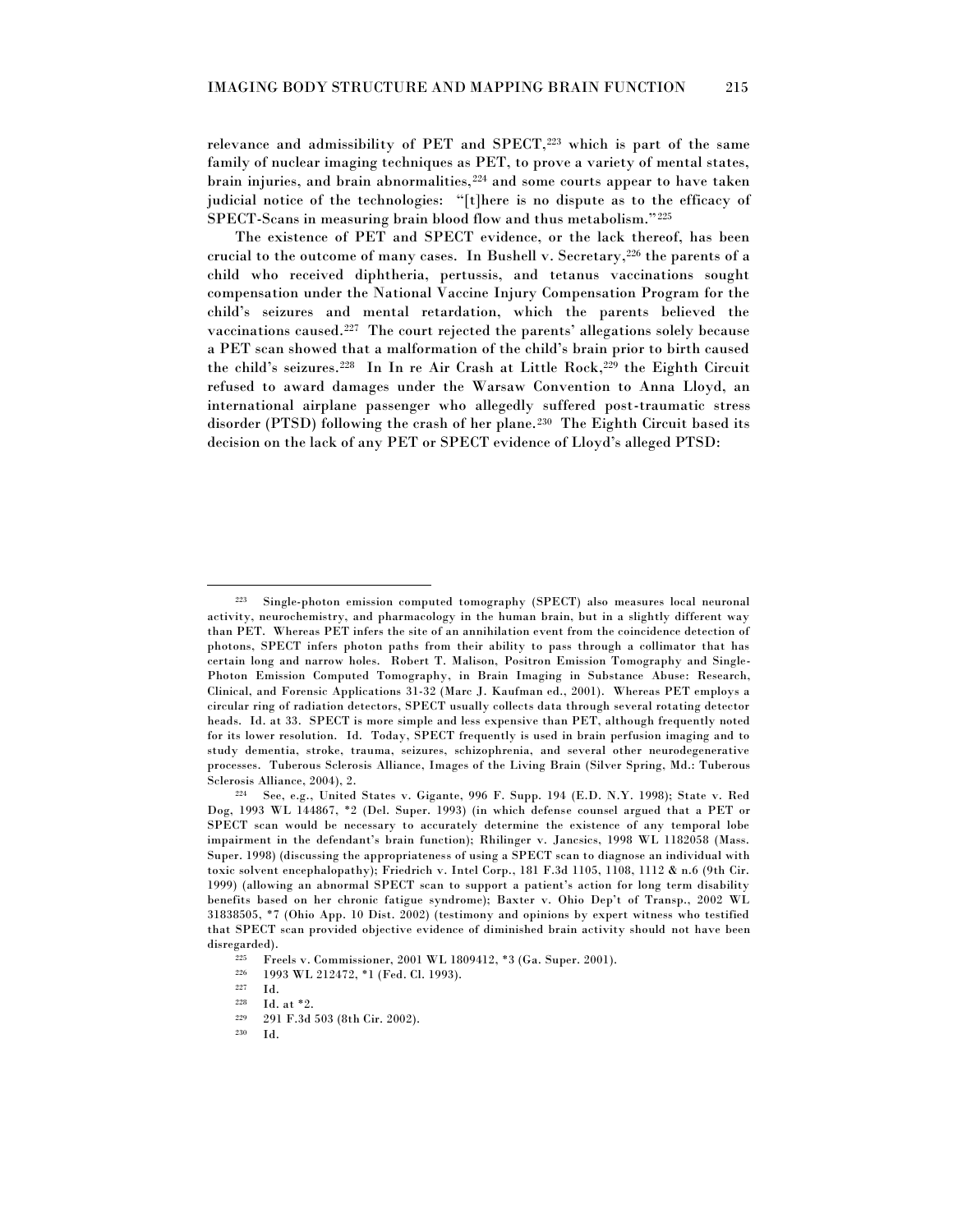[T]here is a complete lack of proof that Lloyd actually suffers from physical changes to her brain as a result of chronic PTSD. Lloyd was not given a magnetic resonance spectroscopy, a position emission tomography (PET) scan or a single positron [sic] emission computed tomography (SPECT) scan, all tests which Dr. Harris testified could have been utilized to show the functioning of Lloyd's brain . . . . The only evidence that Lloyd's brain actually underwent a physical change was Dr. Harris's otherwise unsupported opinion that it did  $\ldots$ . We find that this testimony was not adequate, as a matter of law, to establish a physical change to Lloyd's brain.<sup>231</sup>

PET's forensic value became so well-known that most of the referrals to the PET Laboratory at the University of California at Irvine during the mid-1990s came from defense attorneys requesting PET scans of the brains of their clients, who had been convicted of felonies and were awaiting sentencing.<sup>232</sup> However, concerns regarding the forensic use of PET also were raised at this time. Some scientists argued that PET should not be used in legal proceedings to predict behavior,<sup>233</sup> while others were concerned that juries would view PET more objectively than the physicians and scientists who were interpreting it. <sup>234</sup>

### V. CONTEXTUALIZING FUNCTIONAL MAGNETIC RESONANCE IMAGING

Perhaps fMRI's most striking comparator is phrenology. The phrenologists believed that certain parts of the brain were responsible for particular mental faculties.<sup>235</sup> As I have extensively documented in another article, today's

<sup>231</sup> Id. at 511-12 (italics in original). Of course, not all courts that are asked to admit PET and SPECT evidence do so. Courts have refused to admit or to order PET and SPECT scans when the scans merely would have been helpful, but not necessary, to locating the existence of brain injury. See, e.g., Robinson v. State, 761 So.2d 269 (Fla. 1999) ("We find no error in the trial court's denial of Robinson's request for the SPECT scan because he has failed to establish any need for such test . . . . As the State points out . . . neither doctor testified that the test was necessary to complete their medical opinion; they merely stated that the exam would have been helpful.") (italics in original); Bottoson v. State, 813 S.2d 31, 34 (Fla. 2002) (refusing to grant a death row inmate leave to obtain a PET or a SPECT scan because he failed to established a particularized need for the test; "merely want[ing] . . . to establish if he has brain damage" is insufficient) (italics in original). Courts also have refused to admit or to order PET and SPECT scans when the scans would have been used to detect and evaluate traumatic brain injury at a time remote from the injury. See, e.g., People v. Protsman, 105 Cal. Rptr.2d 819, 823 (2001) ("In order to establish general acceptance of the use of PET scans to diagnose a prior tr aumatic brain injury, Protsman had to demonstrate substantial agreement and consensus of a cross-section of the relevant scientific community . . . . It was not enough to show there were differing views regarding the issue. Protsman had to demonstrate a consensus in the field, which [he did not].") (italics in original).

<sup>232</sup> Kevles, supra note 150, at 215.

<sup>233</sup> John C. Mazziotta, The Use of Positron-Emission Tomography (PET) in Medical-Legal Cases: The Position Against Its Use, in Controversies in Neurology, American Academy of Neurology Syllabus, Course No.147 (1997).

<sup>234</sup> Dumit, supra note 195.

<sup>235</sup> See supra text accompanying note 35.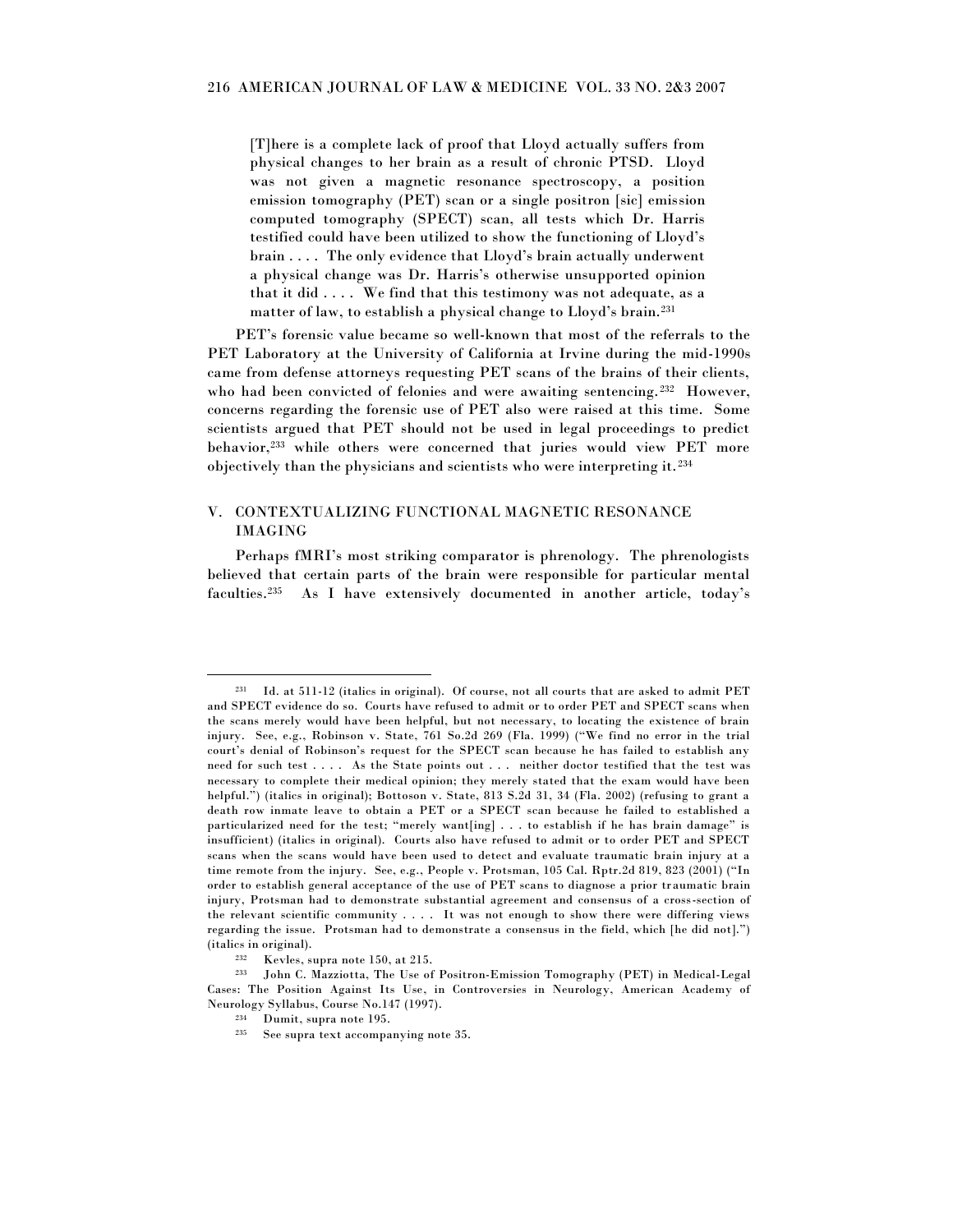physicians and scientists are using fMRI to study the neural correlates of dozens of physical and mental conditions, behaviors, characteristics, and preferences. <sup>236</sup>

Striking too is how quickly both phrenology and fMRI moved from the clinical and research contexts to being offered directly to the general public for commercial purposes. Although Franz Josef Gall focused on advancing the science of the mind in the late eighteenth and early nineteenth centuries, the American phrenologists, especially Orson Squire Fowler and Lorenzo Niles Fowler, quickly commercialized phrenology by opening public phrenology practices and charging for head examinations.<sup>237</sup> Like phrenology, fMRI also moved relatively quickly from clinical and research uses to possible commercial uses. The first scientists to develop and use fMRI in the early 1990s were focused on mapping the brain to assist with neurosurgery and other clinical and research goals.<sup>238</sup> Now, the Internet websites of two companies, No Lie MRI and the Cephos Corporation, suggest how individuals, employers, government officials, lawyers, and judges could use fMRI for non-clinical and non-research purposes.<sup>239</sup>

Both phrenology and fMRI have been offered to the public as a means of assisting with personal-decision making. Remember the "Phrenological Fowlers," who used phrenology to advise members of the public regarding life choices, such as whom they should marry.<sup>240</sup> Today, No Lie MRI claims on its website that fMRI has "potential applications to a wide variety of concerns held by individual citizens[, including . . . ] Risk reduction in dating[;] Trust issues in interpersonal relationships[; and] Issues concerning the underlying topics of sex, power, and money."<sup>241</sup>

Both phrenology and fMRI have been offered to employers for use in hiring decisions. In the nineteenth century, phrenologists marketed their phrenological services to manufacturers for use in selecting apprentices.<sup>242</sup> Today, No Lie MRI proposes that employers use its services for employment screening: "Such testing could potentially substitute for drug screenings, resume validation, and security background checks. Not only would this significantly streamline and speed up

<sup>236</sup> Tovino, supra note 2, at Part II. These include, but certainly are not limited to, brain abnormalities, stroke, multiple sclerosis, Parkinson's disease, Alzheimer's disease, major depression, schizophrenia, bipolar disorder, obsessive-compulsive disorder, dyslexia and hyperlexia, attention-deficit/hyperactivity disorder, social and racial evaluation, deception, social cooperation and altruism, sexual arousal and love, ethical decision making, pedophilia, cocaine addiction, compulsive gambling, expected and unexpected pleasure, satiety and obesity, anxiety, neuroticism, extraversion, self-consciousness, pain, migraines and cluster headaches, social rejection, intelligence, humanity, empathy (or the lack thereof), trust, humor, recognition of beauty and, even, the differences in the way men's and women's brains function when they are thinking. Id.<br> $\frac{1}{237}$  See

<sup>&</sup>lt;sup>237</sup> See supra text accompanying notes  $60-76$ .<br><sup>238</sup> See a.g. Toying supra note <sup>2</sup> at Part II.

See, e.g., Tovino, supra note 2, at Part  $II(A)$  (discussing the first clinical applications of fMRI).

<sup>239</sup> No Lie MRI, http://www.noliemri.com/default.htm (last visited Oct. 21, 2006); Cephos Corporation, http://www.cephoscorp.com/ (last visited Oct. 21, 2006).

<sup>&</sup>lt;sup>240</sup> See supra text accompanying notes 129-130.<br><sup>241</sup> No Lie MRI, Customers—Individu MRI, Customers—Individuals, http://www.noliemri.com/customers/ Individuals.htm (last visited Oct. 21, 2006).

<sup>242</sup> Advertisement for The Phrenological Cabinet, in Barnum's American Museum Illustrated (New York, 1850), available at http://www.lostmuseum.cuny.edu/images/ phrenimage1.jpg (last visited Mar. 1, 2007).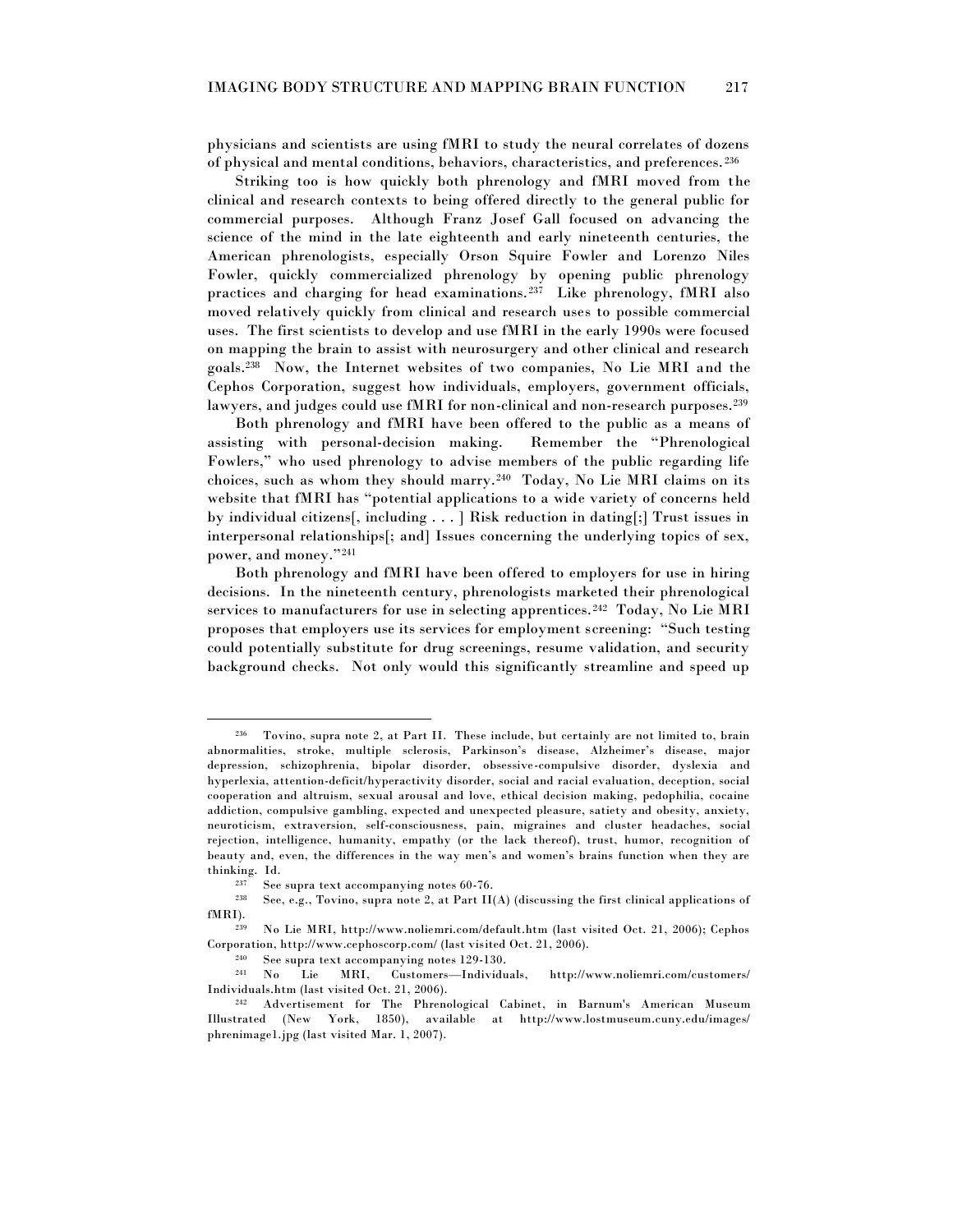the hiring process, it would also reduce the costs associated with hiring a new employee. It would be expected to result in a more honest employee base."<sup>243</sup>

The value of phrenology and fMRI to the government also has been considered. In the late eighteenth and early nineteenth centuries, Gall believed that his brain maps could be used to govern the masses.<sup>244</sup> Today, the websites of both No Lie MRI and the Cephos Corporation state that fMRI may be useful to federal, state, and international governments.<sup>245</sup>

The value of phrenology and the potential value of functional neuroimaging to the American judicial system also have been recognized. In the nineteenth century, phrenology had a large impact on the American judicial system's understanding of mental states and right and wrong.<sup>246</sup> Today, the websites of both No Lie MRI and the Cephos Corporation state that fMRI may be valuable to litigants, lawyers, and judges.<sup>247</sup>

The role of phrenology and fMRI in education also has been recognized. Remember that many of the European and American phrenologists emphasized educational reforms, believing that students needed to train all of their mental organs by singing, running, and avoiding unhealthy substances such as coffee and tobacco,<sup>248</sup> and by visiting museums, fields, gardens, and shops.<sup>249</sup> Today, there is much speculation regarding fMRI's value in the educational setting.<sup>250</sup>

The ethical, legal, and social implications of phrenology and fMRI also are striking in their likeness. During phrenological examinations, for example,

<sup>243</sup> No Lie MRI, Corporations, http://www.noliemri.com/customers/ GroupOrCorporate.htm (last visited Oct. 21, 2006).

 $\frac{244}{245}$  Id.

<sup>245</sup> No Lie MRI, Customers—Government, http://www.noliemri.com/customers/ Government.htm (last visited Oct. 21, 2006) (listing federal, state, and international government agencies that could benefit from its fMRI services); Cephos Corporation, http://www.cephoscorp.com/ (last visited Oct. 21, 2006) ("There are two major target audiences for CEPHOS' planned series of products. The first is government . . .").

<sup>246</sup> See, e.g., United States v. Freeman, 357 F.2d 606, 616 (2d Cir. 1966) (In the pre-M'Naghten period, the concepts of phrenology and monomania were being developed and had significant influence on the right and wrong test. Phrenologists believed that the human brain was divided into thirty-five separate areas, each with its own peculiar mental function. The sixth area for example, was designated 'destructiveness.' It was located, we are told, above the ear because this was the widest part of the skull of the carnivorous animals.‖); Anderson v. State, 276 So.2d 17, 20 (1973) (same); State v. Johnson, 399 A.2d 469, 472 & n.2 (R.I. 1979) (same).

<sup>247</sup> No Lie MRI, Customers—Lawyers, http://www.noliemri.com/customers/ Lawyers.htm (last visited Oct. 21, 2006) ("The purpose of the justice system is to find the truth. No Lie MRI test results could be used in a similar manner to DNA testing by adding the verification of an individual's mental record. It would also potentially be possible for a witness to validate his or her own statements to the court."); Cephos Corporation, http://www.cephoscorp.com/ (last visited Oct. 21, 2006) ("The second major target audience is the legal marketplace. Truth, integrity and trust form the foundation of our legal system. The objective measure of truth and deception that CEPHOS offers will help protect the innocent and convict the guilty. Cephos technology will also help litigators reach quick, favorable conclusions to high stakes judicial proceedings by providing pre-trial negotiating leverage and by bolstering the credibility of defendants and witnesses in the courtroom.").

<sup>248</sup> George Combe, Lectures on Popular Education (1834); Johann Gaspar Spurzheim, Education, Its Elementary Principles Founded on the Nature of Man (1847); Orson Squire Fowler, Education and Self-Improvement (1847).

<sup>249</sup> Stern, supra note 35, at xi.

<sup>250</sup> See, e.g., Kimberly Sheridan et al., Neuroethics in Education, in Neuroethics: Defining the Issues in Theory, Practice, and Policy 265-75 (Judy Illes ed., 2006).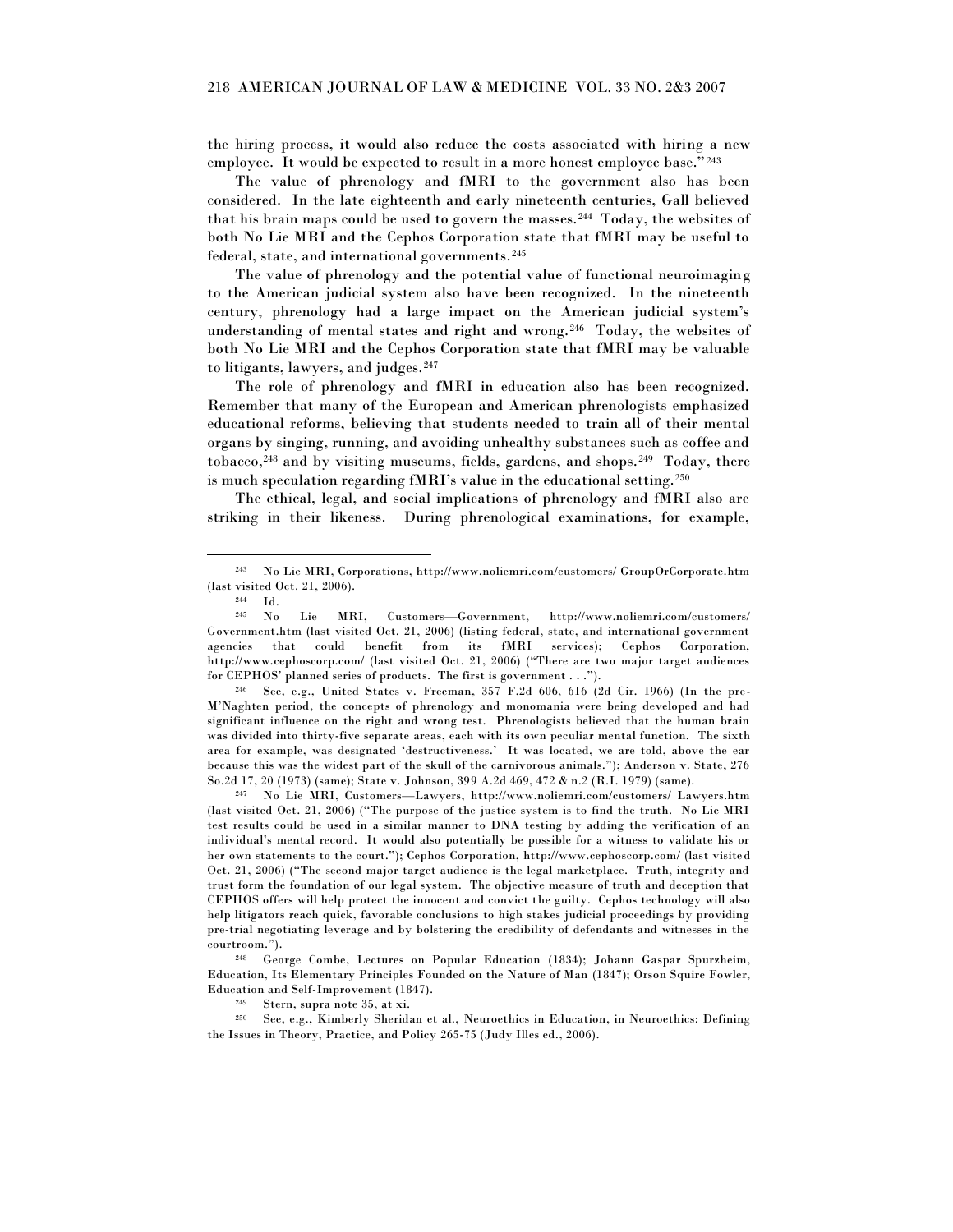phrenologists learned information about their analysands, of which even the analysands were unaware.<sup>251</sup> Today, one of the hottest issues in neuroethics involves incidental findings in neuroimaging research.<sup>252</sup> The confidentiality and privacy implications of phrenology, including the concern that phrenological findings would be disclosed to and used by employers, were identified in Part II of this Article. Similar confidentiality, privacy, and identity issues, raised in the context of functional neuroimaging, are under examination. <sup>253</sup> In the nineteenth century, phrenologists believed that their head charts were the key to selfimprovement, self-perfection, and societal reforms.<sup>254</sup> Two centuries later, the rhetoric surrounding fMRI and its potential applications suggests similar notions of self-perfection and reform.<sup>255</sup>

Today, we know that the principles on which phrenology was based are not valid.<sup>256</sup> Functional MRI too has been criticized. As an indirect measurement of brain activity based on hemodynamics, aspects of fMRI are incompletely understood, in part because the hemodynamic response lasts longer than the underlying neuronal activity.<sup>257</sup> Experts thus debate what aspects of neural function fMRI actually measure.<sup>258</sup> Some believe that fMRI signals are better correlated with the neurons' receiving input and processing activity compared to their spiking, or output, activity.<sup>259</sup> Others emphasize that fMRI measures very small changes in blood flow, which may not be significant.<sup>260</sup> Still others point to the difficulties associated with identifying the activity or occurrence that triggered the increased blood flow. A particular brain response may be due to the fact that a particular image is shown to the subject; or, it may be due to the brightness of the image, the task of identifying the image, the subject's fear of

<sup>&</sup>lt;sup>251</sup> See supra text accompanying notes  $84-94$ .<br><sup>252</sup> See a.g. Jannifer Kulunych, The Be

See, e.g., Jennifer Kulynych, The Regulation of MRI Neuroimaging Research: Disentangling the Gordian Knot, 33 Am. J. L. & Med. 295, 314-315 (2007) (examining the ethical and legal issues raised by incidental findings in MRI research); Judy Illes et al., Incidental Findings in Brain Imaging Research, 311 Science 783, 783 (2006); Proceedings, Detection and Disclosure of Incidental Findings in Neuroimaging Research, Jan. 6-7, 2005, http://www.ninds.nih.gov/news\_and\_events/proceedings/ifexecsummary.htm (last visited Oct. 23, 2006); Judy Illes et al., Discovery and Disclosure of Incidental Findings in Neuroimaging Research, 20 J. Magnetic Resonance Imaging 743, 743 (2004); Judy Illes et al., Ethical Consideration of Incidental Findings on Adult Brain MRI in Research, 62 Neurology 888, 888 (2004); Judy Illes et al., Ethical and Practical Considerations in Managing Incidental Neurologic Findings in Functional Magnetic Resonance Imaging, 50 Brain & Cognition 358, 358 (2002); Gregory L. Katzman et al., Incidental Findings on Brain Magnetic Resonance Imaging from 1000 Asymptomatic Volunteers, 281 J. Am. Med. Ass'n 36, 36 (1999).

<sup>253</sup> See Tovino, supra note 2; Henry T. Greely, Prediction, Litigation, Privacy, and Property: Some Possible Legal and Social Implications of Advances in Neuroscience, in Neuroscience and the Law: Brain, Mind, and the Scales of Justice 114, 143 (Brent Garland ed.,  $2004$ ).

<sup>&</sup>lt;sup>254</sup> See supra text accompanying notes  $122-145$ .<br><sup>255</sup> Lose van Dijck, Transparent Body: A Cultur

<sup>255</sup> Jose van Dijck, Transparent Body: A Cultural Analysis of Medical Imaging 3-4 (2005).

<sup>256</sup> Sandie Cleland, What Does fMRI Actually Measure?, 17 Psychologist 388 (July 1,

<sup>2004).</sup>

<sup>&</sup>lt;sup>257</sup> Buckner & Logan, supra note  $197$ , at  $27-29$ .<br><sup>258</sup> Bachel Jones, Neuroimaging: A Bold Step

<sup>258</sup> Rachel Jones, Neuroimaging: A Bold Step Forward, 2 Nature Rev. Neuroscience 531 (Aug. 2001).

<sup>259</sup> Cleland, supra note 256, at 388; Jones, supra note 258, at 531.

<sup>260</sup> Dennis O'Brien, Mind Readers Scanning Technology Promises to Map the Brain's Pathways, But Some Fear Its Ability to Expose a Patient's Secrets and Lies, Baltimore Sun, Dec. 10, 2004, at 1E.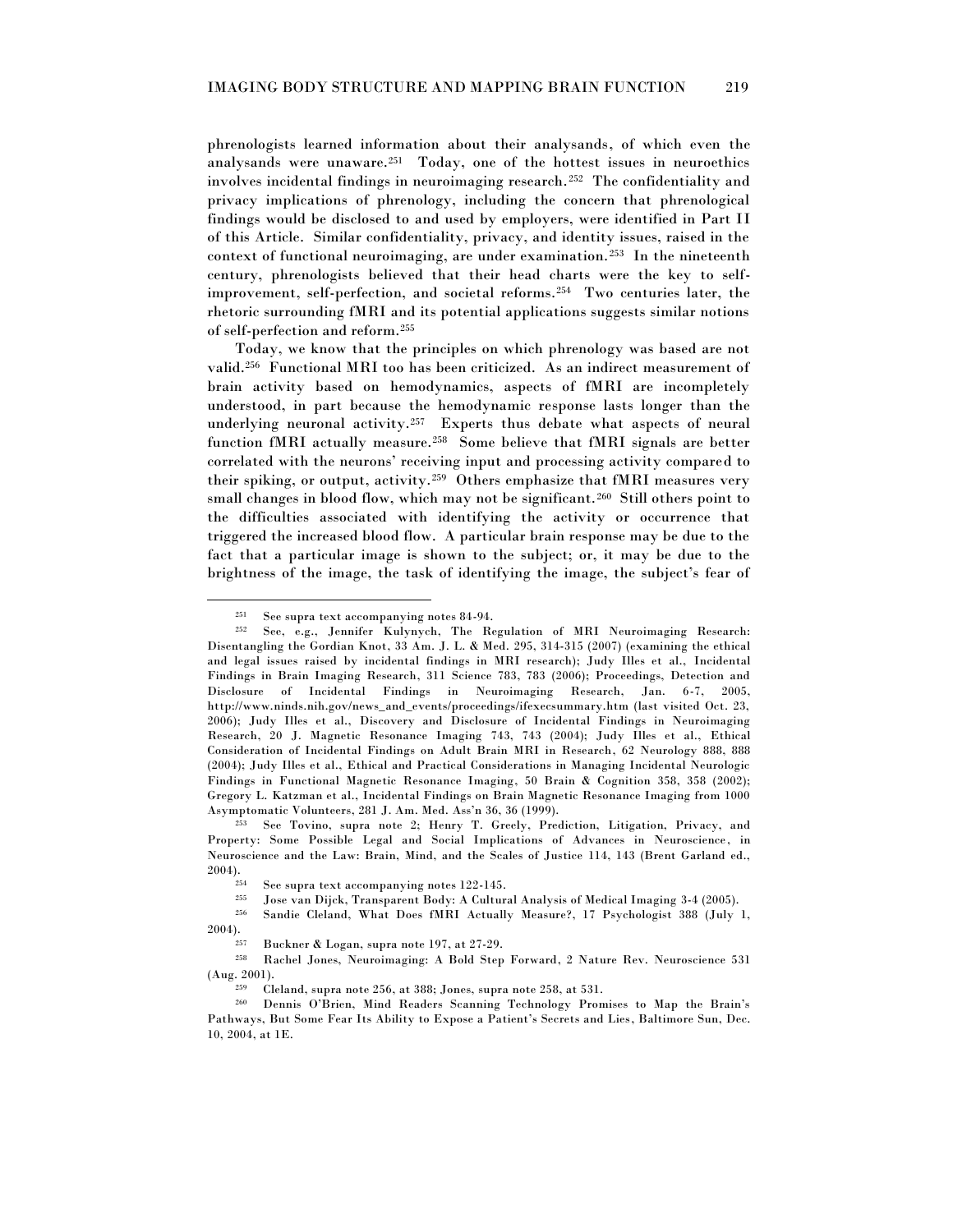the fMRI, or her current emotional state.<sup>261</sup> Reading fMRI scans also is considered by some to be a highly interpretive practice: "Sometimes, the difference between seeing higher activity in the parietal lobe compared to the occipital lobe is akin to deciding whether Van Gogh or Matisse is the more colorful artist." $262$  Stated another way, "What constitutes a 'significantly greater' activation is, in a way, in the eye of the beholder."<sup>263</sup> Based on these concerns, some believe that fMRI offers nothing more than "pretty pictures that simply show where activity occurs in the brain." $264$  Those who recognize the ability of fMRI to show regional activations still argue that, "[just] knowing where something happens does not reveal how it happens."265 Still others question the reliability of many of the popular fMRI research studies, especially those involving low numbers of research subjects: "The signals they get are highly massaged. It means they clean up their data to make it look good, like applying makeup, for a general audience."<sup>266</sup>

Functional MRI also poses a number of practical issues. Individuals whose brains are being scanned must lie completely still for a period of time within an MRI scanner, which can be loud and claustrophobic.<sup>267</sup> Brain motion resulting from the individual's movement or, even, the individual's respiratory and cardiac cycles, can interfere with data acquisition.<sup>268</sup> In addition, the validity of the test results depends on the willingness and ability of the individual to carry out the assigned mental task.<sup>269</sup> Whether fMRI can be used to examine brain function in employees, applicants for insurance, students, criminals, and other individuals who may have little incentive to complete an assigned task remains to be seen. Because of these theoretical and practical limitations, the use of fMRI outside the clinical and research context has been described by some as "frivolous," a "gimmick," "pseudoscience," and "snake oil,"<sup>270</sup> in much the same way that phrenology has been referred to as junk science,  $271$  pseudoscience,  $272$  quackery,  $273$ and a "meaningless medical concept."274

<sup>261</sup> Id.; Donald Kennedy, Neuroimaging: Revolutionary Research Tool or a Post-Modern Phrenology?, 5 Am. J. Bioethics 19 (Mar.-Apr. 2005).

<sup>262</sup> Sam Jaffee, Fake Method for Research Impartiality, 18 Scientist 64 (July 19, 2004).

<sup>263</sup> Turhan Canli & Amin Zenab, Neuroimaging of Emotion and Personality: Scientific Evidence and Ethical Considerations, 50 Brain & Cognition 425 (Dec. 2002).

<sup>264</sup> David I. Donaldson, Parsing Brain Activity with fMRI and Mixed Designs: What Kind of a State Is Neuroimaging In?, 27 Trends in Neurosciences 442 (Aug. 1, 2004).

<sup>265</sup> Sandra Blakeslee, Just What's Going On Inside that Head of Yours?, N.Y. Times, Mar. 14, 2000, at F6.

<sup>266</sup> Id.

<sup>267</sup> Joan Hamilton, Journey to the Center of the Mind: ‗Functional' MRI Is Yielding a Clearer Picture of What Thoughts Look Like, Business Week, Apr. 19, 2004, at 78; Huettel et al., supra note 103, at 14.

<sup>&</sup>lt;sup>268</sup> Buckner & Logan, supra note 197 at 30-31.<br><sup>269</sup> Ld. at 30: Martha J. Earsh. Emerging Ft.

<sup>269</sup> Id. at 30; Martha J. Farah, Emerging Ethical Issues in Neuroscience, 5 Nature Rev. Neuroscience 1126 (Nov. 2002).

<sup>270</sup> Emily Eakin, Looking for that Brain Wave Called Love; Humanities Experts Use M.R.I.'s to Scan the Mind for the Locus of the Finer Feelings, N.Y. Times, Oct. 28, 2000, at B11; Paul Raeburn, The Therapeutic Mind Scan, N.Y. Times, Feb. 20, 2005, at § 6, 20.

<sup>271</sup> See, e.g., General Electric Co. v. Joiner, 522 U.S. 136, 153 & n.6 (1997) (Stevens, J., concurring) ("An example of 'junk science' that should be excluded . . . as too unreliable would be the testimony of a phrenologist who would purport to prove a defendant's future dangerousness based on the contours of the defendant's skull.").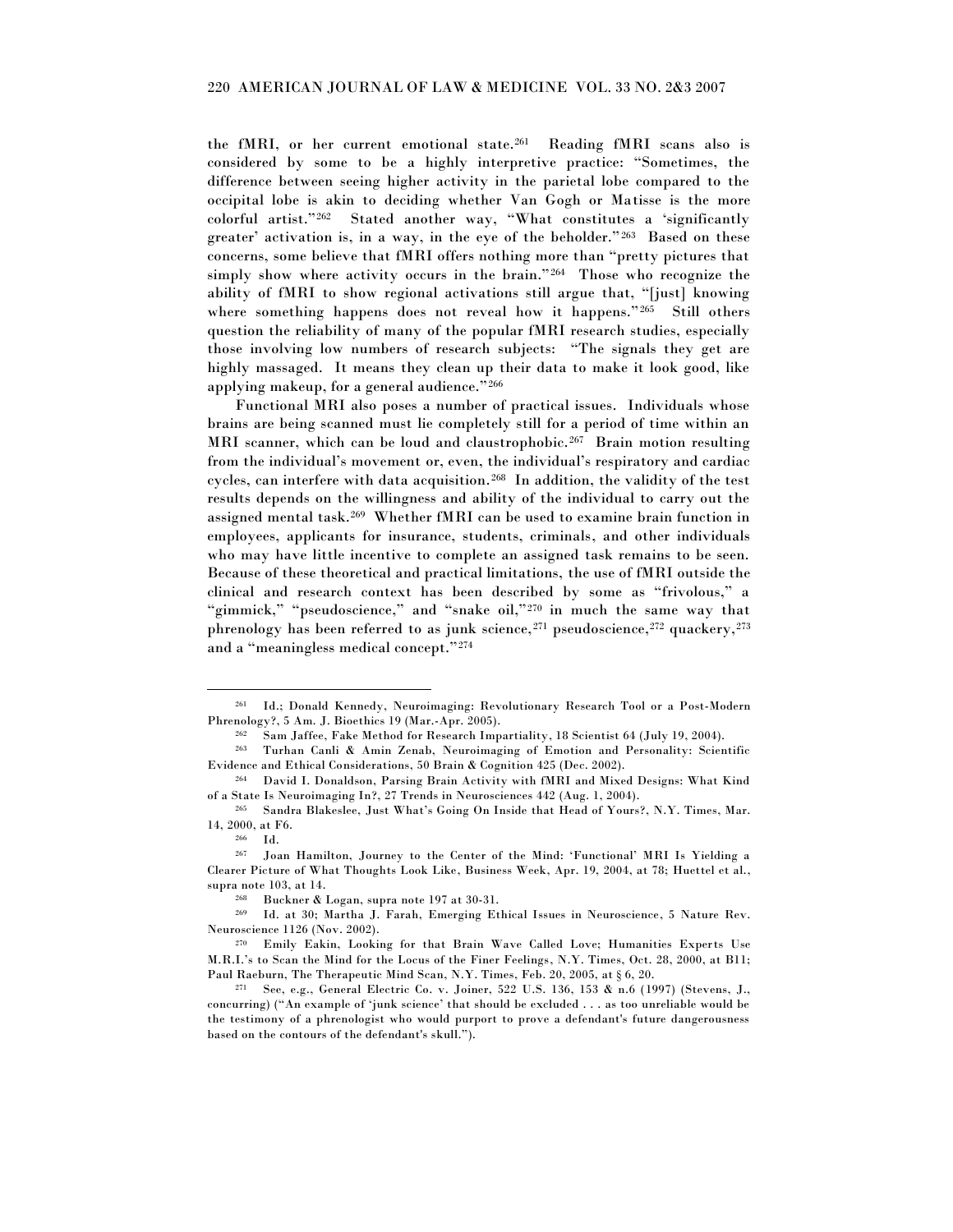However, fMRI's proven success in pre-neurosurgical brain mapping and other clinical settings<sup>275</sup> shows us that fMRI is not going to be just another phrenology, at least in some of its applications. So, perhaps x-ray, PET, and SPECT, all of which continue to be considered valid sciences and technologies, make for better comparators. Although x-ray only images body structure, not brain function, it too moved outside of the clinical and research contexts quickly after its discovery, gaining special value within the judicial system as a method of truth-seeking.<sup>276</sup> PET and SPECT, which can identify in three-dimension areas of the brain that are metabolically correlated with certain mental functions, also moved beyond the clinical and research contexts shortly after their development, providing crucial evidence in many legal cases.<sup>277</sup> Perhaps our experiences with all of these methods of body imaging and brain mapping can help guide current functional neuroimaging policy.

#### VI. A GUIDE TO FUNCTIONAL NEUROIMAGING POLICY

Each new method of body imaging and brain mapping discussed in this Article – phrenology, x-ray, PET, SPECT, and fMRI – suggests a desire for greater transparency of the body and brain. Elsewhere in this Symposium and in the larger neuroethics literature, scholars have identified the implications of advances in functional neuroimaging in terms of evidence law; <sup>278</sup> criminal law;<sup>279</sup> criminal procedure;<sup>280</sup> Constitutional law;<sup>281</sup> property law;<sup>282</sup> intellectual

<sup>272</sup> Donald Simpson, Phrenology and the Neurosciences: Contributions of F. J. Gall and J. G. Spurzheim, 75 ANZ J. Surgery 475 (2005).

<sup>&</sup>lt;sup>273</sup> Davies, supra note 32, at ix.

<sup>274</sup> United States v. Freeman, 357 F.2d 606, 616 (2d Cir. 1966).

<sup>275</sup> See Tovino, supra note 2, at text accompanying notes 48-56 (discussing some of the clinical uses of fMRI).

<sup>&</sup>lt;sup>276</sup> See supra Part  $II(B)$ .<br><sup>277</sup> See supra Part III

<sup>&</sup>lt;sup>277</sup> See supra Part III.<br><sup>278</sup> See e.g. Mark Pet

See, e.g., Mark Pettit, FMRI and BF Meet FRE: Brain Imaging and the Federal Rules of Evidence, 33 Am. J. L. & Med. 319, 319-340 (2007); Archie Alexander, Functional Magnetic Resonance Imaging Lie Detection: Is a Brainstorm Heading for the Gatekeeper?, Houston J. Health L. & Pol'y (forthcoming 2007).

<sup>279</sup> See, e.g., Symposium, The Mind of a Child: The Relationship Between Brain Development, Cognitive Functioning, and Accountability under the Law, Ohio St. J. Crim. L. (Spring 2006).

See, e.g., Sean Kevin Thompson, A Brave New World of Interrogation Jurisprudence, 33 Am. J. L. & Med. 341, 341-358 (2007) (examining the Fifth Amendment implications of advances in functional neuroimaging); Sarah E. Stoller & Paul Root Wolpe, Emerging Neurotechnologies for Lie Detection and the Fifth Amendment, 33 Am. J. L. & Med. 359, 359-375 (2007) (same); Richard Glen Boire, Searching the Brain: The Fourth Amendment Implications of Brain-Based Deception Devices, 5 Am. J. Bioethics 62-63 (examining the Fourth Amendment implications of advances in functional neuroimaging).

<sup>281</sup> See, e.g., Richard Glen Boire, On Cognitive Liberty (Part I), 1 J. Cognitive Liberties 7- 13 (1999-2000) (examining the First Amendment implications of advances in functional neuroimaging); Linda MacDonald Glenn, Keeping an Open Mind: What Legal Safeguards Are Needed?, 5 Am. J. Bioethics 60-61 (2005) (same).

<sup>282</sup> See, e.g., Jeffrey Evans Stake, The Property ‗Instinct', in Law & the Brain 185-204, eds. S. Zeki and O. Goodenough (Oxford University Press 2006) (examining the property law implications of advances in neuroscience).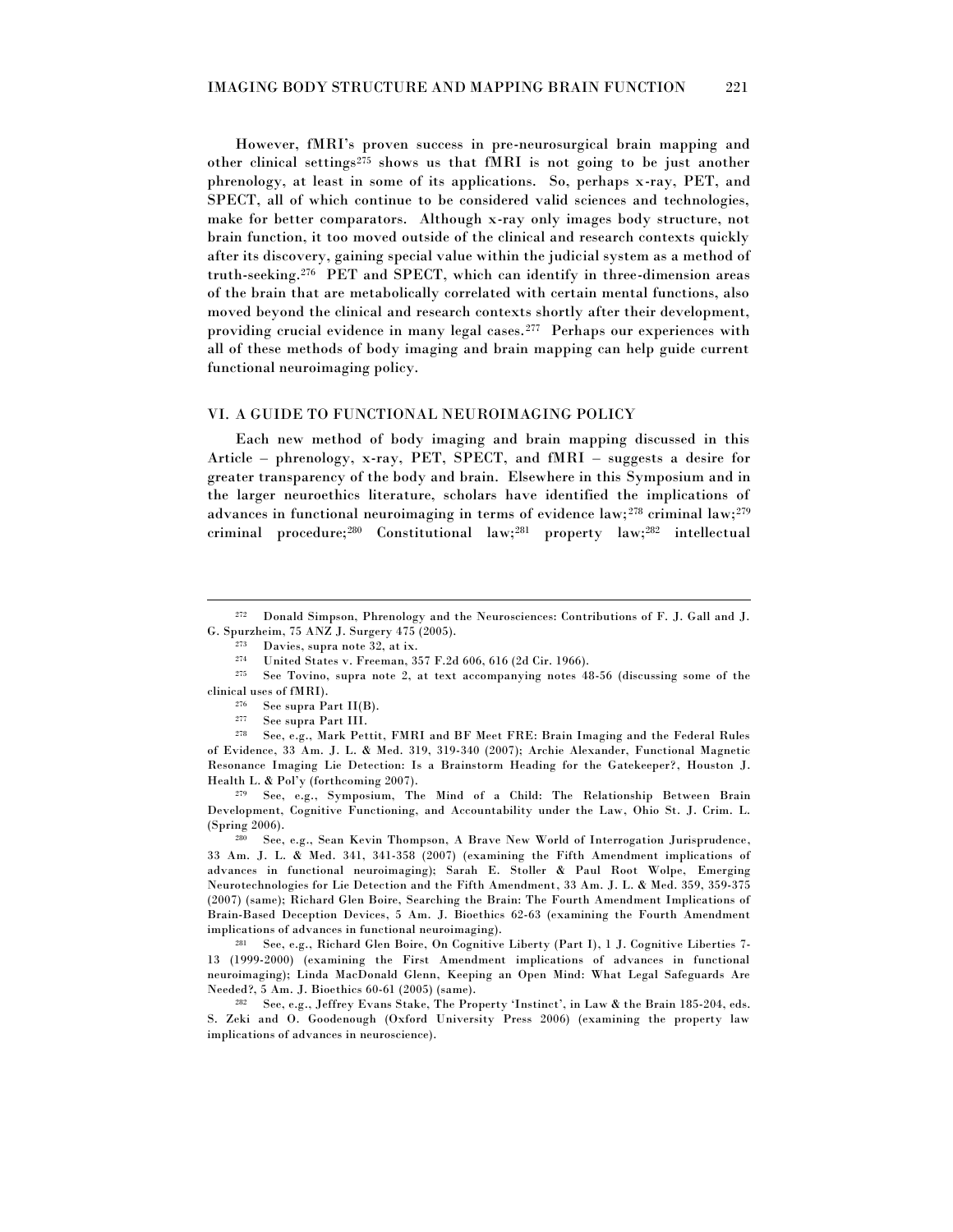property;<sup>283</sup> and health, employment, and disability law,<sup>284</sup> just to name a few. The question I address here is whether our experiences with phrenology, x-ray, PET, and SPECT can assist us in thinking about the appropriateness of other legal protections for individuals whose brains are scanned using functional neuroimaging technology.

#### A. A Complete Prohibition on Functional Neuroimaging?

Remember that, after phrenology's demise, the City of Lincoln, Nebraska, passed an ordinance making it unlawful for an individual to "exercise, carry on, advertise, or engage" in the business of phrenology.<sup>285</sup> Several other jurisdictions passed similar prohibitions against the practice of phrenology, character reading, and mind reading.<sup>286</sup> Perhaps, then, we should consider a complete prohibition on the practice of functional neuroimaging. Given fMRI's proven value in preneurosurgical brain mapping, its emerging value in the treatment of depression and dozens of other physical and mental health conditions, and its continuing contributions to neurology, psychiatry, and other areas of medicine and science,<sup>287</sup> this option should receive no further consideration. Phrenology was determined to be a pseudoscience in all its applications, thus warranting a blanket prohibition by local governments. Functional MRI, however, has both proven and potential clinical and scientific applications. It has the potential to benefit many individuals who have been diagnosed with brain tumors, other brain abnormalities, acquired and traumatic brain injuries, mental illness, and many other physical and mental health conditions. At the very least, clinical and research uses of fMRI must be continued.

#### B. A Limited Prohibition on Functional Neuroimaging?

In the first year after the discovery of x-ray, remember that a New Jersey Assemblyman reportedly introduced a bill to the New Jersey Legislature that would prohibit the use of x-ray glasses in theaters and other public places.<sup>288</sup> This legal response suggests a second option, which would be to prohibit the use of fMRI in non-clinical and non-research contexts. For example, we could

<sup>283</sup> See, e.g., Greely, supra note 253 (examining, among many other things, the intellectual property implications of advances in functional neuroimaging).

<sup>284</sup> See Tovino, supra note 2 (examining the confidentiality, privacy, and identity implications of advances in functional neuroimaging); Committee on Science and Law, Are Your Thoughts Your Own? "Neuroprivacy" and the Legal Implications of Brain Imaging, 60 CBA Record 407-436 (2005) (examining several health law and employment implications of advances in functional neuroimaging).

<sup>285</sup> Lincoln, Nebraska Municipal Ordinances § 9.40.030 (1997), cited in Argello v. City of Lincoln, 143 F.3d 1152, 1152 (1998). See also Azusa Municipal Code § 8.52.060 ("No person shall practice or profess to practice or engage in the business or art of . . . phrenology . . . or any similar business or art, who either solicits or receives a gift or fee or other consideration for such practice, or where admission is charged for such practice.‖), cited in Spiritual Psychic Science Church v. City of Azusa, 39 Cal. 3d 501, 506 (1985).

<sup>286</sup> See supra Part I(C).

<sup>287</sup> See Tovino, supra note 2, at Part II(A) (discussing some of the clinical uses of fMRI).

<sup>288</sup> See, e.g., Kevles, supra note 150, at 27 & n.14; Goodman, supra note 165, at 1043. But see Howell, supra note 165, at 142 & n.39 ("There is no record of the bill's passage; in fact, there is reason to doubt whether the bill was actually ever introduced.")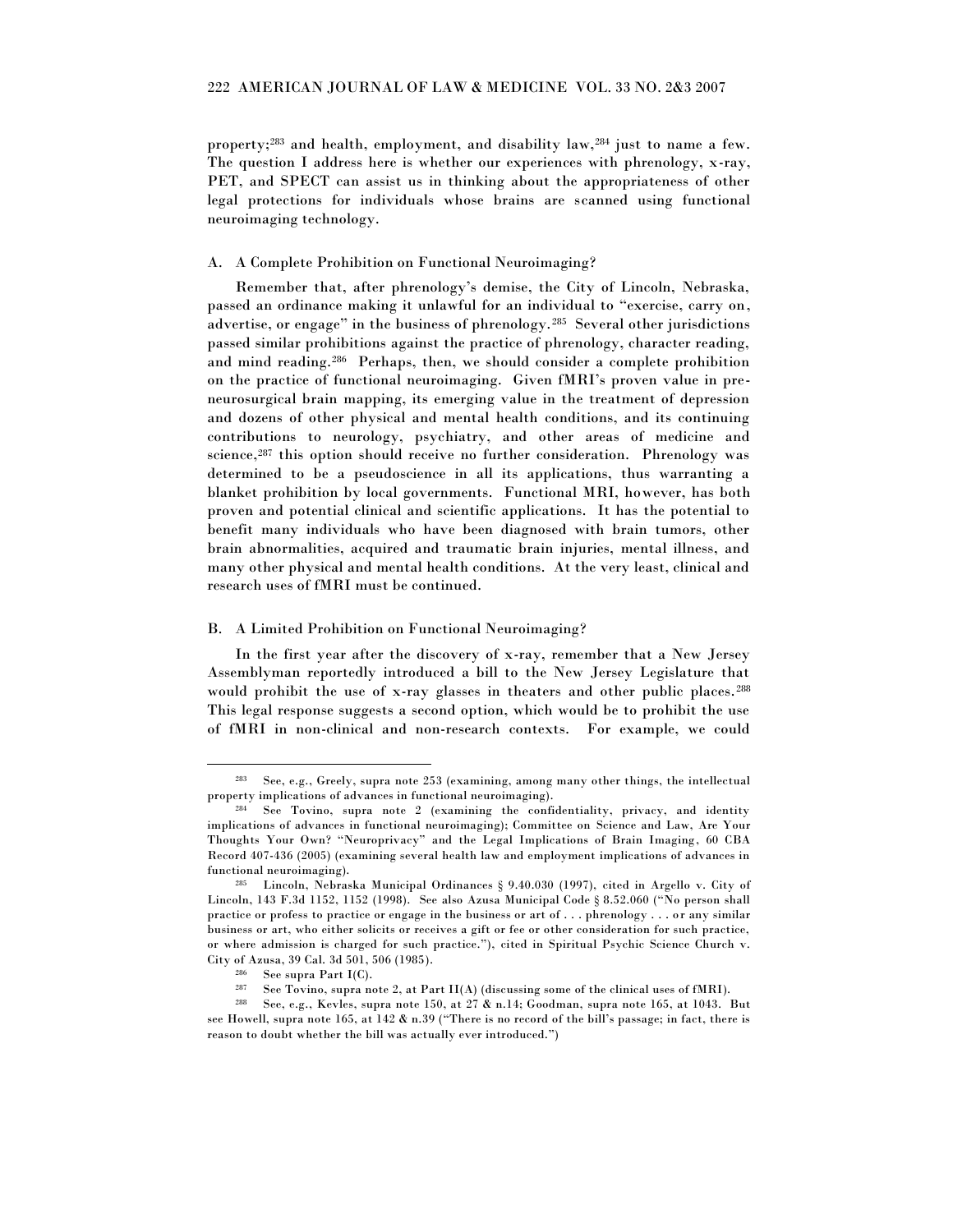prohibit the advertising, marketing, or other offering of fMRI scanning services for non-clinical or non-research uses. Or, we could prohibit the use of fMRI for certain purposes, such as lie detection; or by just certain persons or organizations, such as employers, educators, health and life insurers, governments, lawyers, and judges.

This option has the benefit of allowing physicians and scientists to continue to use fMRI to benefit current and future patients. To the extent that fMRI is not capable, or not yet capable, of accurately identifying deception and other behaviors, conditions, and characteristics, this option also has the benefit of preventing individuals and third parties from wasting money on, relying on, or using inaccurate functional neuroimaging tests to the detriment of individual citizens.

One possible risk of this option is that it could drive commercial fMRI services underground, perhaps increasing the chance that less-than-honest individuals will provide such services illegally, thus lowering the standard of care in the provision of these services. A second, more important, issue relates to the desirability, or the necessity, of establishing limited prohibitions on functional neuroimaging. At a conference held in February 2007, the authors of this Symposium expressed opposing viewpoints regarding this issue. Some authors, including myself, suggested that now may be the time to craft limited prohibitions on the use of functional neuroimaging technology for certain nonclinical and non-research uses.<sup>289</sup> During the peer review sessions, other authors questioned the necessity, and worried about the cost and administrative burden, of additional regulation. Still others suggested that we were lending undue credence to neuroimaging technology by talking about its legal implications and considering potential methods of regulation.

My viewpoint is shaped in large part by fMRI's perceived, rather than its actual, capabilities.<sup>290</sup> Even though fMRI may never be capable of accurately reading an individual's mind, I am concerned that the intense media hype<sup>291</sup> surrounding functional neuroimaging technology may cause employers, insurers, criminal justice officials, governmental agencies, and other third parties to believe that fMRI is capable of doing so.<sup>292</sup> An fMRI that accurately reveals an individual's thoughts is one thing. An fMRI that is incorrectly interpreted to reveal a condition, thought, characteristic, or behavior that does not exist, and that is used to an individual's detriment in an employment, criminal justice, or insurance capacity, is another.<sup>293</sup> Functional MRI, like other sophisticated

<sup>289</sup> See, e.g., Tovino, supra note 2 at Part VI (arguing that generic privacy protections, including privacy protections applicable to functional neuroimaging information, are needed at least in the employment and insurance contexts); Henry T. Greely & Judy Illes, Neuroscience-Based Lie Detection: The Urgent Need for Regulation, 33 Am. J. L. & Med. 377, 413-418 (2007) (arguing that the federal government or state governments should ban any non-research use of new methods of lie detection, including fMRI-based lie detection, unless or until the method has been proven safe and effective to the satisfaction of a regulatory agency and has been vetted through the peer-reviewed scientific literature).

 $290$  See Tovino, supra note 2, at Part VI(A).

 $291$  See id. at Part VI(B) (examining the media hype surrounding fMRI).

 $292$  See id. at Part VI(A).

<sup>293</sup> See Steve Olson, Brain Scans Raise Privacy Concerns, 307 Science 1550, 1550 (2005).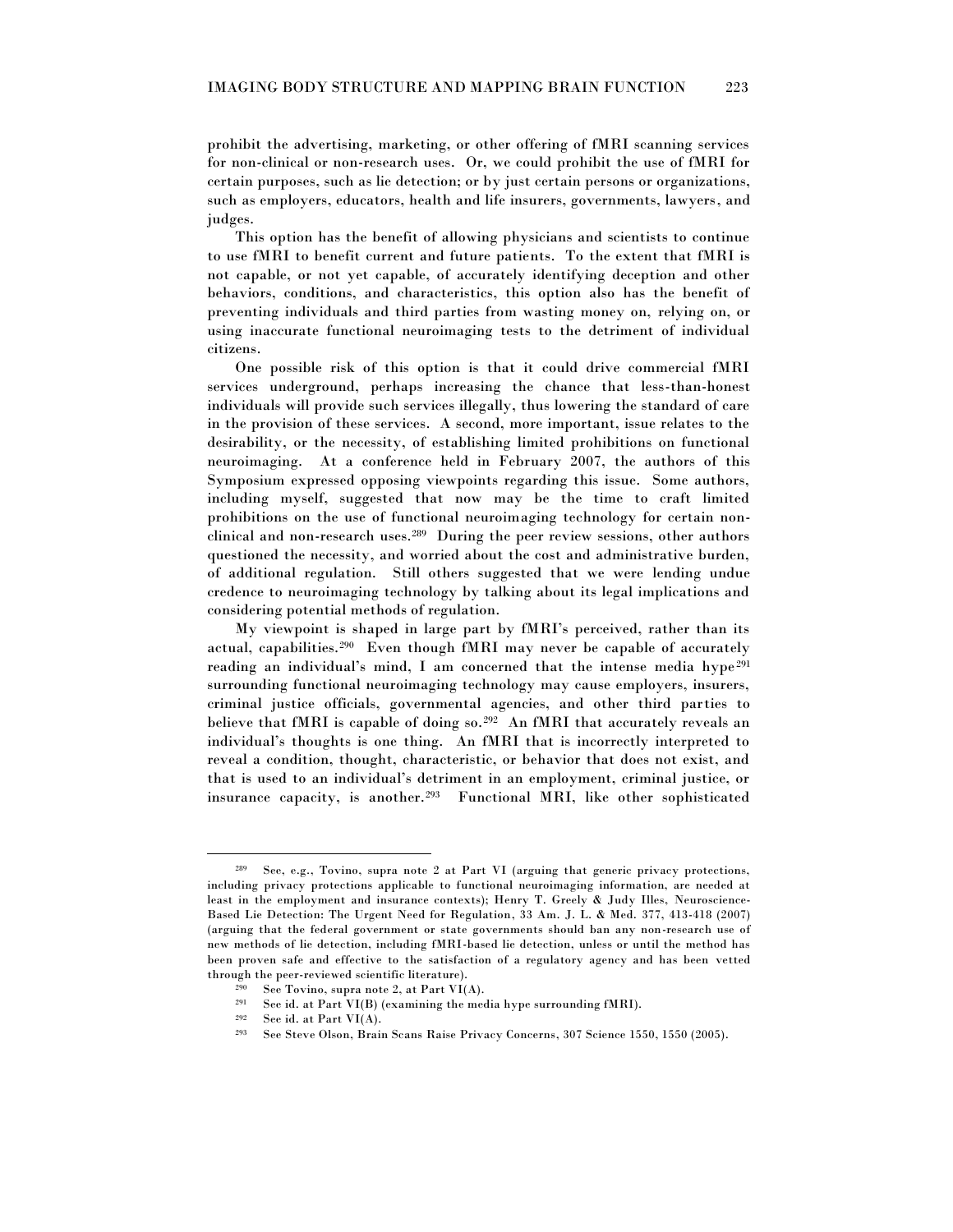technologies, possesses an illusory accuracy and objectivity<sup>294</sup> that I think is dangerous in the hands of employers, insurers, jurors, lawyers, judges, and government officials who lack the scientific and statistical training necessary to understand published fMRI studies and interpret fMRI test results.<sup>295</sup> Yet, these are the individuals to whom commercial fMRI services currently are being marketed.<sup>296</sup> For these reasons, I believe that protections against the use of functional neuroimaging technology outside the clinical and research contexts may be desirable.

In light of the varying viewpoints expressed both at this Symposium's Conference and within the larger neuroethics literature, I hope that those who continue this dialogue will examine the following questions. First, which uses of functional neuroimaging technology (e.g., efforts to detect lies, racial and social evaluation, pedophilia, sexual preferences, mental health conditions, etc.) concern us the most? For example, do we think it is simply too dangerous – ethically, legally, and socially – to use fMRI to attempt to identify deception or racial preferences outside of the research context at this point and time? On the other hand, is it safe and acceptable to allow individuals to purchase brain scans for "fun" purposes, such as dating? Second, which organizations (employers, health and life insurers, government agencies, criminal justice officials, educators, lawyers and judges, individual citizens, etc.) are we most worried about using functional neuroimaging technology or obtaining functional neuroimaging information? For example, is it too dangerous – ethically, legally, and socially - to allow an employer to obtain functional neuroimaging test results about a job applicant? On the other hand, is it acceptable for a judge to use a functional neuroimaging test result to exculpate a criminal defendant? Thinking through these questions may help further the discussion regarding the contexts, if any, in which functional neuroimaging regulation may be needed.

#### C. Taxing and Licensure of Functional Neuroimaging Services?

Rather than prohibiting phrenology, some jurisdictions taxed or licensed individuals who offered phrenological services to the public.<sup>297</sup> This legal response suggests a third option, which is to permit but tax, license, or otherwise regulate the commercial offering of fMRI in an attempt to protect the public's health and safety. The benefit to the public of licensing or otherwise regulating

<sup>294</sup> Martha J. Farah, Emerging Ethical Issues in Neuroscience, 5 Nature Rev. Neuroscience 1127, 1127 (2002).

<sup>295</sup> Greely I, supra note 253, at 118-20.

<sup>296</sup> See No Lie MRI, http://www.noliemri.com/ (last visited Mar. 1, 2007); Cephos Corp., http://www.cephoscorp.com/ (last visited Mar. 1, 2007); Malcolm Ritter, Brain Scans as Lie Detectors: Ready for Court Use?, Live Sci., Jan. 29, 2006, http://www.livescience.com/ humanbiology/060129\_brain\_lie.html (last visited Mar. 1, 2007).

<sup>&</sup>lt;sup>297</sup> Fla. Stat. § 205.41 (1941) ("Every . . . phrenologist . . . shall pay a license tax of one hundred dollars; provided, that this section shall not be construed to require members of any recognized christian denomination who pray for the sick to obtain a license."), cited in Curley v. State, 153 Fla. 773, 776-77 (1943); Henry County, Virginia, Code art. III, ch. 5, § 5-10 (1983), cited in Adams v. Board of Supervisors, 569 F. Supp. 20, 21 (1983); Ga. Code Ann. § 36-1-15 (2006) (―The county governing authority may by proper ordinance . . . regulate, or tax the practice of fortunetelling, phrenology, astrology, clairvoyance, palmistry, or other kindred practices, businesses, or professions where a charge is made or a donation accepted for the services and where the practice is carried on outside the corporate limits of the municipality.").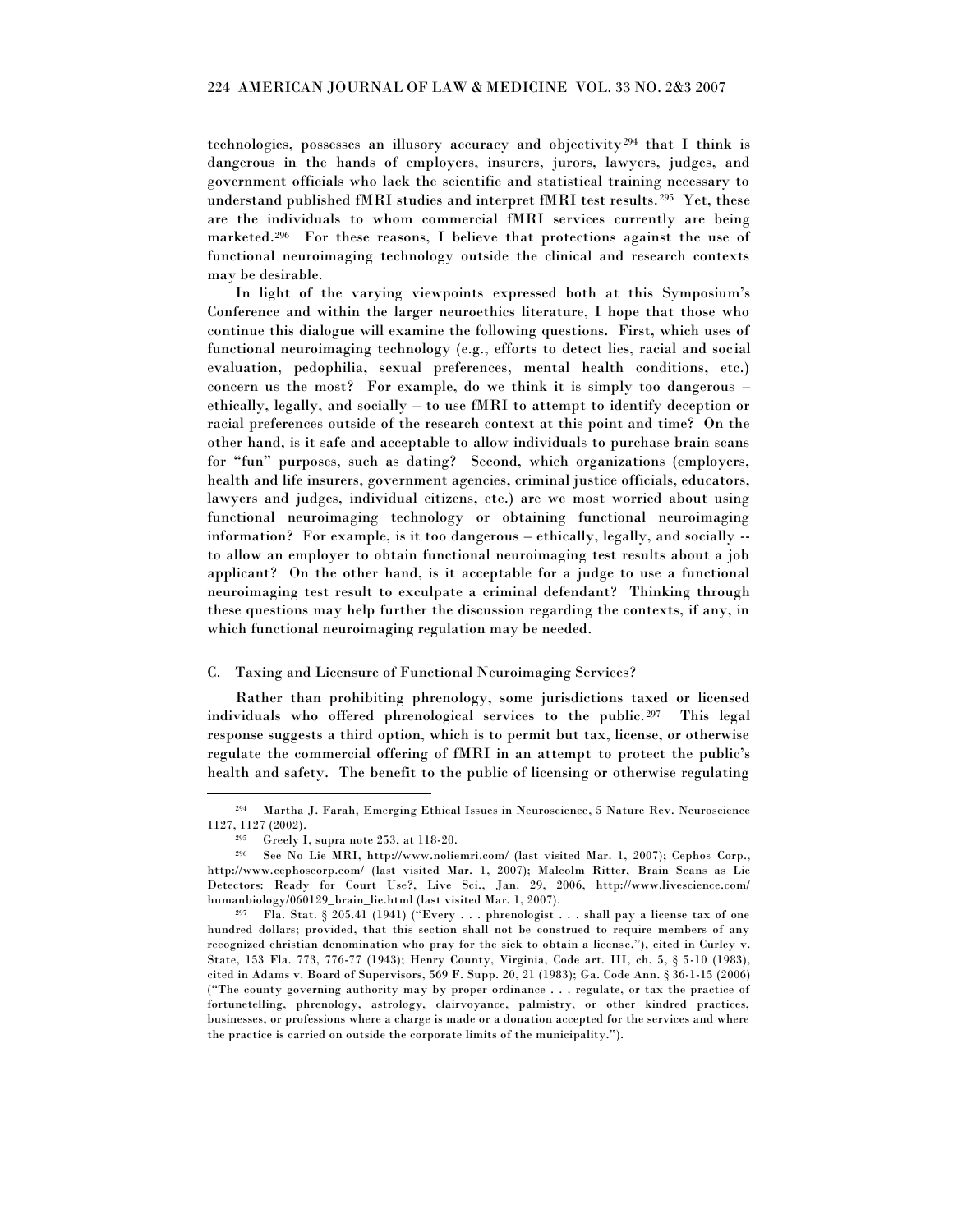the offering of medical and other similar services is textbook health law, although such regulation can be criticized as costly, anti-competitive, and administratively burdensome.<sup>298</sup> In light of the safety issues raised by magnetic resonance imaging, perhaps licensure, regulation, or even the imposition of minimum insurance coverage limits should be considered. In her article in this Symposium, Jennifer Kulynych examines several safety issues raised by MRI, including the issue whether MRI scanner operators are adequately trained and whether MRI screening procedures are sufficiently detailed and redundant to minimize the risk of physical injury to individuals.<sup>299</sup> The Food and Drug Administration has found that lapses in screening and safety procedures in clinical uses of MRI have caused patient injury and death, and Kulynych suggests that safety procedures may be even less standardized (and the risks of adverse events may be greater) in the research setting.<sup>300</sup> The question here is whether the commercial provision of fMRI services is or will be performed by credentialed persons and subject to the same safety procedures as scanning performed in the clinical setting.<sup>301</sup> If not, requiring trained radiology technicians, minimum safety and screening procedures, and minimum insurance coverage as part of a licensure process or through other regulation may be desirable.

#### D. Consumer Law and Truth-in-Advertising

Remember that, after the fall of phrenology, a national television programming code made programming material relating to phrenology ―unacceptable if it encourage[d] people to regard [phrenology] as providing commonly accepted appraisals of life."<sup>302</sup> This legal response suggests a fourth option, which would be to adopt a specific law requiring anyone who offers fMRI services in any context to offer and advertise the services truthfully. A variation of this option is to ensure that current federal and state regulatory agencies are aware of commercial and other uses of fMRI and will enforce truth-in-advertising rules with respect to such uses. The Federal Trade Commission Act, <sup>303</sup> state deceptive trade practices acts, 304 and state consumer laws<sup>305</sup> already require some

<sup>298</sup> See, e.g., Ralph Reisner, Christopher Slobogin, & Arti Rai, Law and the Mental Health System: Civil and Criminal Aspects 74-94 (4th ed., 2004) (examining the state's interest in assuring the quality of professional services offered to the public); Mark A. Hall, Mary Anne Bobinski & David Orentlicher, Health Care Law and Ethics 809-821 (6th ed., 2003) (discussing the public health benefits and the anti-competitive effects of the licensing and regulation of health care providers).

 $\frac{299}{300}$  Kulynych, supra note 252, at 311-312.

<sup>300</sup> Id.

 $301$  Id.<br> $302$  Na

National Association of Broadcasters, The Television Code §§ IV(12) and IX(10) (19th ed. 1976), cited in Gemini Enterprises, Inc. v. WFMY Television Corp., 470 F. Supp. 559, 562 (1979).

<sup>303</sup> See, e.g., 15 U.S.C. § 41 et seq. (2006) (Federal Trade Commission Act); FTC Policy Statement on Deception (Oct. 14, 1983), available at http://www.ftc.gov/bcp/policystmt/addecept.htm (last visited Oct. 21, 2006); FTC Policy on Unfairness (Dec. 17, 1980), available at http://www.ftc.gov/bcp/policystmt/ad-unfair.htm (last visited Oct. 21, 2006).

<sup>304</sup> See, e.g., Minnesota Unlawful Trade Practices Act, Minn. Stat. § 325D.09-.16 (2006); Texas Deceptive Trade Practices-Consumer Protection Act, Tex. Bus. & Com. Code § 17.41-17.63 (2006).

<sup>305</sup> See, e.g., Minnesota False Statement in Advertising Act, Minn. Stat. § 325F.67 (2006); Minnesota Prevention of Consumer Fraud Act, Minn. Stat. § 325F.69, subd.1 (2006).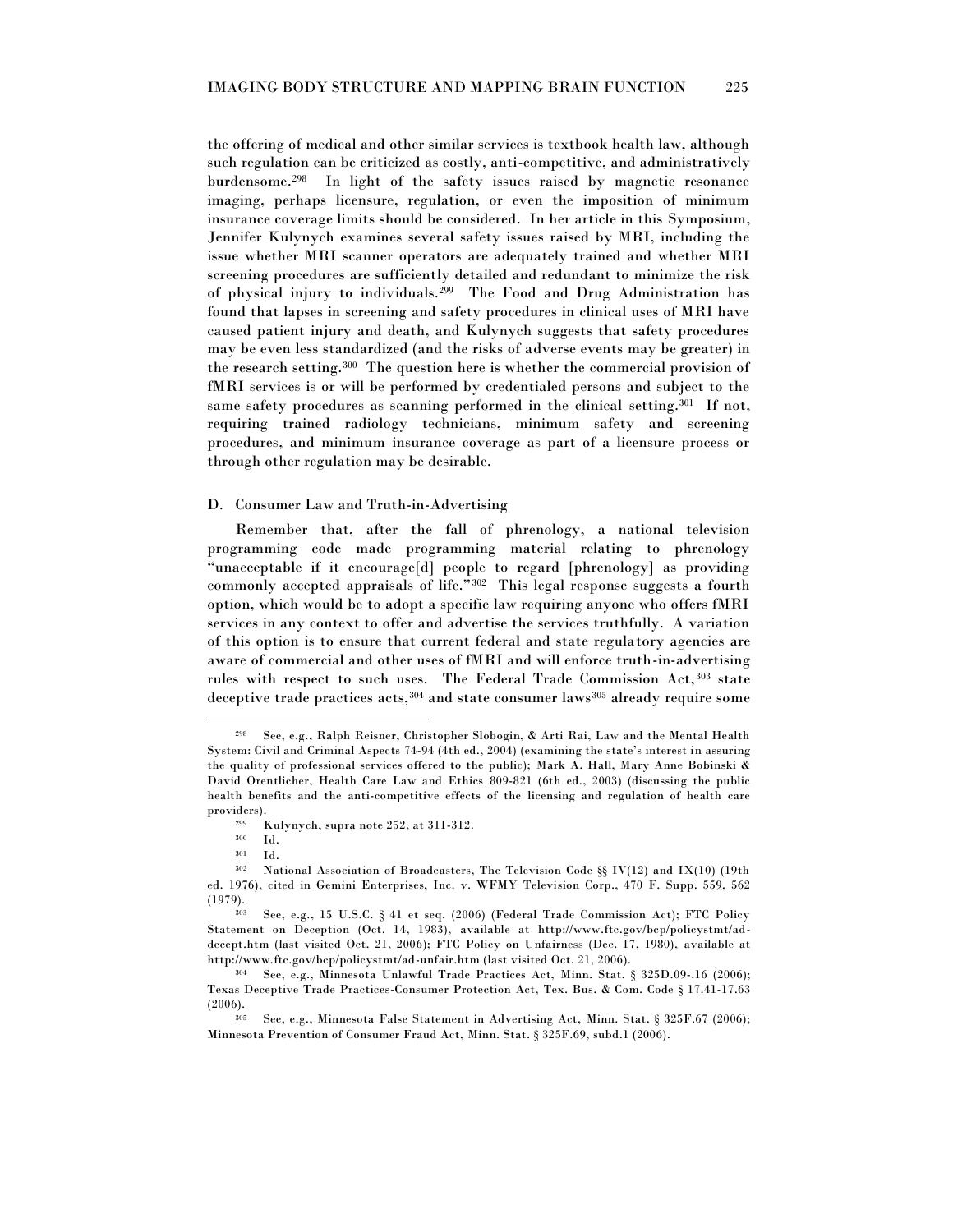advertisers to be truthful and nondeceptive and advertisers to have evidence backing their claims. The truth-in-advertising principles that underlie these laws certainly could be applied or extended to apply to fMRI.

One company offering fMRI services to the public states on its website that fMRI is the "first and only direct measurement of truth verification and lie detection in human history."306 This statement presumably is meant to distinguish polygraph, which measures a response of the peripheral nervous system, from fMRI, which involves the central nervous system. But these statements do raise additional questions. For example, is it fair to state that fMRI is a direct measurement of truth verification given that fMRI uses bloodoxygenation-level dependent (BOLD) signal as a proxy for neuronal activity and usually is referred to as an indirect measure of neuronal activity? $307$  Or, is it good enough that BOLD signal has been found to be a "close approximation," or a "faithful signal," of neuronal activity? $308$  Or, would these descriptions be considered non-material because they likely would not affect a reasonable consumer's decision to purchase an fMRI test? Or, does the complexity of the science behind fMRI give these companies some legal grace in describing their tests to the public?

One company offering fMRI services to the public states that its fMRI tests are "fully automated" and "[o]bserver independent (objective)."309 A second company states that its fMRI testing is "Non-subjective - humans do not ask the questions or examine the scans."<sup>310</sup> If scientists and radiology technicians do not ask any test questions or otherwise examine or interpret the fMRI scans, then fMRI testing is more objective than I previously thought. But the concept of objective fMRI testing runs counter to the subjective traits attributed to fMRI in both the popular and scientific literature. In the last two years, observers have referred to fMRI as an "interpretive practice," noting that, "Sometimes, the difference between seeing higher activity in the parietal lobe compared to the occipital lobe is akin to deciding whether Van Gogh or Matisse is the more colorful artist"<sup>311</sup> and that, "What constitutes a 'significantly greater' activation is, in a way, in the eye of the beholder."<sup>312</sup> So, is fMRI testing an objective or subjective activity, or is it both? Does it depend on how the fMRI test is designed? To clarify the legal question, is it truthful, fair, non-deceptive, and non-misleading to state that an fMRI test is objective and fully automated? Or, does the complexity of fMRI again require legal grace?

The accuracy of fMRI testing also is featured prominently in these web materials. According to one representation, "Current accuracy is over 90% and is

<sup>306</sup> See No Lie MRI, http://www.noliemri.com/ (last visited Mar. 1, 2007).

<sup>307</sup> National Institutes of Health, National Institute of Mental Health, FMRI Signal Found ―Faithful‖ to Neuronal Activity (2001), available at http://www.nimh.nih.gov/press/ fmrisignal.cfm (last visited Mar. 1, 2007).

 $308$  Id.<br> $309$  N<sub>o</sub>

<sup>309</sup> No Lie MRI, http://www.noliemri.com/products/Overview.htm (last visited Mar. 1, 2007).

<sup>310</sup> Cephos Corporation, http://www.cephoscorp.com/ (last visited Mar. 1, 2007).

<sup>311</sup> Sam Jaffee, Fake Method for Research Impartiality, 18 Scientist 64 (2004).

<sup>312</sup> D.I. Donaldson, Parsing Brain Activity with fMRI and Mixed Designs: What Kind of State is Neuroimaging In?, 27 Trends in Neurosciences 442, 442 (2004).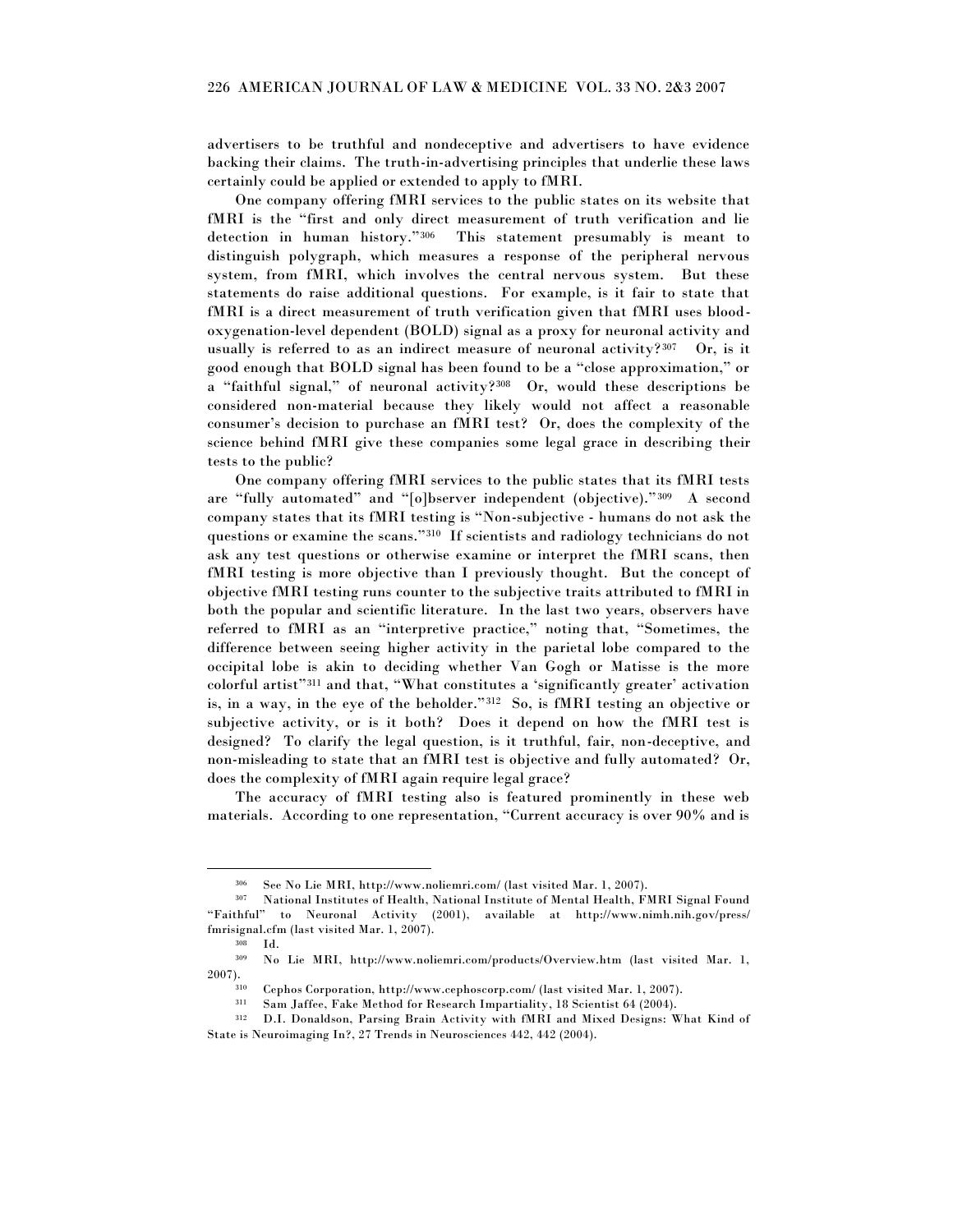estimated to be 99% once product development is complete." $313$  A second company states that its product is "Accurate - currently 90% accuracy in clinical testing."<sup>314</sup> Although there is no suggestion that these statements are untruthful, deceptive, or not backed by evidence – indeed, both companies cite and link to particular scientific studies supporting their claims $315$  – one concern is that these statements will cause non-scientifically trained parties to think that "over 90%" means that fMRI is capable of identifying all instances of deception.

#### VII. CONCLUSION

 $\overline{a}$ 

At first glance, phrenology, x-ray, PET, SPECT, and fMRI are an odd collection of both junk and real sciences, dramatically different methods of imaging body structure and mapping brain function. All of these developments were introduced in the name of science, but quickly moved into the commercial, employment, government, and judicial contexts. The legal responses to these transitions included, but certainly were not limited to, absolute practice prohibitions; limited practice prohibitions; taxing, licensure, and regulation; and the application of consumer law and truth-in-advertising principles. These legal responses can help us think about appropriate responses to advances in functional neuroimaging.

I certainly do not think that functional neuroimaging should be prohibited in the clinical or research contexts. I do think, however, that there may be a role for non-clinical and non-research practice prohibitions that are time-limited, such as prohibitions against using fMRI to detect deception until using fMRI to detect deception has been determined to be highly effective. There also may be a role for the licensure or regulation of the commercial offering of fMRI services (due to safety concerns), and the application of truth-in-advertising principles (due to intense media speculation regarding and public interest in neuroimaging technology). I hope that the desirability and appropriateness of these legal responses continue to be examined as the field of neuroethics develops.

Judicial opinions involving phrenology, x-ray, PET, and SPECT also revealed several themes. These themes include the general duty of the law to keep up with advances in medicine and science, the more specific duty of the law to adopt technologies that will assist the jury in seeking the truth, uneasiness about the illusory objectivity of body imaging and brain mapping (including concern that body images and brain scans can be inaccurate and misleading to jurors, employers, and other non-scientists), and the difficulty of balancing advances in science and medicine against the risks associated with junk science and charlatans. As scientists continue to develop new methods of body imaging and brain mapping, these themes undoubtedly will reappear, and the law will continue to balance individual interests, including interests in confidentiality,

<sup>313</sup> No Lie MRI, http://www.noliemri.com/products/Overview.htm (last visited Mar. 1, 2007).

<sup>314</sup> Cephos Corporation, http://www.cephoscorp.com/ (last visited Mar. 1, 2007).

<sup>315</sup> No Lie MRI, Publications, http://www.noliemri.com/pressNPubs/Publications.htm (last visited Oct. 21, 2006) (listing and linking to published, peer-reviewed fMRI studies); Cephos Corporation, http://www.cephoscorp.com/fmri\_deception.htm (last visited Oct. 21, 2006) (same).